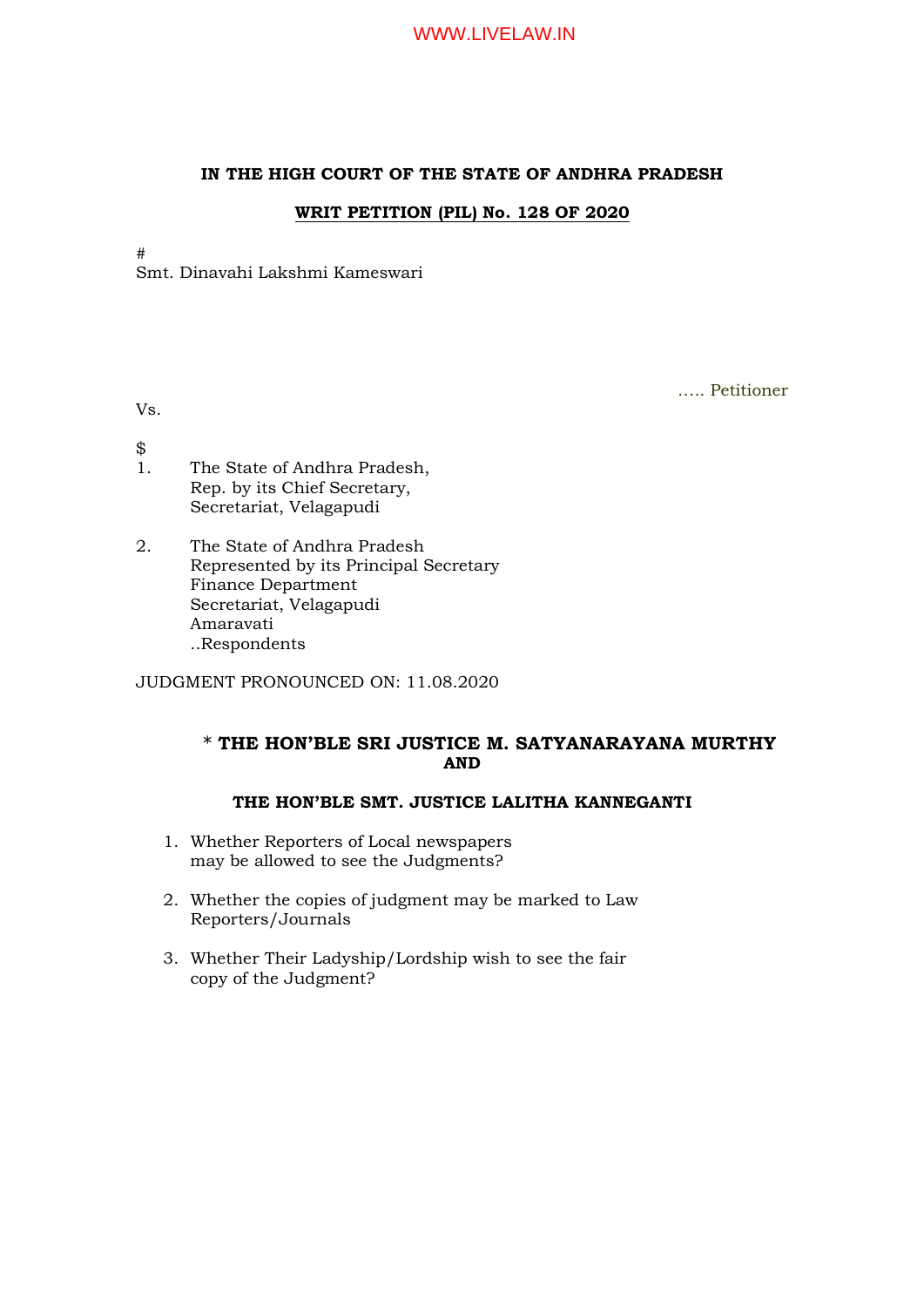## WWW.LIVELAW.IN

**2** MSM,J & LK,J<br>WP(PIL)\_128\_2020

## \* THE HON'BLE SRI JUSTICE M. SATYANARAYANA MURTHY

#### AND

#### THE HON'BLE SMT. JUSTICE LALITHA KANNEGANTI

#### + WRIT PETITION (PIL) No.128 OF 2020

% Dated 11.08.2020 # Smt. Dinavahi Lakshmi Kameswari

#### Vs.

\$ 1. The State of Andhra Pradesh, Rep. by its Chief Secretary, Secretariat, Velagapudi

2. The State of Andhra Pradesh Represented by its Principal Secretary Finance Department Secretariat, Velagapudi Amaravati ..Respondents

! Counsel for the petitioner : Sri Naumene Suraparaj Karlapalem

 $\land$  Counsel for the respondent : Learned Government Pleader for Finance

Planning

<GIST:

> HEAD NOTE:

? Cases referred

- 1. (1984) 3 SCC 161 2. (1982) 2 SCR 365
- 3. (1995) ILLJ 622 SC
- 4. (1994) 1 SCR 857
- 5. 1996 CRILJ 3983
- 6. (2003) 12 SCC 293
- 7. (1971) 2SCC 330
- 8. (1976) IILJ 377 SC
- 9. ILR 1967 Punj & Har 278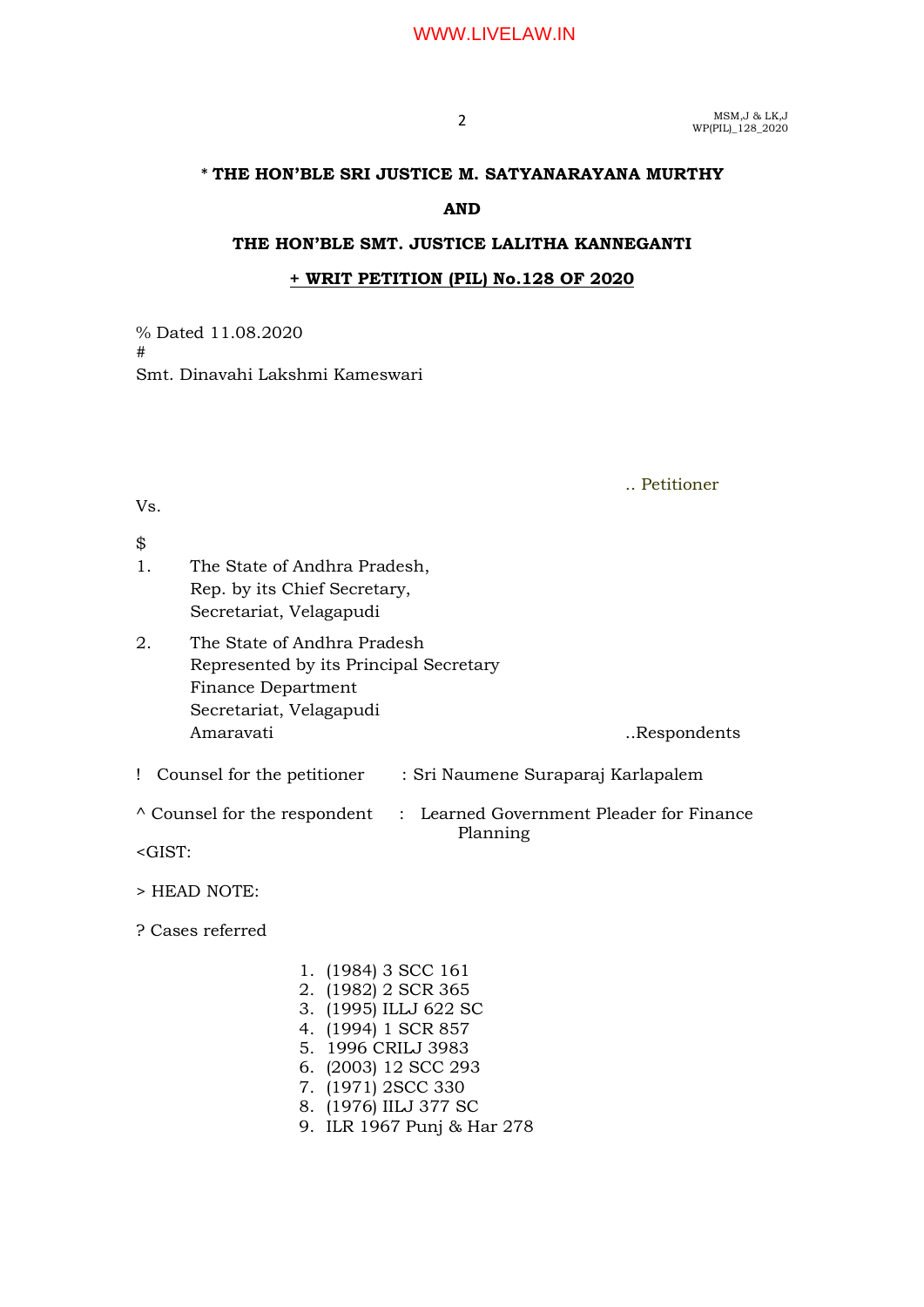### WWW.LIVELAW.IN

MSM,J & LK,J 3  $MSM, J & LK, J$ <br>WP(PIL)\_128\_2020

10.1983 AIR 130 11.Civil Appeal No.1677-1678 of 2020 dated 18.02.2020 12.(2013) 12 SCC 210 13.(2006) 7 SCC 651 14.Civil Appeal No.6156 of 2013 dated 07.08.2020 15.W.P.No.2630 of 2014 dated 16.02.2016 16.W.P.No.352 of 2014 dated 27.11.2015 17.AIR 1971 SC 530 18.AIR 1985 SC 553 19.AIR 1985 SC 356 20.AIR 1961 SC 298 21.AIR 1968 SC 1053 22.AIR 1960 SC 932 23.AIR 1978 SC 597 24.AIR 1986 SC 180 25.(1991) ILLJ 395 SC 26.AIR 1999 SC 1416 27.(2013) 3 Mah.L.J 126 28.W.P.No.3208 of 2011 dated 08.12.2014 29.1993 (o) MPLJ 663 30.1979 MPLJ 379 31.(2001) 3 ILR 387 32.AIR 1956 SC 479 33.AIR 1955 SC 25 34.1955 (1) SCR 599 35.AIR 1959 SC 149 36.AIR 1967 SC 52 37.AIR 1982 SC 33 38.AIR 2003 SC 250 39.AIR 2013 SC 565 40.(2017) 1 SCC 148 41.AIR 1962 SC 1139 42.(1987) 2 SCC 469 43.AIR 1980 SC 1622 44.(1994) 2 SCC 240 45.2014 (8) SCC 894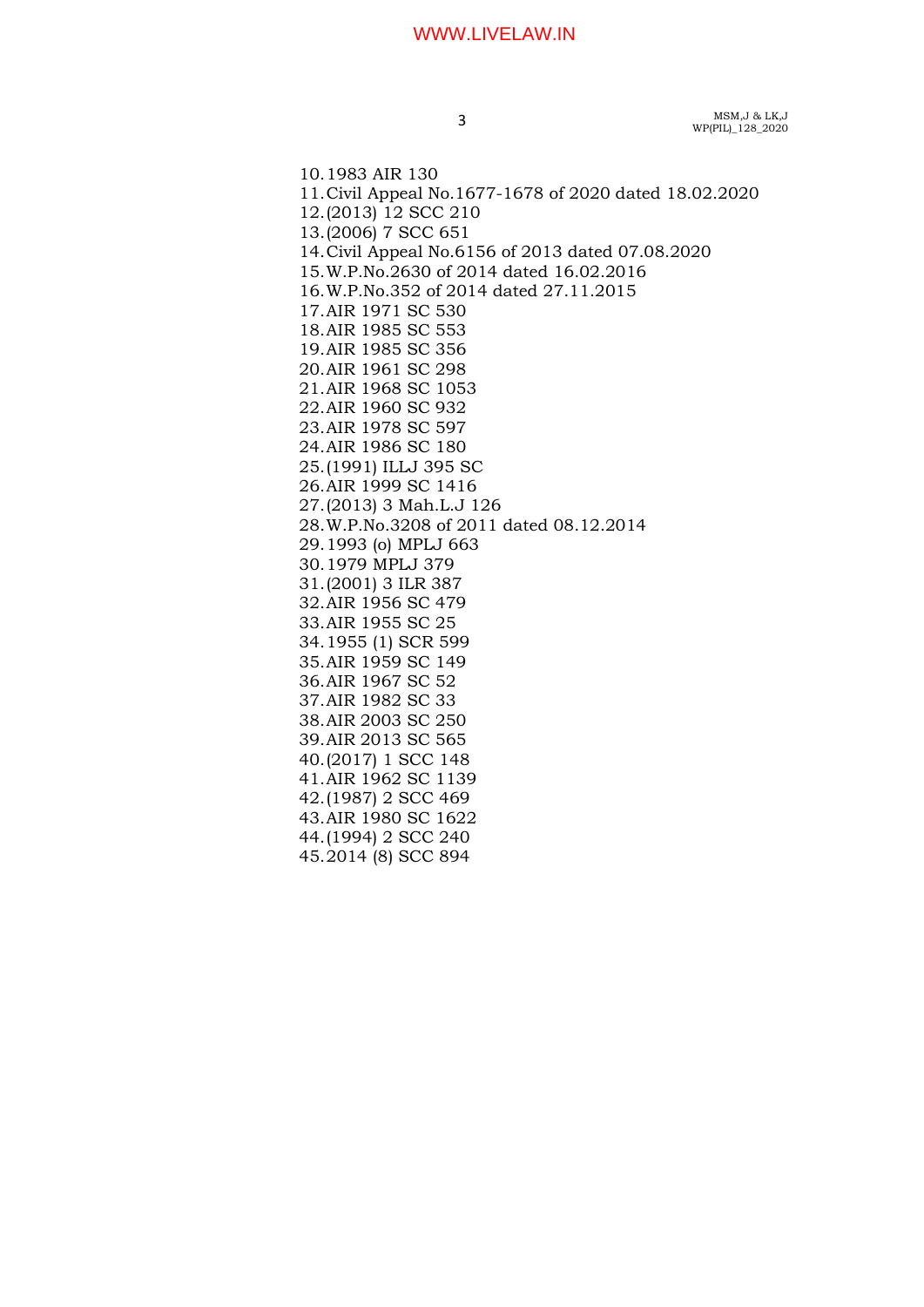MSM,J & LK,J 4 MSM, J & LK, J<br>WP(PIL) 128 2020

# THE HON'BLE SRI JUSTICE M. SATYANARAYANA MURTHY AND THE HON'BLE SMT. JUSTICE LALITHA KANNEGANTI

## WRIT PETITION (PIL) No.128 OF 2020

ORDER: (Per Hon'ble Sri Justice M. Satyanarayana Murthy)

The petitioner – Smt. Dinavahi Lakshmi Kameswari, retired District and Sessions Judge, being a pensioner, filed this writ petition under Article 226 of the Constitution of India invoking pro bono publico claiming Writ of mandamus declaring the action of the respondent authorities in deferring the salary/wage/remuneration /Honoraria on gross basis of all the Government Employees including serving and retired employees of all PSUs/Government aided Institutions /Organizations/ Universities/ Societies/Autonomous bodies semiautonomous bodies in respect of their salary/wage/honoraria/pensions, except the salary/wage/remuneration/honoraria of employees of Medical & Health Department, Police Department and Sanitation workers working in rural local bodies/urban local bodies i.e. Nagar Panchayats/ Municipalities/Municipal Corporations by way of an executive order under G.O.Ms.No.26 and 37 for deferring the salary for the months of March and April payable in April and May 2020, without declaring a financial emergency under Article 360 of the Constitution of India and without deriving any authority from any statute for the time being in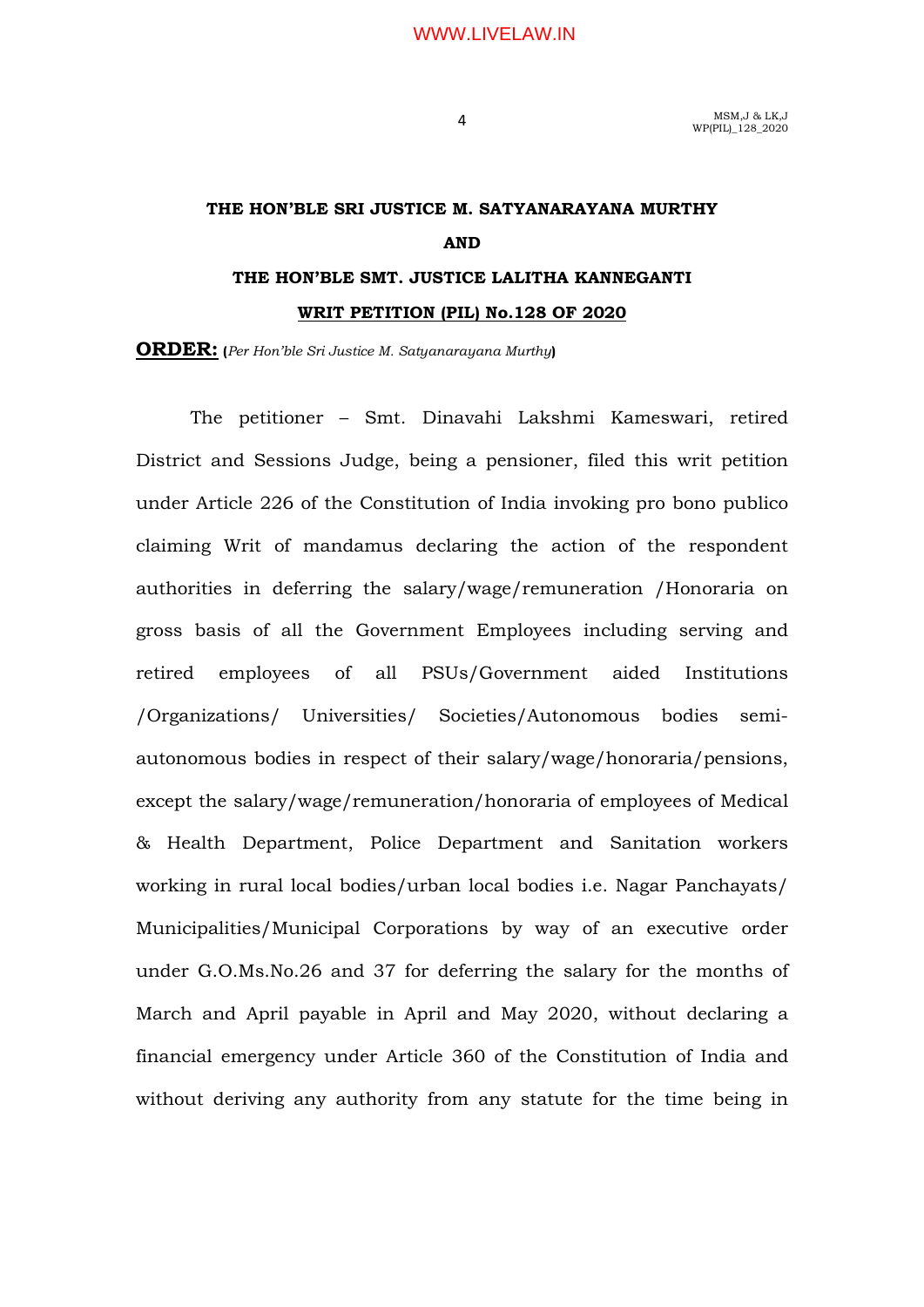force as illegal, arbitrary and violative of Articles 21 and 300-A of the Constitution of India and consequently direct the Respondent State Government to disburse the salary to all the Government Employees including the salary of serving and pension to retired employees of all PSUs/Government aided Institutions/ Organizations/ Universities /Societies/ Autonomous Bodies/Semi-Autonomous bodies etc., forthwith.

 The petitioner is a retired District and Sessions Judge having been appointed in the year 1989 and had retired on attaining the age of superannuation in the year 2018. However, after bifurcation of the State of Andhra Pradesh into Andhra Pradesh and Telangana, the petitioner was allotted to Telangana State and had worked in the State of Telangana till her retirement. Since her pension is being paid by State of Telangana by virtue of her allotment to Telangana Judiciary, the petitioner claims that she has no personal interest in the matter so far as State of Andhra Pradesh is concerned and as such, the petitioner is entitled to file the present writ petition by way of public interest litigation espousing public cause, as most of the employees are not in a position to access to justice for redressal of their grievance independently.

 The petitioner narrated global impact of Covid-19 being caused and declaration of lockdowns in more than 130 countries in the entire world. In view of the extreme danger to public health and safety, the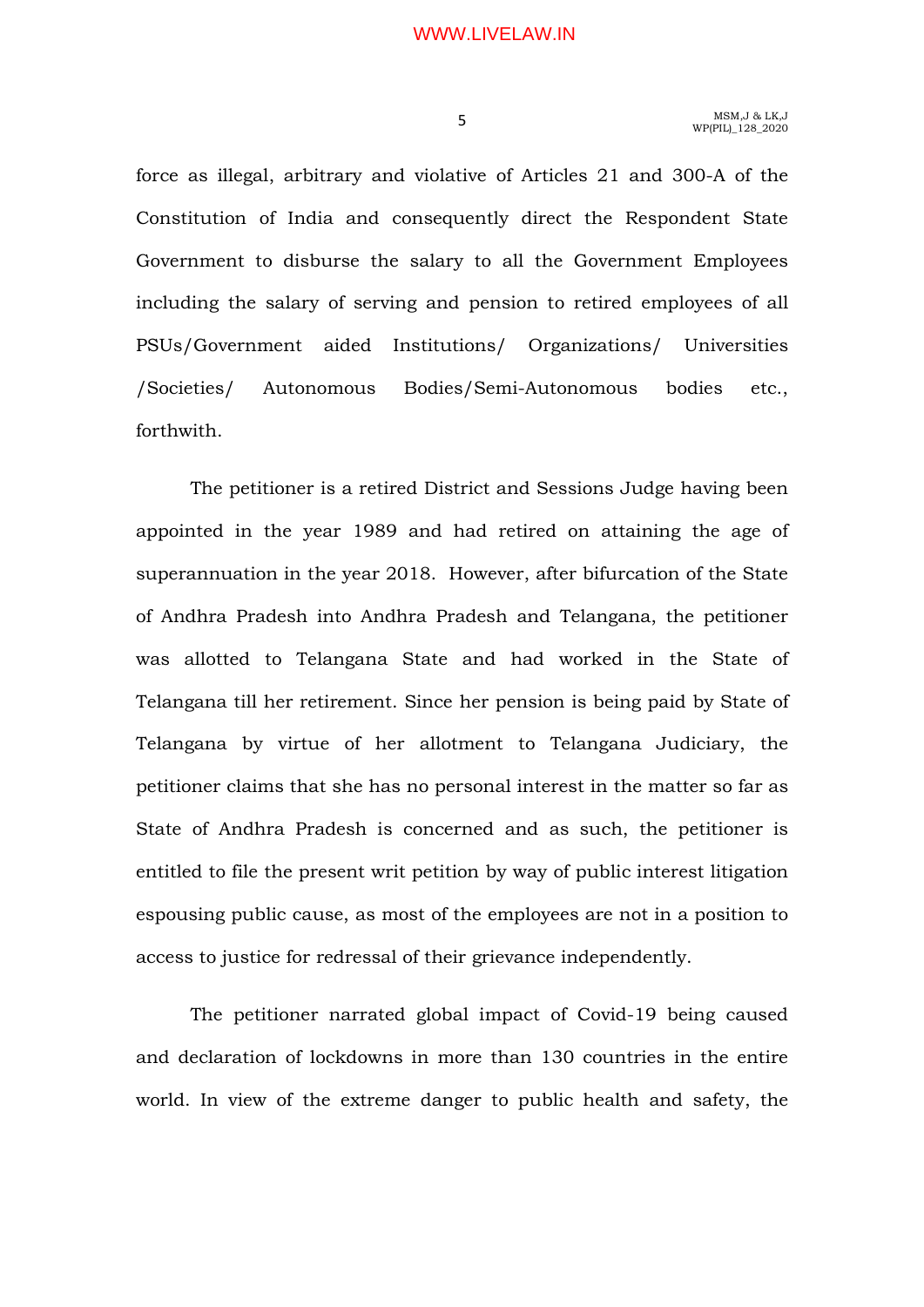Government has invoked provisions of Disaster Management Act, the Ministry of Home Affairs had issued certain guidelines. The Government of India had imposed lockdown from 14.04.2020 onwards for containment of Covid-19 pandemic, barring essential Services The respondent/State Government had issued the impugned G.O.Ms.No.26 dated 31.03.2020 deferring part of Salary/Wage/ Remuneration /Honorarium/Pension on gross basis, for the month of March, 2020 payable in the month of April, 2020 and also issued another vide G.O.Ms.No.27 dated 04.04.2020, the State Government exempted from deferment of salary to the employees of (i) Medical & Health Department; (ii) Police Department and (iii) Sanitation workers working in Rural Local Bodies/Urban Local bodies i.e. Nagar Panchayats/Municipalities/ Municipal Corporations and ordered payment of full eligible salary. Subsequently, in partial modification of G.O.Ms.No.27 dated 04.04.2020, the State Government issued G.O.Ms.No.37 dated 26.04.2020, ordering for payment of full pensions to all categories of pensioners and deferred payment of part of Salary/Wage/ Remuneration /Honorarium, for the month of April, 2020 payable in the month of May, 2020. Though such an order of the Government is laudable, it is by no stretch of imagination a bounty. However, not only the employees of the above three departments are entitled to draw their full eligible salary, but also each and every government employee is entitled to draw their full eligible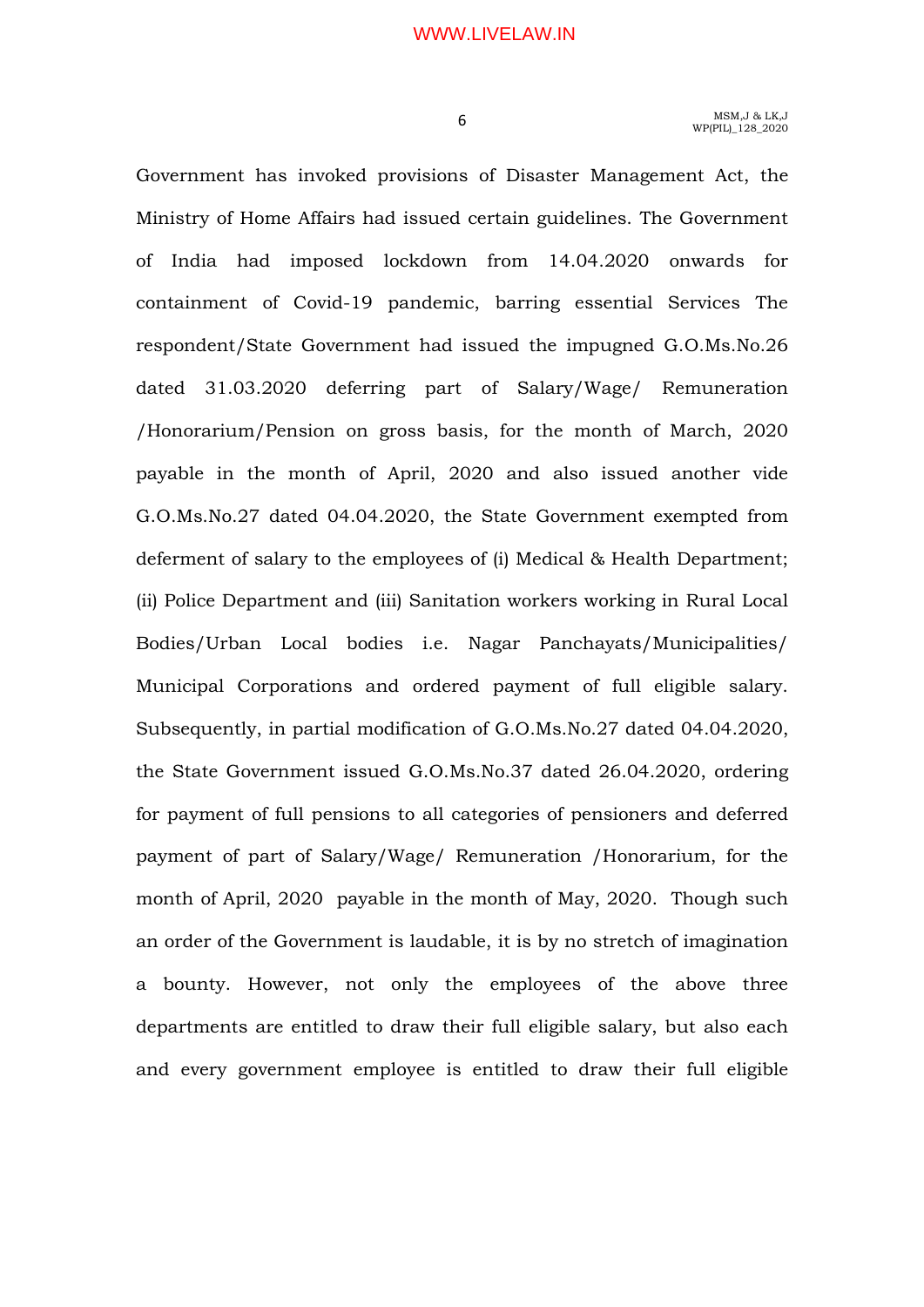salary, cannot be deprived of except by authority of law for the time being in force.

 The Government had further passed G.O.Ms.No.37 dated 26.04.2020 stating that, as the circumstances prevailing since the issuance of the orders in G.O.Ms.No.26 dated 31.03.2020 and G.O.Ms.No.27 dated 04.04.2020 respectively have not been materially altered and the deferred payment of part of salary/wage/remuneration/ honorarium etc.,shall continue for the month of April 2020 payable in May 2020. While passing the said G.O.Ms.No.27 dated 04.04.2020, the Government had also exempted pensioners from the deferred payment of their pension along with the departments exempted under G.O.Ms.No.27 dated 04.04.2020. Therefore, except the employees belonging to (i) Medical & Health Department; (ii) Police Department and (iii) Sanitation workers working in Rural Local Bodies/Urban Local bodies i.e. Nagar Panchayats/Municipalities/Municipal Corporations, the employees belonging to the remaining departments are being denied their part of salary/wage/remuneration/honorarium though they are rightfully and lawfully entitled to.

 It is contended that at the very threshold the impugned G.O. Ms 26 dated 31-03-2020 was issued without reference to any provision of law. The only statute that was referred to in the impugned GO was the Disaster Management Act,2005, and the guidelines issued by the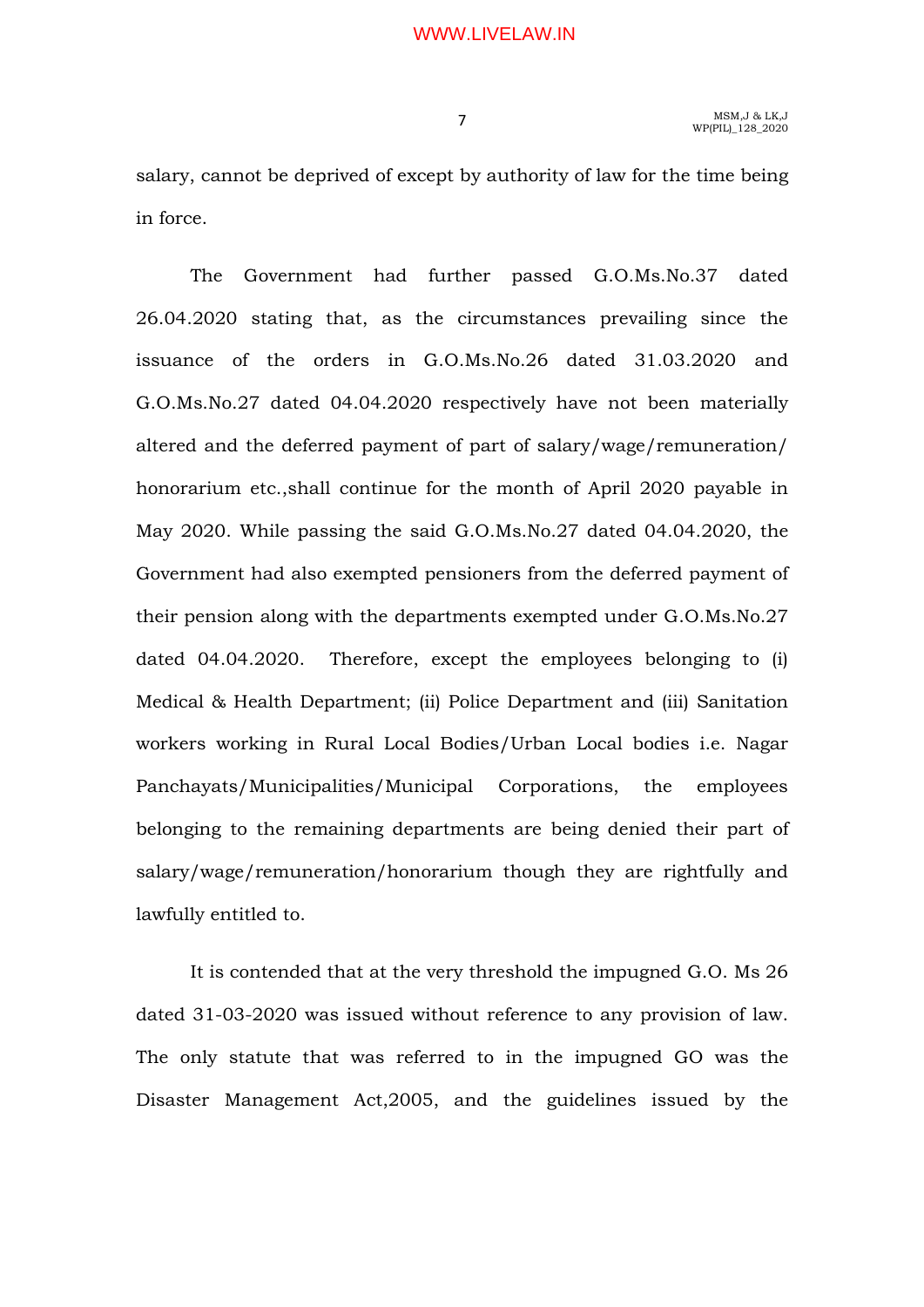Government of India under Order No.40-3/2020-DM-I(A), dated 24-3- 2020 issued by the Ministry of Home Affairs. Neither the Disaster Management Act, 2005, nor the guidelines of the Government of India conferred any power on the Government of Andhra Pradesh to defer payment of part of salary to Government Employees. Further, deductions or recoveries in salary can only be made pursuant to the manner contemplated under the provisions of the appropriate Service Rules, but not otherwise. Therefore the very Government Orders are without any authority of law and are liable to be set aside.

 It is contended that right to receive salary is a property within the meaning of Article 300A of the Constitution of India and it can be deprived only by authority of law which is evidently lacking in the instant case on hand. Further, the expression "Law" means either an Act of Parliament or an Act of Legislature or at least a Rule having a statutory character but by no means could an Executive Order be equated to "Law". For the time being, the Government of Andhra Pradesh does not have any particular law to aid it in denial or deferment of part of salary to Government Employees for any purpose whatsoever, regardless of the nomenclature employed by the State for defending such an action. As such, the very GOs that was issued were a mere executive order which transgressed its statutory bounds.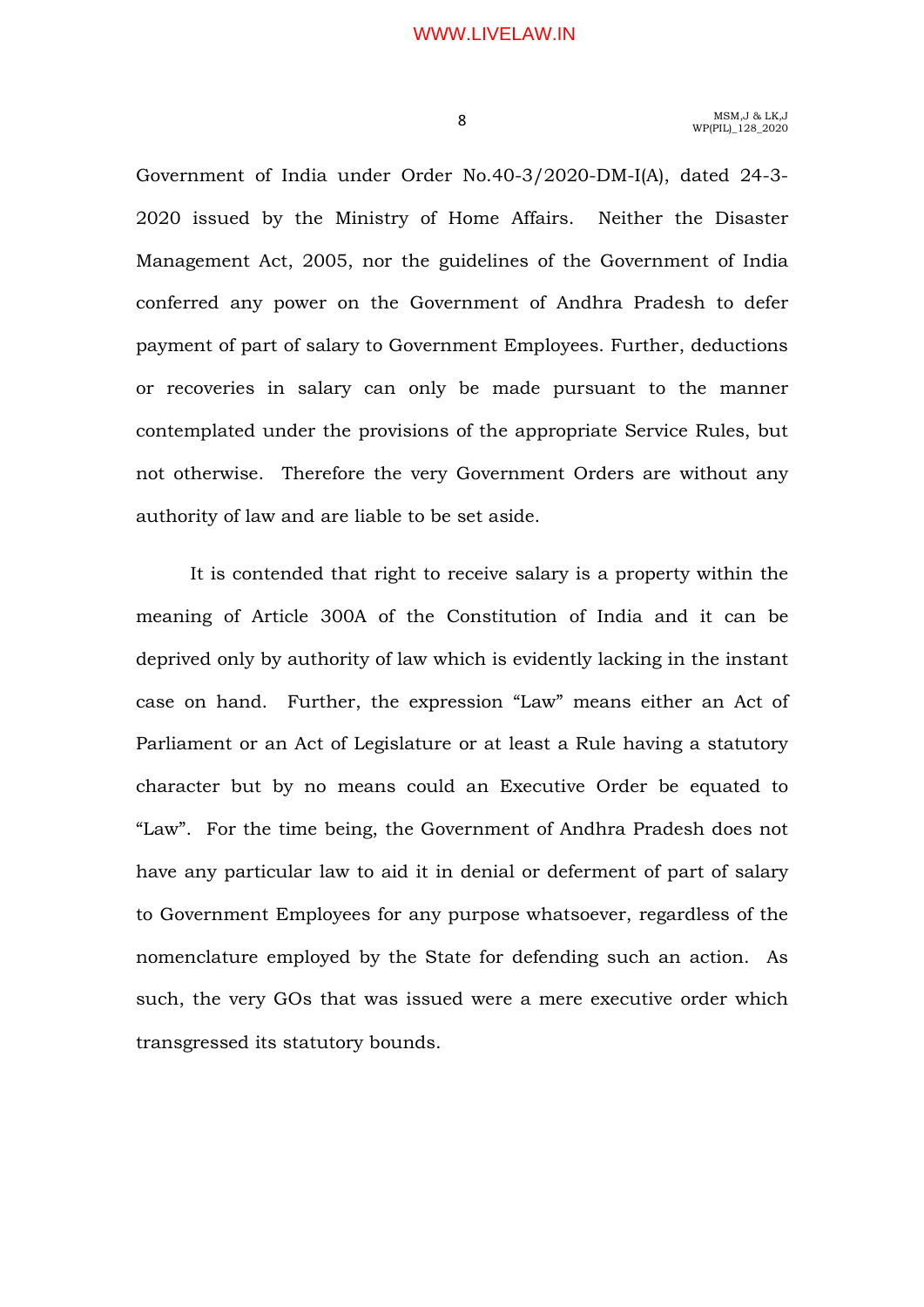It is specifically contended that as a result of the measures taken to contain the pandemic, while the revenue streams have totally dried up due to the lockdown, the demand on State resources may have increased tremendously for contact tracing, quarantining, providing personal protection equipment, drugs, health facilities, etc., & for providing financial assistance to the poor people most affected by the lockdown, it does not give any authority to the Government of Andhra Pradesh to defer payment of salary of Government Employees without any authority drawn from any statute whatsoever. If at all there exists circumstances to believe that a situation has arisen whereby the financial stability or Credit of the State is threatened, the Government ought to have taken recourse under Article 360 of the Constitution of India to declare a Financial Emergency in case the Government intends to issue directions for the reduction of the same. Without declaring a Financial Emergency under Article 360 of the Constitution of India, any deferment of salary of employees of the State, or even a temporary deferment of the salary in part or in whole, would amount to violation of Articles 21 and 300A of the Constitution of India.

 It is contended that while the Constitution of India provides for a specific recourse to be taken in case of a threatened Financial Stability or a Credit of the State, the State cannot circumvent the said constitutional provisions and take a short-cut route of passing an executive order to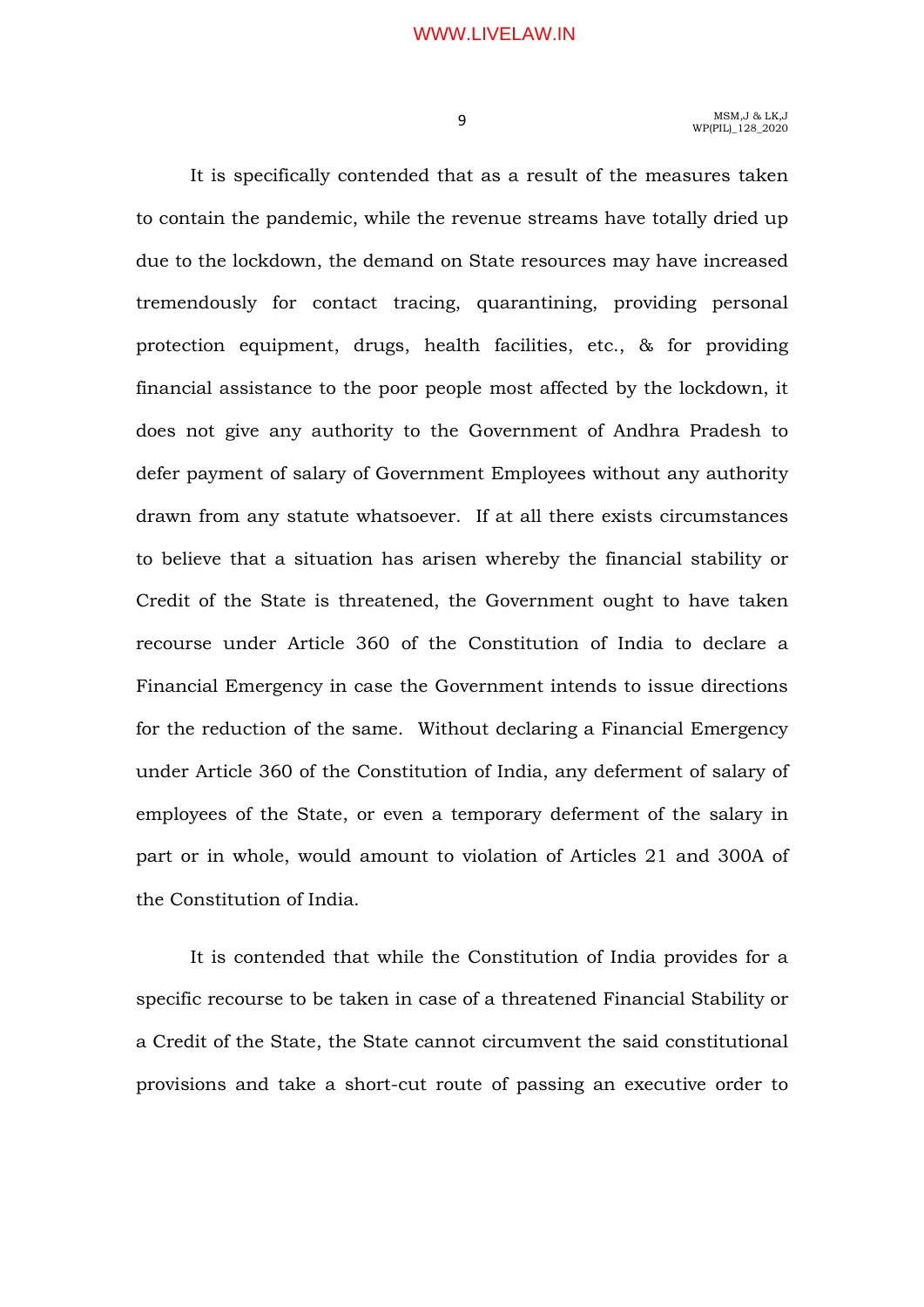achieve the same result, more so without any authority derived out of a statutory or a legal framework.

 Common counter has been filed on behalf of all the respondents contending that, when the matter came up for hearing before the Court, it was represented that the Government had already issued G.O.Ms.No.44 dated 22.05.2020 directing to pay the salary/wage/remuneration/honorarium without deferment i.e. full, from the month of May, 2020 onwards, duly effecting all the applicable types of recoveries/deductions. The said G.O.Ms.No.44 dated 22.05.2020 was already brought on record and it was filed vide Memo dated 23.05.2020. The salary of all the employees since then has been paid in full, except for the months of March and April, 2020 where 50% of the salary was deferred, the salary for all the subsequent months has been paid in full.

 It is further submitted that, due to Covid-19 pandemic, lockdown measures which were undertaken to curb the spread of the virus, the State Government has taken a major hit in terms of revenues generated. In view of the same, the Government had discussions with the stakeholders and decided to defer payment of part of the salary until the financial situation of the State gets better. The Government held discussions and deliberations with various employees, organizations and only after their consent was received that payment of part of the salary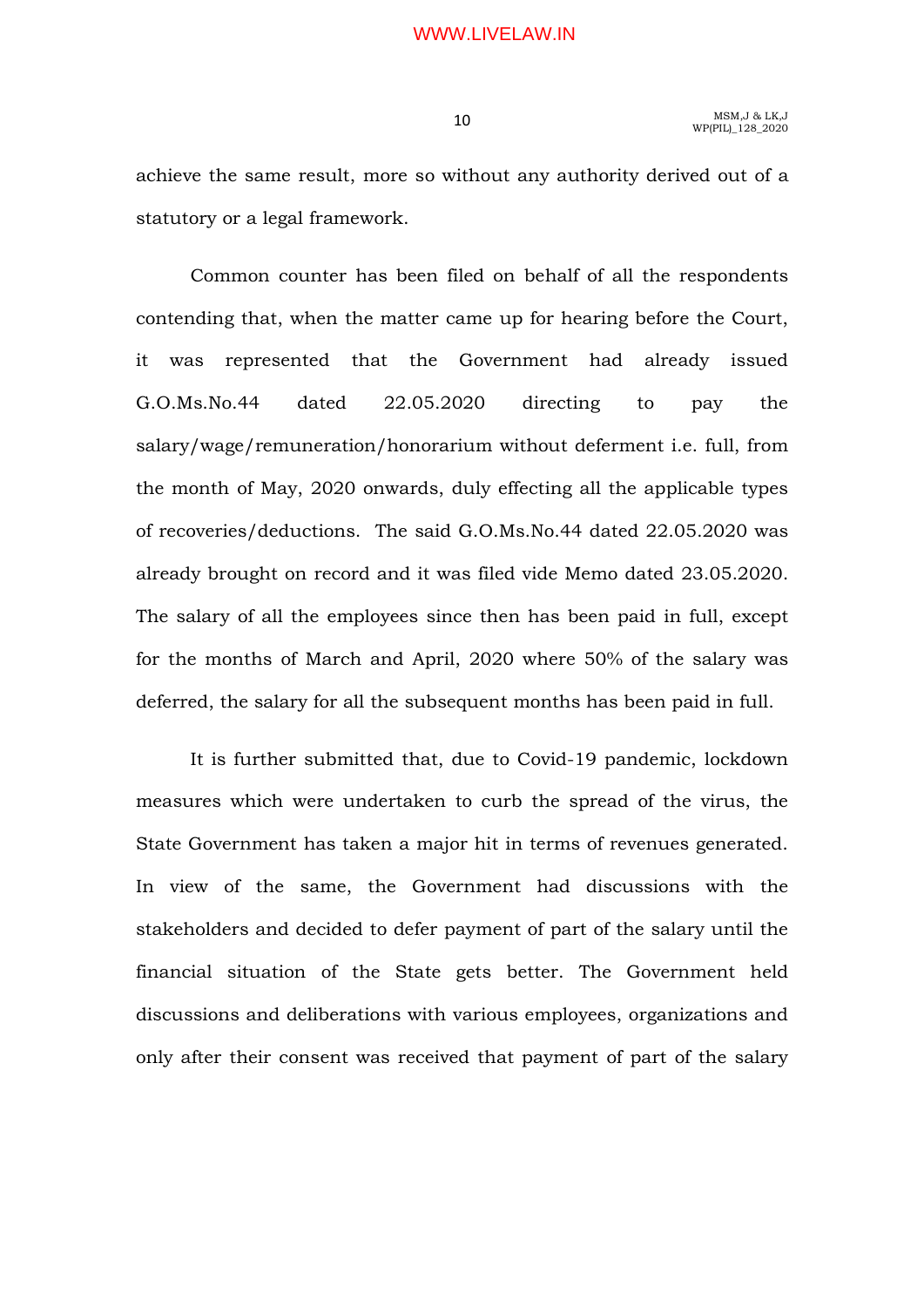was deferred and stated that it was not a unilateral decision of the State Government.

 It is further contended that the present petitioner has no locus to file the public interest litigation. Since the issue under consideration pertains to the salary of employees and pension of retired employees, any aggrieved employee may approach the Court by way of a writ petition, and that, the petitioner has not stated as to what is the public interest which is being espoused by her and drawn attention of this Court to the judgment of the Supreme Court in Bandhua Mukti Morcha v. Union of India1, where the Apex Court held as follows:

"Indeed, that was the foundation on which public interest jurisdiction was judicially recognized in situations such as those in the persons who were unable to seek access to the judicial process by reason of their poverty, ignorance or illiteracy are faced with a deprivation of fundamental human rights. Bonded labour and under trials (among others) belong to that category. The hallmark of a public interest petition is that a citizen may approach the court to ventilate the grievance of a person or class of persons who are unable to pursue their rights. Public interest litigation has been entertained by relaxing the Rules of standing……"

 It is further contended that, the State Government incurs an expenditure of Rs.5,000 crores per month towards salary and pension to all the Government/retired employees. Out of this, an amount of Rs.3,600/- crores pertains to salaries and Rs.1,400 crores pertains to

1

 <sup>(1984) 3</sup> SCC 161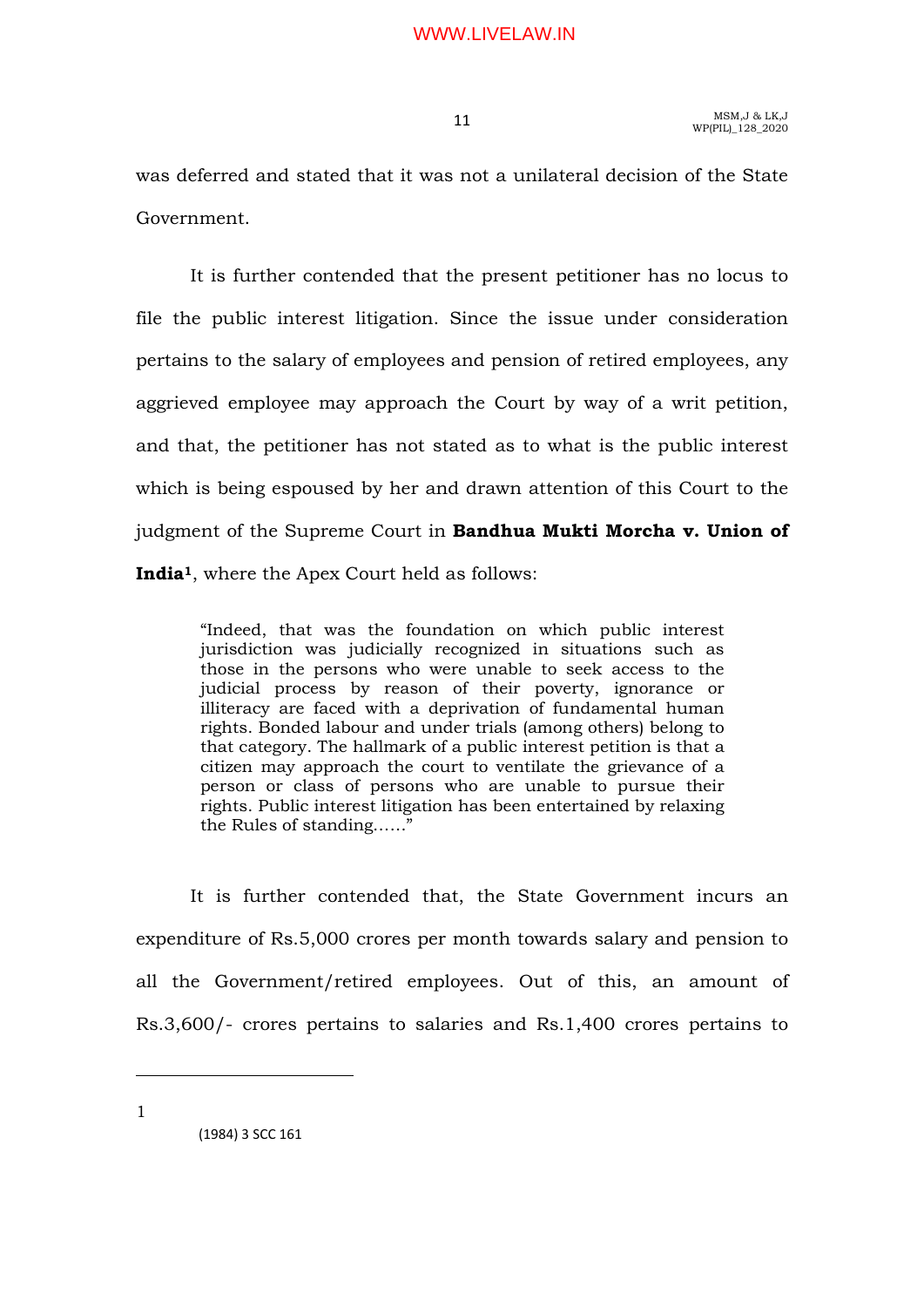pensions. Due to outbreak of Covid-19 pandemic, the Government has also incurred higher expenses in terms of making arrangements for quarantine centers, tracking and tracing of persons infected with Covid-19, procurement of Rapid Testing Kits, Personal Protection Equipment (PPE), establishment of testing laboratories etc.

 It is further contended that, due to outbreak of Covid-19 pandemic and due to imposition of national-wide lockdown and subsequent restrictions imposed on transportation and economic activities, the revenue receipts of the State have been drastically affected. The States' own revenue consisting of tax revenue and non-tax revenue have shown a precipitous decline of 52% i.e. Rs.7593 crores in first quarter of 2020- 21 as compared to 2019-20. The receipts were only Rs.7,089 crores against Rs.14,682 crores of 2019-20. The States' own revenue have not shown any appreciable improvement in the month of July, 2020 also as the decline is to an extent of 49% amounting to Rs.2,129 crores for the first 20 days of the month of July, 2020 as compared to 2019-20. The receipts were only Rs.2,253 crores as against Rs.4,382 crores for the first 20 days of the month of July, 2019. It is further submitted that the Government has merely deferred the payment of part of salary to the employees and it is the endeavour of the Government that all the deferred salary are recompensated as soon as the financial status of the State improves and finally prayed to dismiss the writ petition. A memo is filed placing all the copies of G.Os.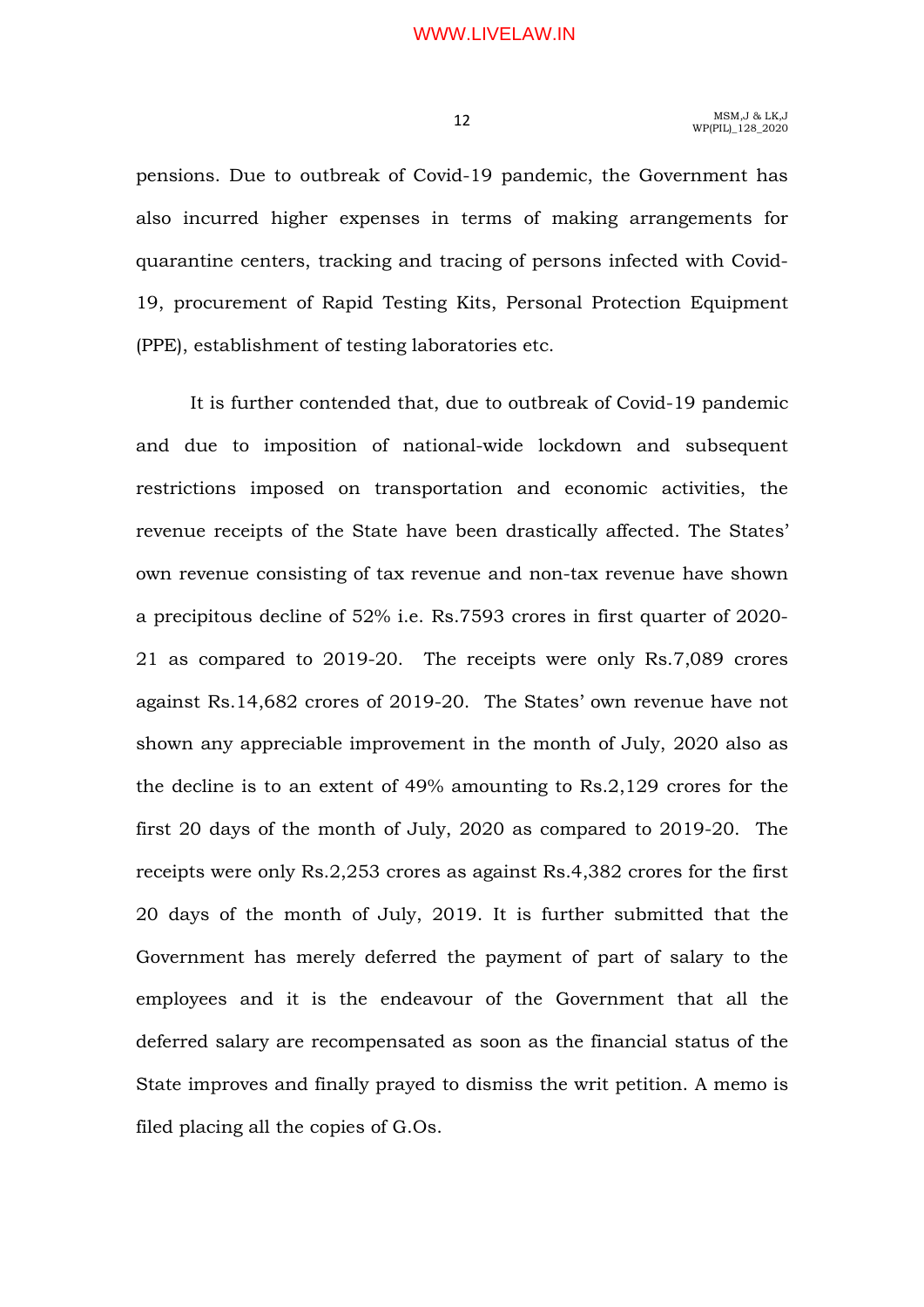During hearing, learned counsel for the petitioner Sri Naumene Suraparaj Karlapalem contended that the pension is not a bounty and it is a remuneration paid after retirement for the services rendered by a government servant. Apart from that, salary is a consideration payable to employee for the service rendered during the past month and nonpayment of it would deprive the livelihood of the said employees working and retired from state services. In the absence of any authority under law, such deferment of part of salary for the months of March and April 2020, payable in April and May, 2020 and non-payment of pension to retired employees for the month of March 2020 is violative of Article 300- A of the Constitution of India and requested to quash the G.Os while ordering payment of deferred salary for the month of March and April, 2020 and pension for the month of March, 2020.

 Whereas, Sri C. Sumon, learned Special Government Pleader vehemently contended that the financial resources of the State are dried up totally due to Covid-19 pandemic and the government was forced to incur huge amount to take safety measures for the health and lives of the citizenry of the State and that, keeping in view the guidelines issued by the Ministry of Home Affairs and Ministry of Health and Family Welfare, the State was forced to incur huge amount, besides loss of revenue during the lockdown period. When there is no sufficient revenue for the government, liability of payment of salary and pension became burden to the government and the act of state cannot be said to be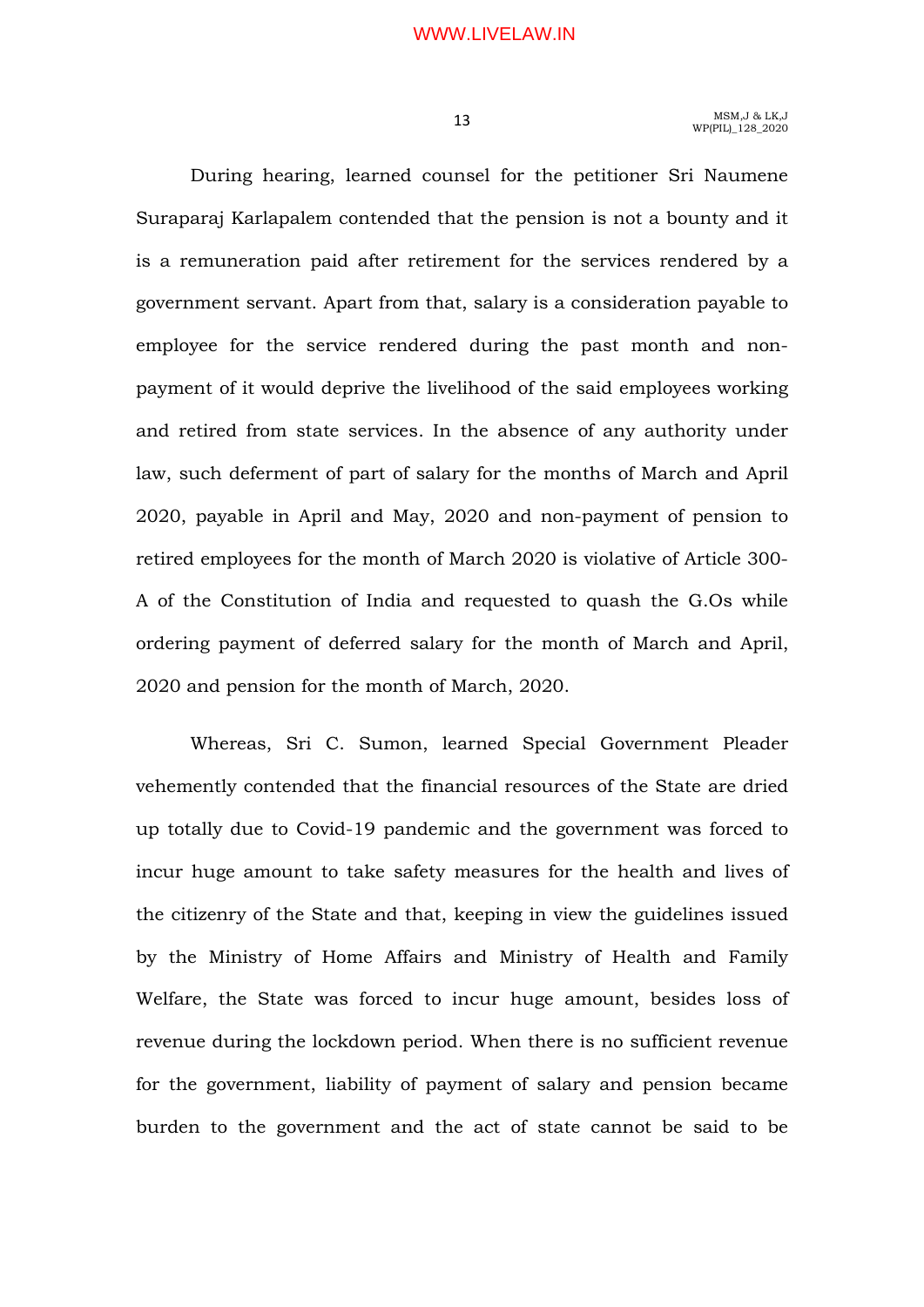arbitrary, illegal or violative of any of the constitutional provisions, and the Court must take into consideration the situation prevailing during March and April 2020. Learned Special Government Pleader also further contended that the petitioner has no locus standi to prosecute the proceedings by way of public interest litigation, requested to dismiss the petition.

 Considering rival contentions, perusing the material on record, the points that arise for consideration are:

- 1. Whether the petitioner being a retired Judicial officer who was allotted to the State of Telangana after separation from State of Telangana and State of Andhra Pradesh is competent to file writ petition, invoking pro bono publico?
- 2. Whether deferment of part of salary to the government servants for the months of March and April, 2020 and deferment of part of pension to the retired government servants for the month of March, 2020, is permitted by any authority of law? If not, is it violative of Articles 21 and 300-A of the Constitution of India. If so, whether G.O.Ms.No.26 dated 31.03.2020 and G.O.Ms.No.37 dated 26.04.2020 are liable to be quashed or set-aside?

## POINT No.1

## SCOPE OF PUBLIC INTEREST LITIGATION

 Public Interest Litigation is a judicial invention, not defined anywhere, but it can be described as a kind of constitutional adjudication in pursuit of constitutional justice, promoting the concept of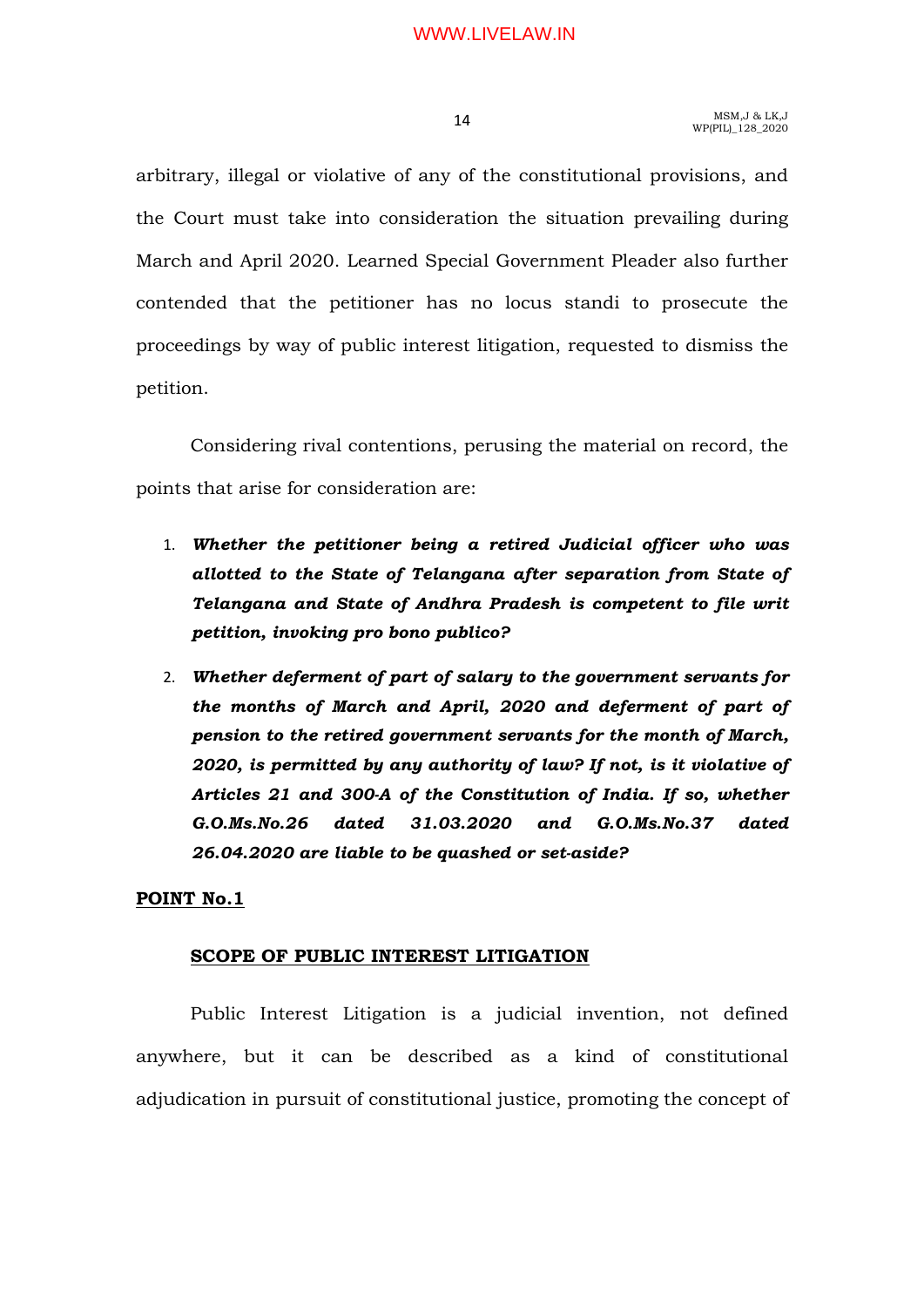Welfare State. The notion of justice is fundamental to all organized civilizations, communities and cultures. It inheres in the attempt of communities to organize themselves as a collective and the dispensation of justice is the highest dharma. Dispensation of justice is complete, when the law that gives a right or prohibits the infringement thereof also gives a remedy.

 Access to justice is said to be a right vested in every citizen and is necessary complement of administration of justice. The absence of legislation or legislative silence in regard to such access will not jeopardize that right. Citizens can access courts for resolution of disputes and seek appropriate remedies for the wrongs, injuries or damage suffered by them. Certain constitutional directives provides for another important dimension of administration of justice. Viz., access to justice for the socially, economically and/or politically disadvantaged or other disabled or weaker sections of the community. Women and children are given a special place of protection. The following principles emanate from the constitutional objectives:-

- (a) Securing social, economic and political justice to all people (The Preamble of the Constitution of India)
- (b) Securing the functioning of all the institutions of national life towards the above objective (Article 51A)
- (c) Ensuring that opportunities for securing justice are not denied to any citizen by reason of economic or other disabilities (Article 39A)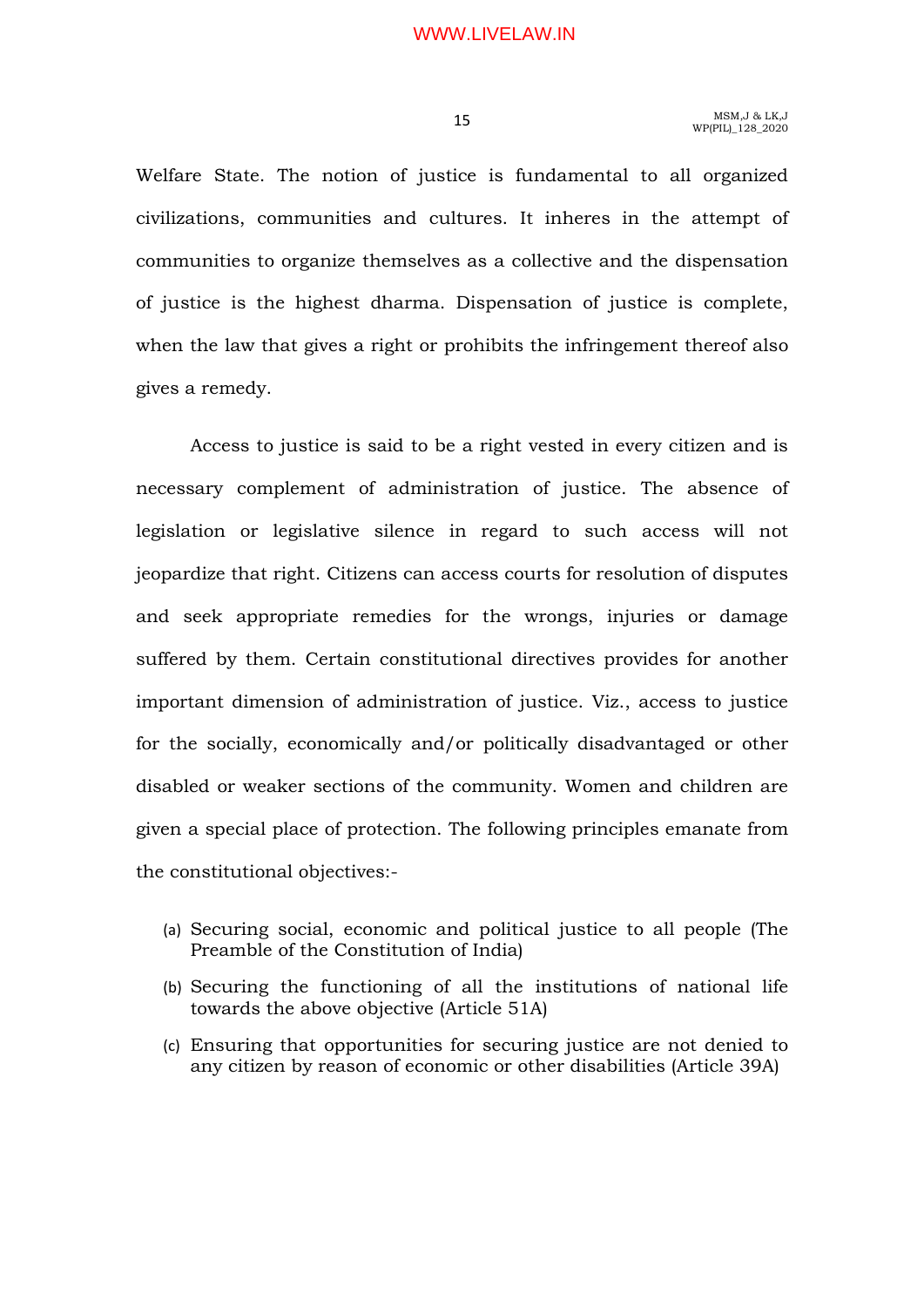Public Interest Litigation is understood and treated as the citizens' invocation and use of the delivery of legal services in aid of and as a tool of administration of justice. It guarantees opportunities for securing justice and just distribution of material resources of the community. But, there are certain constitutional limitations for exercising power of judicial review in Pro Bono Publico, as laid down by the Apex Court in catena of perspective pronouncements, which guide all Courts while exercising such power.

 Even, in view of the law declared by the Hon'ble Apex Court in Badhua Mukti Morcha v. Union of India (referred supra), relied on by the learned Special Government Pleader, any citizen of the country can file any public interest litigation when the public is unable to access the courts for justice. Here, the petitioner is native of Draksharamam and retired Judicial officer, allotted to the State of Telangana. She being the citizen of this country can question the State acts if those acts are violative of any constitutional provisions. If the petitioner is denied her right to approach the court by invoking pro bono publico, it is denial of her right on the ground that she has no interest directly or indirectly in the litigation and it would amount to depriving a citizen of India to access to Justice for violation of any of the constitutional provisions and that was not the main intention of the public interest litigation.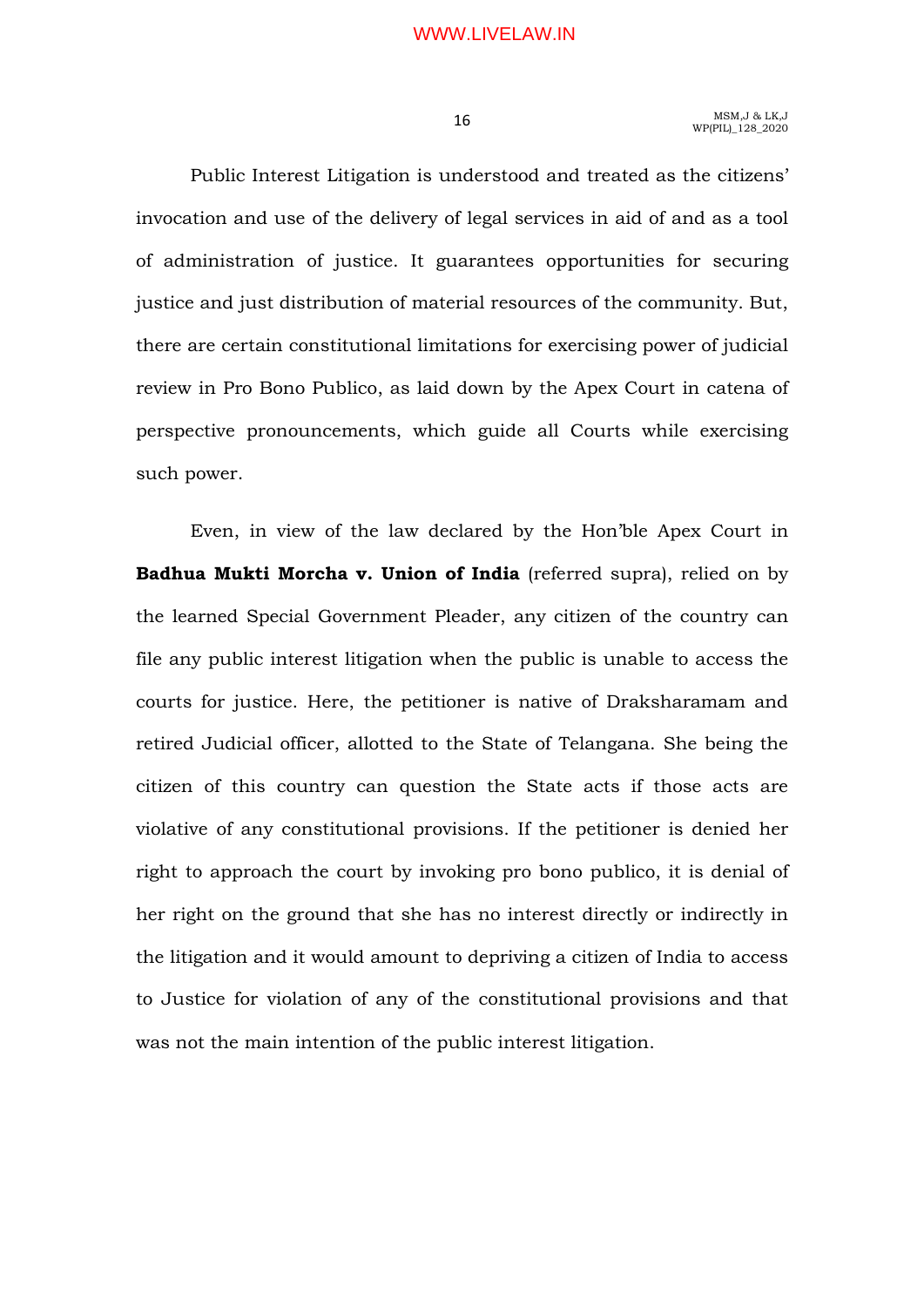The main intention is to dispense with litigational competence, to promote social justice and to provide justice to the needy to the people who are unable to access to the Courts because of their financial or other social constraints. But, to achieve such object, the Courts are exercising power of judicial review under Article 226 of the Constitution of India, invoking pro bono publico jurisdiction in Public Interest Litigation. Thus, public interest is a pre-requisite for Public Interest Litigation. For a Public Interest Litigation, it must be demonstrated that the interest or concerns of a class, section or a group of people, are involved. It must be further shown that there is a constitutional or legal dimension to that interest or concern. The action on behalf of such individuals will receive due acceptance however subject to the fitness of the person or persons seeking to represent such individuals. There is certain "nogo" area where the Court cannot exercise power in the name of Public Interest Litigation. Public Interest Litigation is not a process to be invoked or used for the purpose of seeking or laying down advisory opinions on matters of governance and exercise of governmental authority, since PIL is a supplement to existing means of constitutional governance. Thus, the very intention of exercise of power under Article 226 of the Constitution of India in a Public Interest Litigation is to render justice to the needy, irrespective of their litigational competence when they are unable to access justice on account of their economic or social background, but, it cannot be used as a tool to achieve different purposes.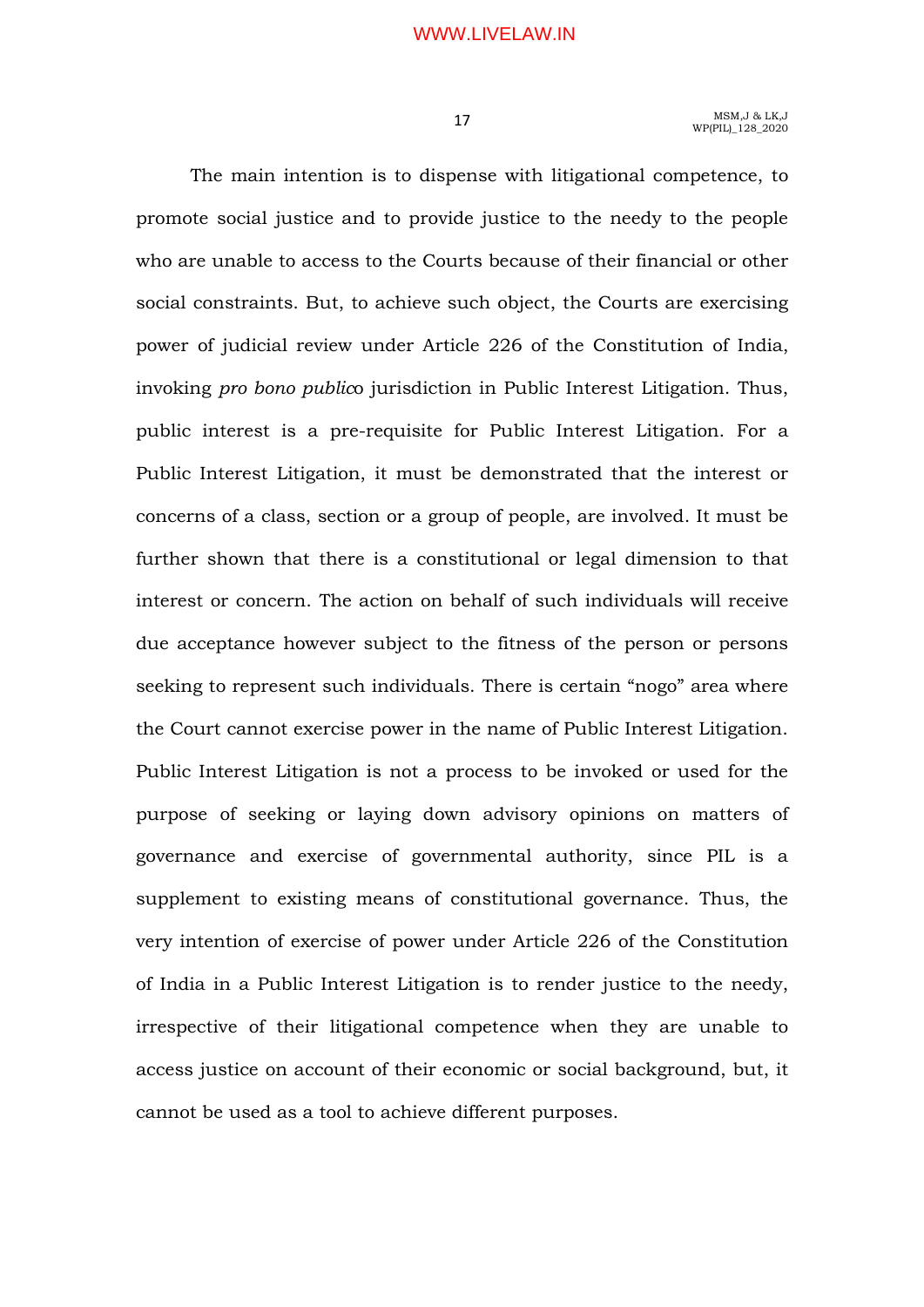The Apex Court laid down certain parameters to exercise such jurisdiction. Time and again, the Apex Court expressed its disconcert about the practice of filing of PILS without any basis to create sensation in the public or popularize themselves in the public through print, electronic media by the persons themselves or at the instance of the persons behind themselves either for personal gain or for political gain.

 Repeatedly the Apex Court held that none has a right to approach the Court as a public interest litigant and that Court must be careful to see that member of the public, who approaches the Court in public interest, is acting bona fide and not for any personal gain or private profit or political motivation or other oblique considerations. (Vide: S.P. Gupta **v. Union of India**<sup>2"</sup>). Public interest litigation is a weapon which has to be used with great care and circumspection and the judiciary has to be extremely careful to see that behind the beautiful veil of public interest, an ugly private malice, vested interest and/or publicity-seeking is not lurking. It is to be used as an effective weapon in the armory of law for delivering social justice to citizens. The attractive brand name of public interest litigation should not be used for suspicious products of mischief. It should be aimed at redressal of genuine public wrong or public injury and not be publicity-oriented or founded on personal vendetta. As indicated above, Court must be careful to see that a body of persons or

2 [1982]2SCR365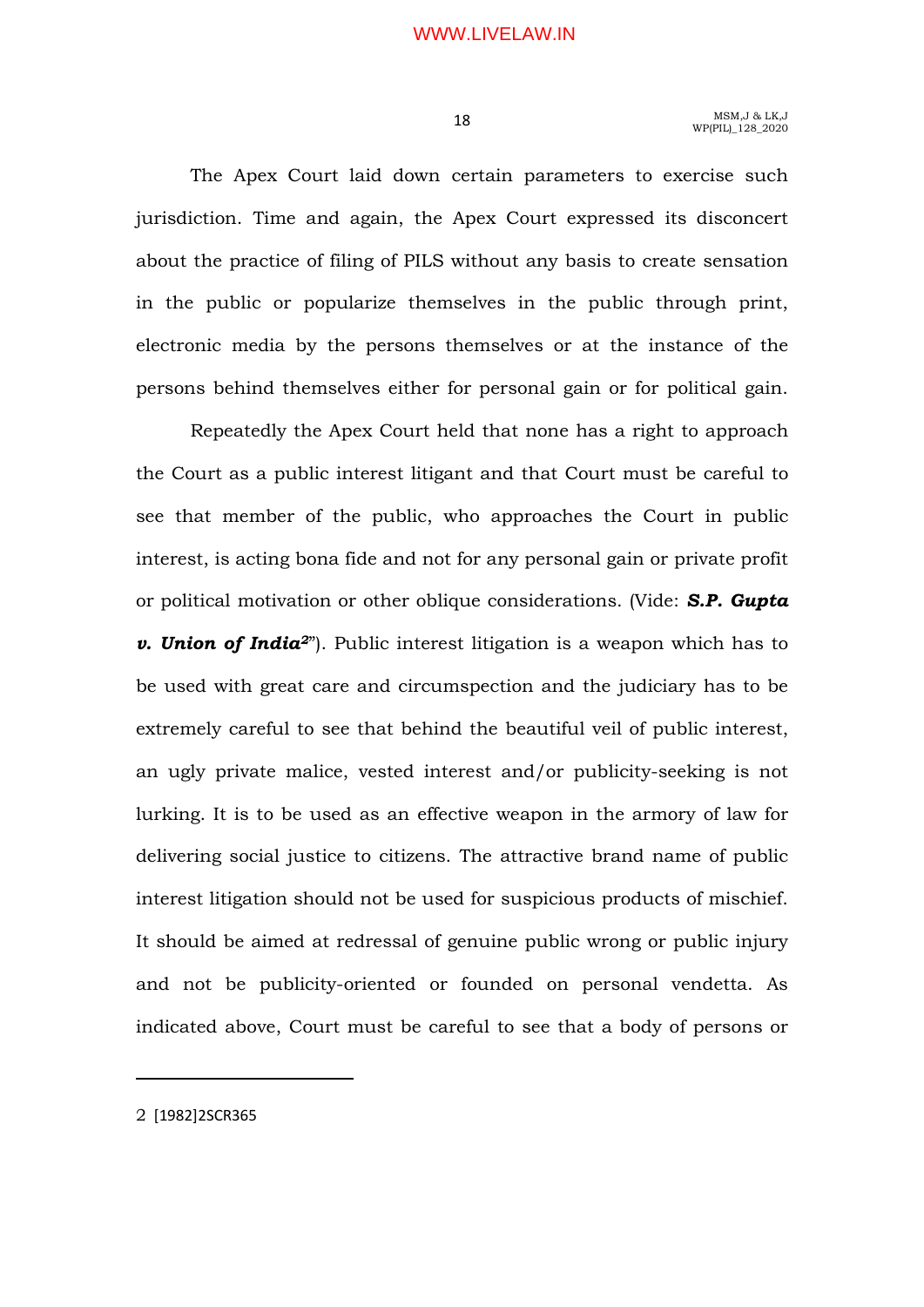member of the public, who approaches the court is acting bona fide and not for personal gain or private motive or political motivation or other oblique considerations. The Court must not allow its process to be abused for oblique considerations by masked phantoms who monitor at times from behind. Some persons with vested interest indulge in the pastime of meddling with judicial process either by force of habit or from improper motives, and try to bargain for a good deal as well as to enrich themselves. Often they are actuated by a desire to win notoriety or cheap popularity. The petitions of such busybodies deserve to be thrown out by rejection at the threshold, and in appropriate cases with exemplary costs.

 Courts must do justice by promotion of good faith, and prevent abuse of law from crafty invasions. Courts must maintain the social balance by interfering where necessary for the sake of justice and refuse to interfere where it is against the social interest and public good. (Vide: "State of Maharashtra v. Prabhu3" "Andhra Pradesh State **Financial Corporation v. GAR Re-Rolling Mills<sup>4"</sup>). No litigant has a** right to unlimited draught on the Court time and public money in order to get his affairs settled in the manner as he wishes. Easy access to justice should not be misused as a licence to file misconceived and frivolous petitions. (Vide: "Dr. B.K. Subbarao v. Mr. K. Parasaran5").

<sup>3</sup> (1995)ILLJ622SC

<sup>4</sup> [1994]1SCR857

<sup>5</sup> 1996CriLJ3983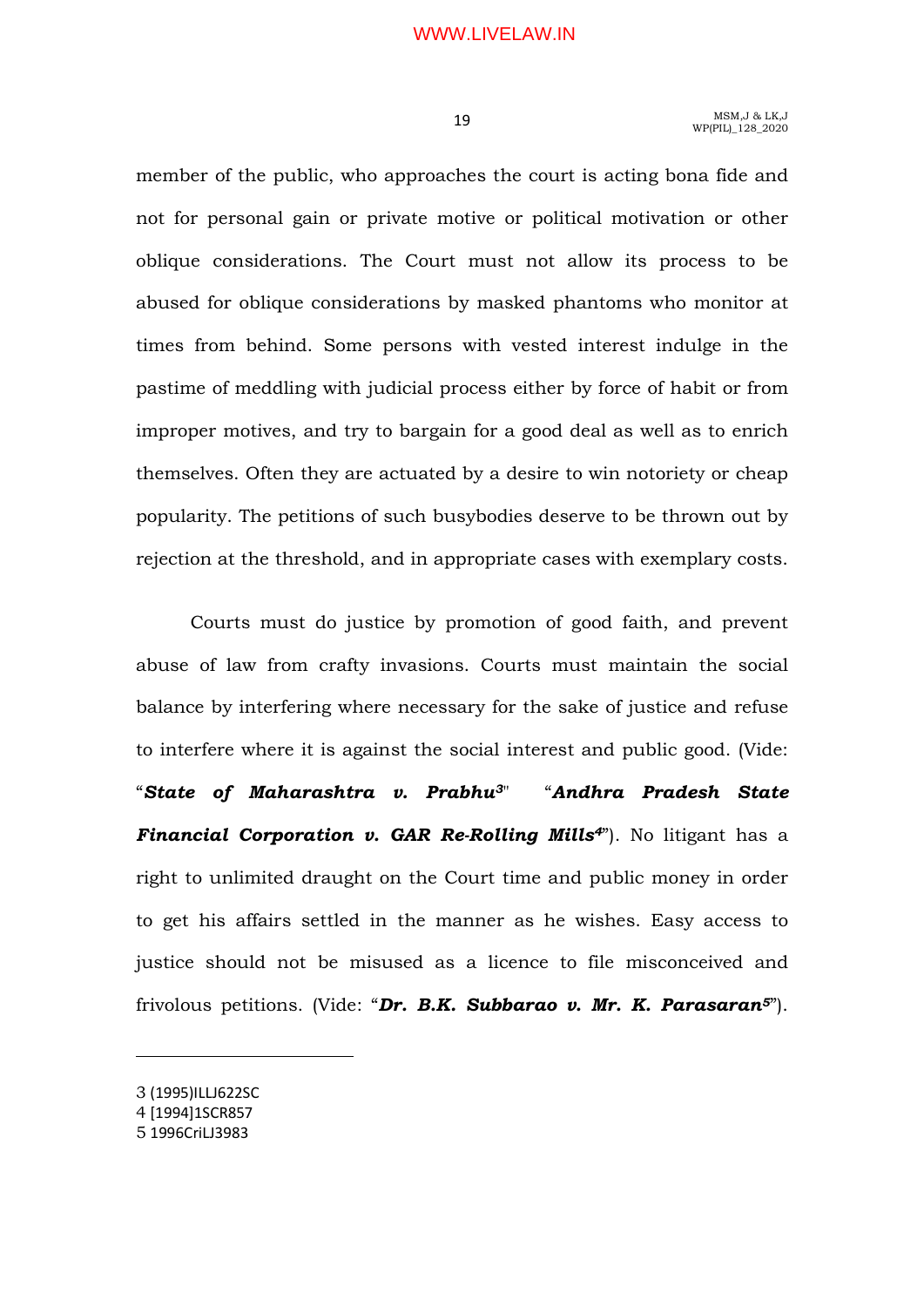Today people rush to Courts to file cases in profusion under this attractive name of public interest. They must inspire confidence in Courts and among the public.

 In the present facts, the petitioner had no personal interest, but she approached the Court, Court representing more than four lakh employees, besides approximately equal number of pensioners. Each and every employee or pensioner cannot approach this Court spending huge amount and time. Even if everyone files such petitions, no purpose would be served, except multiplication of work and duplication of order. No personal or political colour is attributed to the very filing petition. In the absence of attribution of any malafides or political or other reasons, the petitioner being a citizen is entitled to espouse the cause of a class of citizenry. Hence, we find that the public interest litigation is maintainable. Consequently the request of the State is rejected, holding this point against the State Government and in favour of the petitioner.

### POINT No.2

By virtue of G.O.No.26 Finance (HR-V-TFR-AL-EWF) Department dated 31.03.2020 the Government deferred payment of Salary/Wage/ Remuneration /Honorarium/Pension on gross basis, for the month of March, 2020 payable in the month of April, 2020, ,including pension for the month of March, 2020 referring the guidelines issued by the Ministry of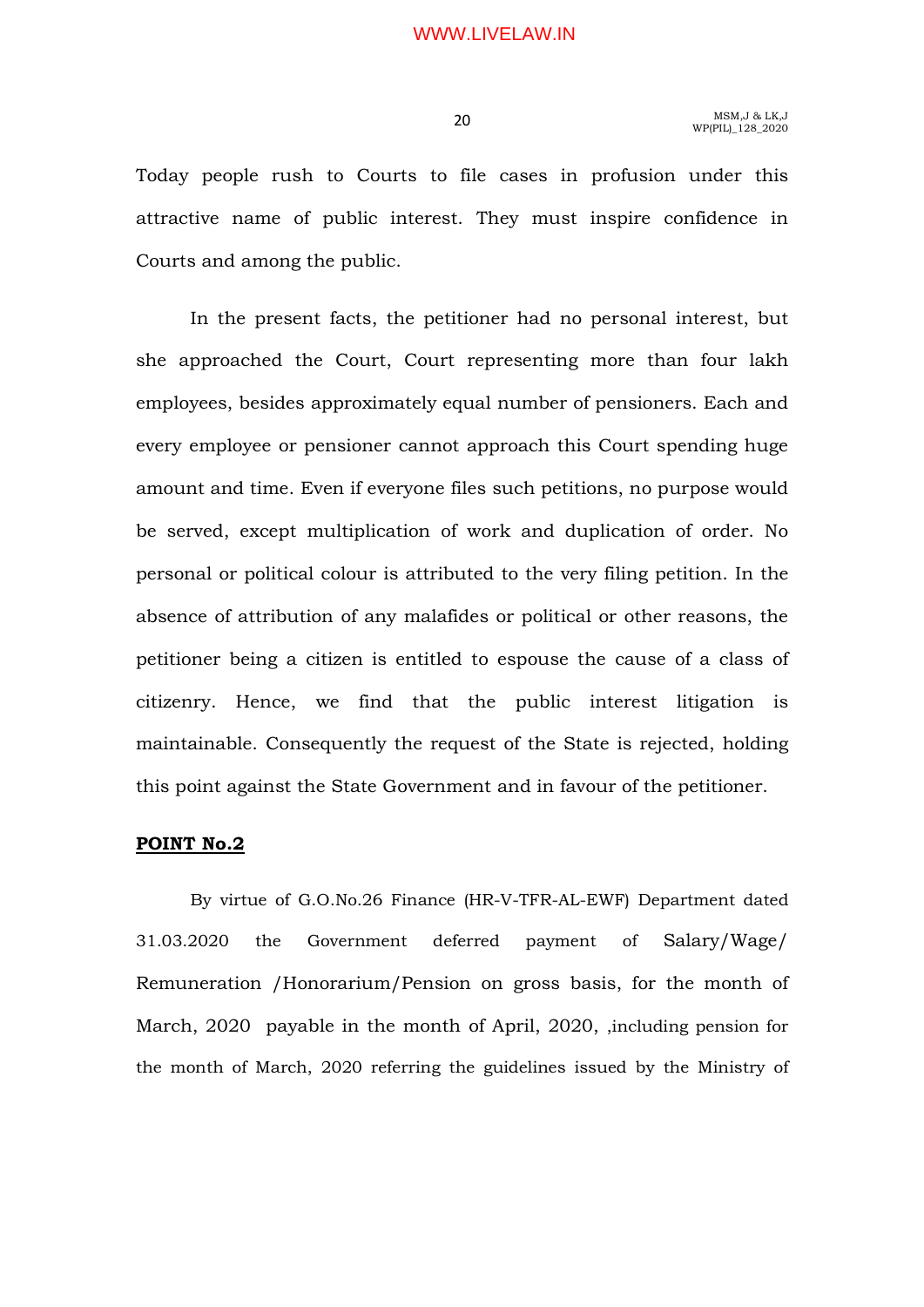MSM,J & LK,J  $MSM, J & LK, J$ <br>WP(PIL)\_128\_2020

Home Affairs and Disaster Management Act. The said G.O.No.26 Finance (HR-

V-TFR-AL-EWF) Department dated 31.03.2020 reads as follows:

#### GOVERNMENT OF ANDHRA PRADESH **ABSTRACT**

Finance Department - Disaster Management Act, 2005 – COVID-19 Pandemic – Payment of Salaries / Wages / Remuneration / Honorarium / Pensions – Deferment of payment – Orders – Issued. ---- ------------------------------------------------------------------------------

#### FINANCE (HR-V-TFR-AL-EWF) DEPARTMENT G.O.Ms.No.:26 Dated: 31.03.2020 Read the following:-

1. The Disaster Management Act, 2005

2. MHA, GoI Order No.40-3/2020-DM-I(A), dated 24.3.2020.

3.G.O.Rt.No.216, Health Medical & Family Welfare (B2) Department, dated:24.03.2020. \*\*\*

ORDER: Whereas the COVID-19 outbreak has occurred in Wuhan, Hubei Province in China in December 2019, & has rapidly spread throughout the globe, with startling speed. The virulent strain of the virus & the ease of the spread of the contagion has led to the recognition of COVID-19 by the World Health Organisation (WHO) as a global pandemic.

2. Recognizing the extreme danger to Public Health and Safety, preventive measures are initiated by the State Governments across the country in coordination with Ministry of Health and Family Welfare.

3. Further, vide the G.O. mentioned in the reference 3rd read above, the Government of Andhra Pradesh has instituted a "Lockdown", till the 14th of April 2020, under the Disaster Management Act, 2005 as per the guidelines issued by the Ministry of Home Affairs, Government of India for the containment of the COVID-19 pandemic. Barring the essential services, all commercial/nonessential services have been shut down.

4. As a result of the above measures taken, while the revenue streams have totally dried up due to the lockdown, the demand on State resources has increased tremendously for contact tracing, quarantining, providing personal protection equipment, drugs, health facilities, etc. & for providing financial assistance to the poor people most affected by the lockdown.

5. Government, after careful consideration of the situation arising due to the COVID-19 outbreak, the economic consequences of the lock down, the cessation of the revenue inflows and extra burden imposed on the State's resources to contain the epidemic & to provide relief to the people affected/likely to be affected, hereby orders for the deferment of Salaries/Wages/Remuneration/Honorarium/Pensions on gross basis, as per the following pattern:

> i. There shall be (100)% deferment in respect of Hon'ble C.M / Hon'ble Ministers / Hon'ble M.L.As / Hon'ble M.L.Cs, Chairperson & Members of all Corporations, elected representatives of all Local Bodies & people holding equivalent posts, as per the orders issued from time to time.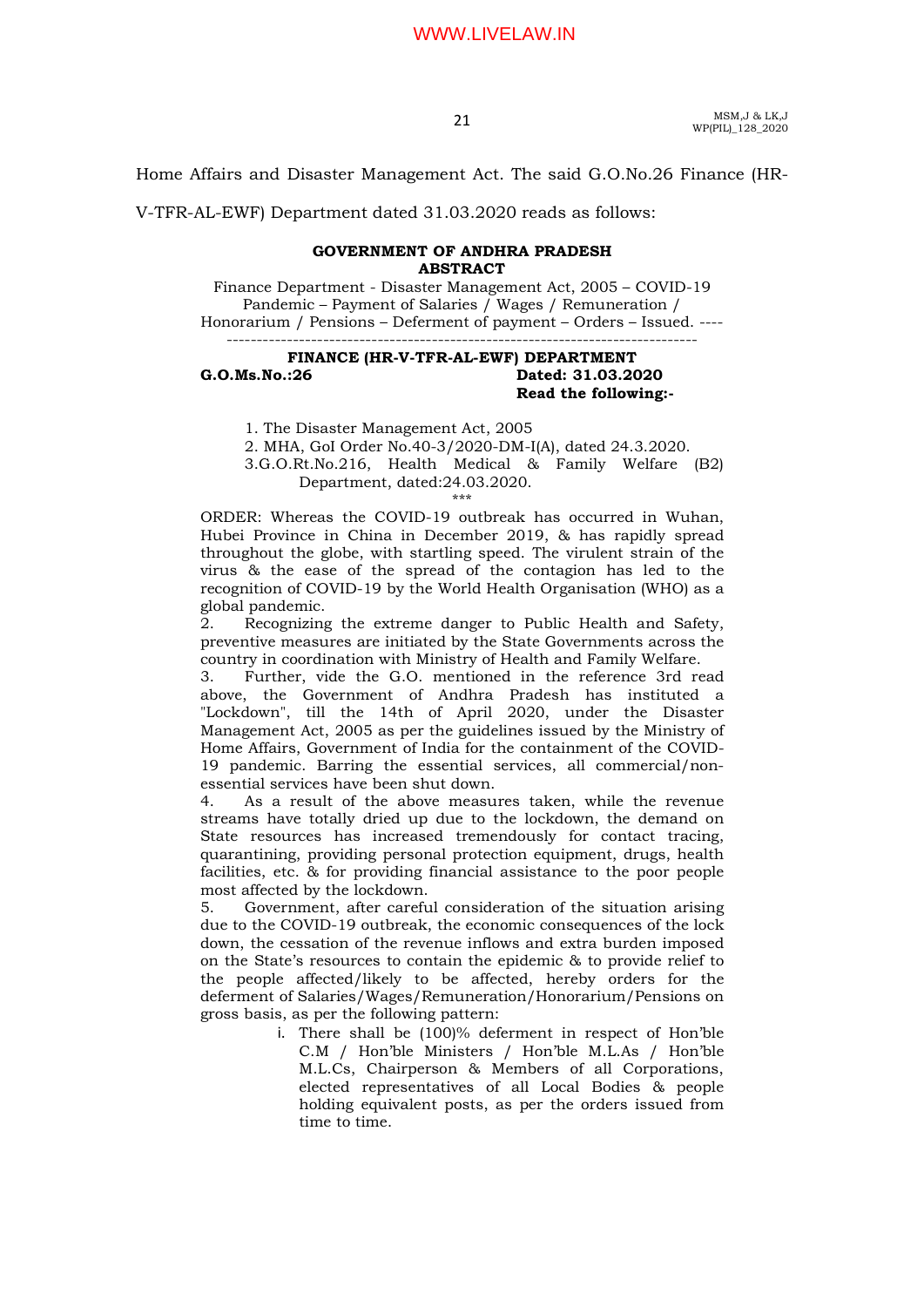- ii. There shall be (60)% deferment in respect of All India Service Officers viz., IAS, IPS and IFS;
- iii. There shall be (50)% deferment in respect of all other Government employees, including work-charged employees & persons engaged under the category of direct individuals professions & through 3rd party, except Class-IV Employees;
- iv. There shall be (10)% deferment in respect of Class-IV, Out-sourcing, Contract and the Village & Ward Secretariat employees.
- v. The deferment mentioned in respect of Para 5(i), (ii), (iii) & (iv) supra shall be made applicable mutatis-mutandis in respect of the retired employees in the respective categories.
- vi. The above deferment shall be equally applicable to the serving & retired employees of all PSUs / Government aided Institutions / Organizations / Universities / Societies / Autonomous bodies / Semi autonomous bodies, etc. in respect of their Salaries/Wages/Honorarium/Pensions.

6. The above orders shall come into force in respect of the Salary/Wages/ Remuneration/Pensions for the month of March 2020, payable in the month of April 2020 and will continue to be in force till further orders.

7. In case of the Bills which are already uploaded for payment, the deferment shall be centrally effected through the CFMS.

8. In case of the Bills pertaining to the month of March 2020 which are yet to be uploaded in CFMS, the Bills shall be passed only after effecting the provisions of this G.O. read in Para 5 (i) to (vi).

9. The DTA/PAO/DWA and all the Drawing & Disbursing Officers shall ensure that the above order is implemented, without any deviation.

(BY ORDER AND IN THE NAME OF THE GOVERNOR OF ANDHRA PRADESH) NILAM SAWHNEY

#### CHIEF SECRETARY TO GOVERNMENT

It is equally not in dispute that, by virtue of G.O.Ms.No.27, the salary payable to Medical & Health Department, Police Department, Sanitation workers working in Rural Local Bodies/Urban Local Bodies i.e Nagar Panchayats/Municipalities/Municipal Corporations is ordered to be paid and whereas in the later G.O.No.37 dated 26.04.2020, certain percentage of salary and pension payable to the government servants of the state for the months of March and April was also deferred.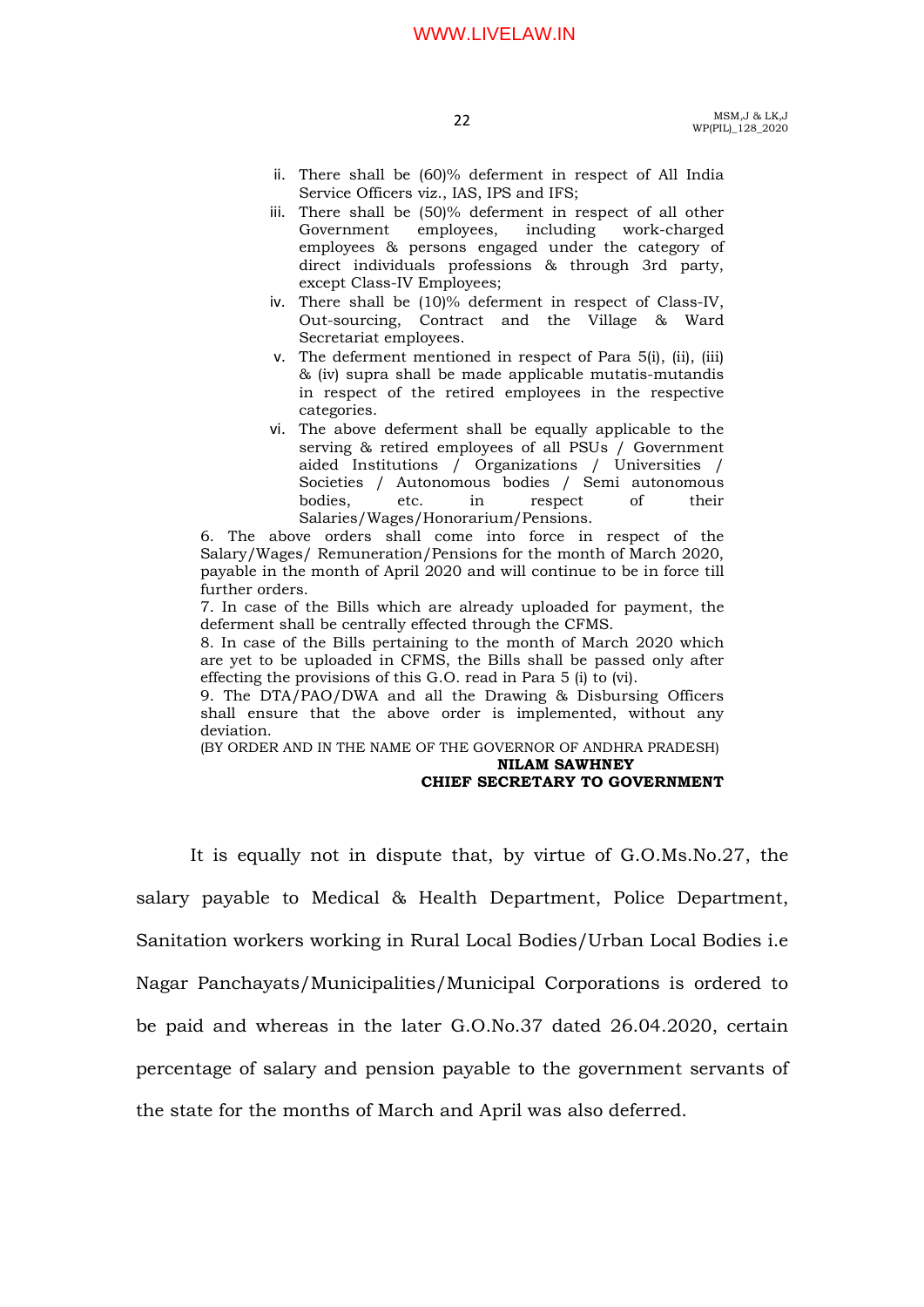In view of the undisputed facts, it is relevant to refer to various provisions of Constitution and other allied laws.

 The word "Pension" is defined under Article 366(17) of the Constitution of India and it reads as follows:

"pension means a pension, whether contributory or not, of any kind whatsoever payable to or in respect of any person, and includes retired pay so payable, a gratuity so payable and any sum or sums so payable by way of the return, with or without interest thereon or any other addition thereto, of subscriptions to a provident fund"

 The definition of "pension:" as given in Article 366(17) is not all pervasive. It is essentially a payment to a person in consideration of past services rendered by him. It is a payment to a person who had rendered services for the employer, when he is almost in the twilight zone of his life. (vide Kerala State Road Transport Corporation v. K.O. Varghese<sup>6</sup>)

Though Revised Pension Rules are in force in the State of Andhra Pradesh, the word "Pension" is not defined in the Act.

Thus, in view of the definition of "Pension", it is an amount payable to a retired employee for the past service rendered by him to the State. Such pension is the livelihood to a person who is in twilight or at the dawn of life. If, for any reason, the pension is not paid, it is hardly difficult to survive for the rest of the life, incurring various expenditures

6 (2003) 12 SCC 293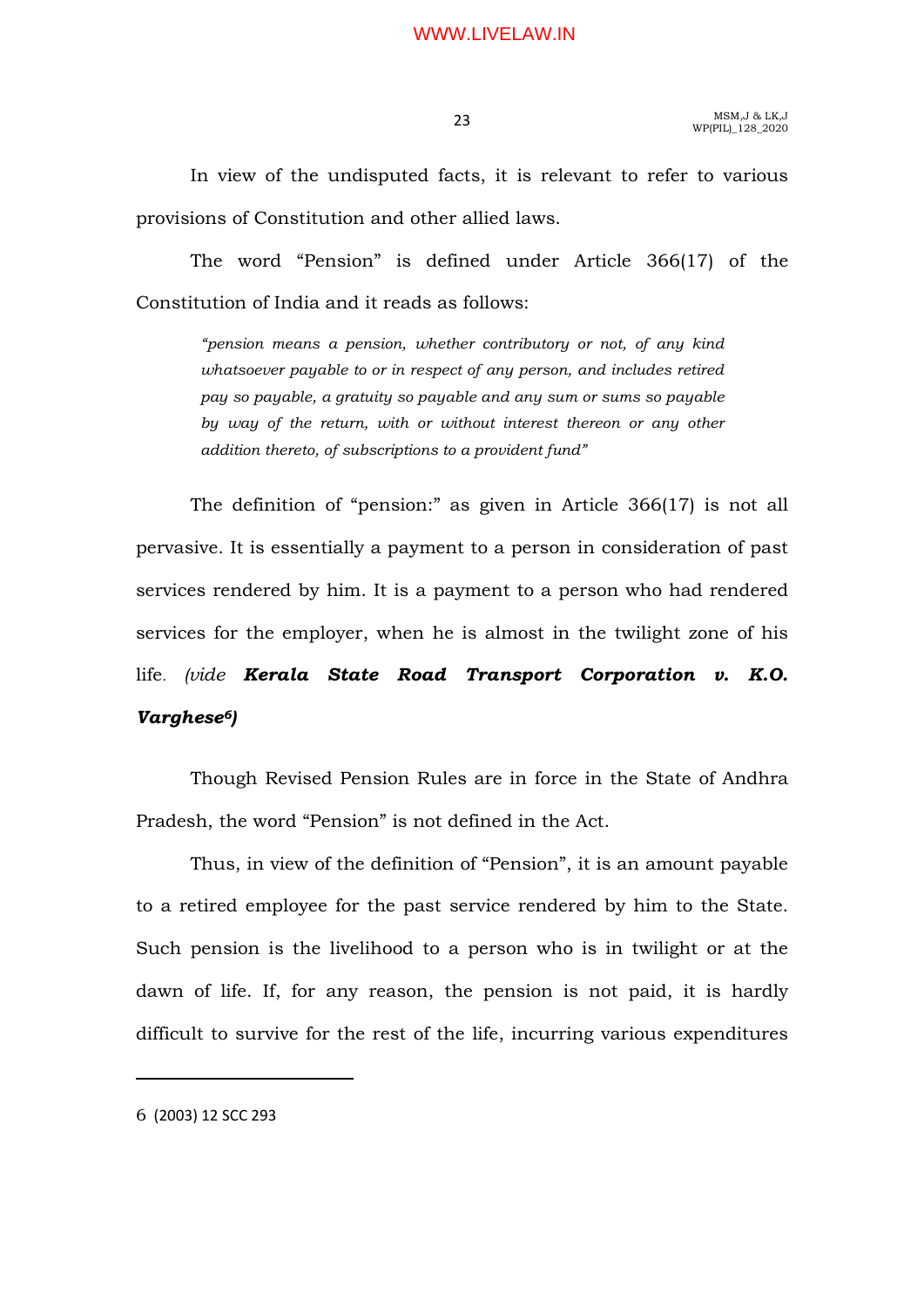at the old age whose health becomes deteriorated on account of advanced age and thereby it is imperative to incur substantial amount for their medical and maintenance. However, the State is competent to defer payment or deduct pension of the state employees by authority of law for the public purpose. On account of deferred payment of pension to retired employees en masse on the ground of imposition of lockdown or any other ground mentioned in the counter affidavit filed by the State is not justifiable action.

 'Pension' can be deferred/withheld or stopped only in certain circumstances enumerated under Rule 9 of the Andhra Pradesh Revised Pension Rules, 1980 and it reads as follows:

9. Right of Government to withhold or withdraw pension :- 1 (1) The Government reserves to themselves the right of withholding a pension or gratuity, or both, either in full or in part, or withdrawing a pension in full or in part, whether permanently or for a specific period and of ordering recovery from a pension or gratuity of the whole or part of any pecuniary loss caused, to the Government and to the local authority if, in any departmental or judicial proceedings the pensioner is found guilty of grave misconduct or negligence during the period of his service, including service rendered upon re-employment after retirement :

Provided that the Andhra Pradesh Public Service Commission shall be consulted before any final orders are passed. 1 ["However, consultation with Andhra Pradesh Public Service Commission is not necessary, when the pensioner is found guilty in any judicial proceedings".]

Provided further that a part of pension is withheld or withdrawn, the amount of such pension shall not be reduced below the limit specified in sub-rule (5) of Rule 45]

Provided also that the penalty of withholding of entire pension or gratuity or both may be imposed against the retired Government servant upon being found guilty or upon conviction in a court of law for the offences of grave charges namely proved cases of misappropriation, bribery, bigamy, corruption, moral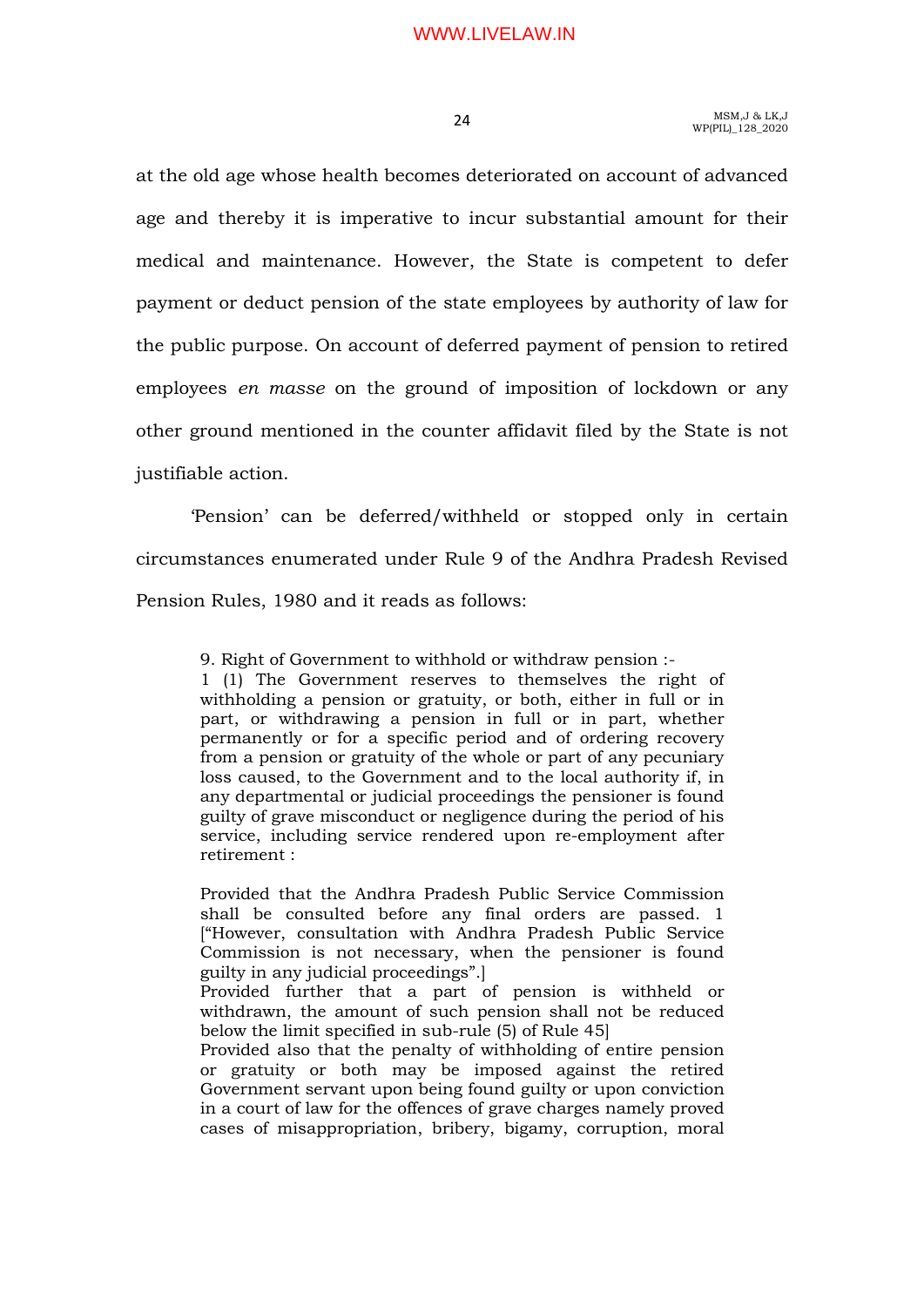turpitude, forgery, outraging the modesty of women and misconduct."

(2)(a) The departmental proceedings referred to in sub-rule (1), if instituted while the Government servant was in service whether before his retirement or during his re-employment, shall, after the final retirement of the Government servant, be deemed to be proceedings under this rule and shall be continued and concluded by the authority by which they were commenced in the same manner as if the Government servant had continued in service. Provided that where the departmental proceedings are

instituted by an authority subordinate to the State Government, that authority shall submit a report recording its findings to the State Government.

 In the instant case on hand, none of the circumstances as mentioned in Rule 9 of the Andhra Pradesh Revised Pension Rules are prevailing to defer payment of part of the pension payable to the government retired employees for the months of March, 2020. Such deferment of payment of pension would amount to violation of fundamental rights guaranteed under Article 21 of the Constitution of India. This issue is no more res integra, in view of the law declared by the Apex Court in various judgments commencing from Deoki Nandan Prasad v. State of Bihar and Ors<sup>7</sup> wherein the Apex Court Court authoritatively ruled that pension is a right and the payment of it does not depend upon the discretion of the Government but is governed by the rules and a Government servant coming within those rules is entitled to claim pension. It was further held that the grant of pension does not

7 (1971) 2 SCC 330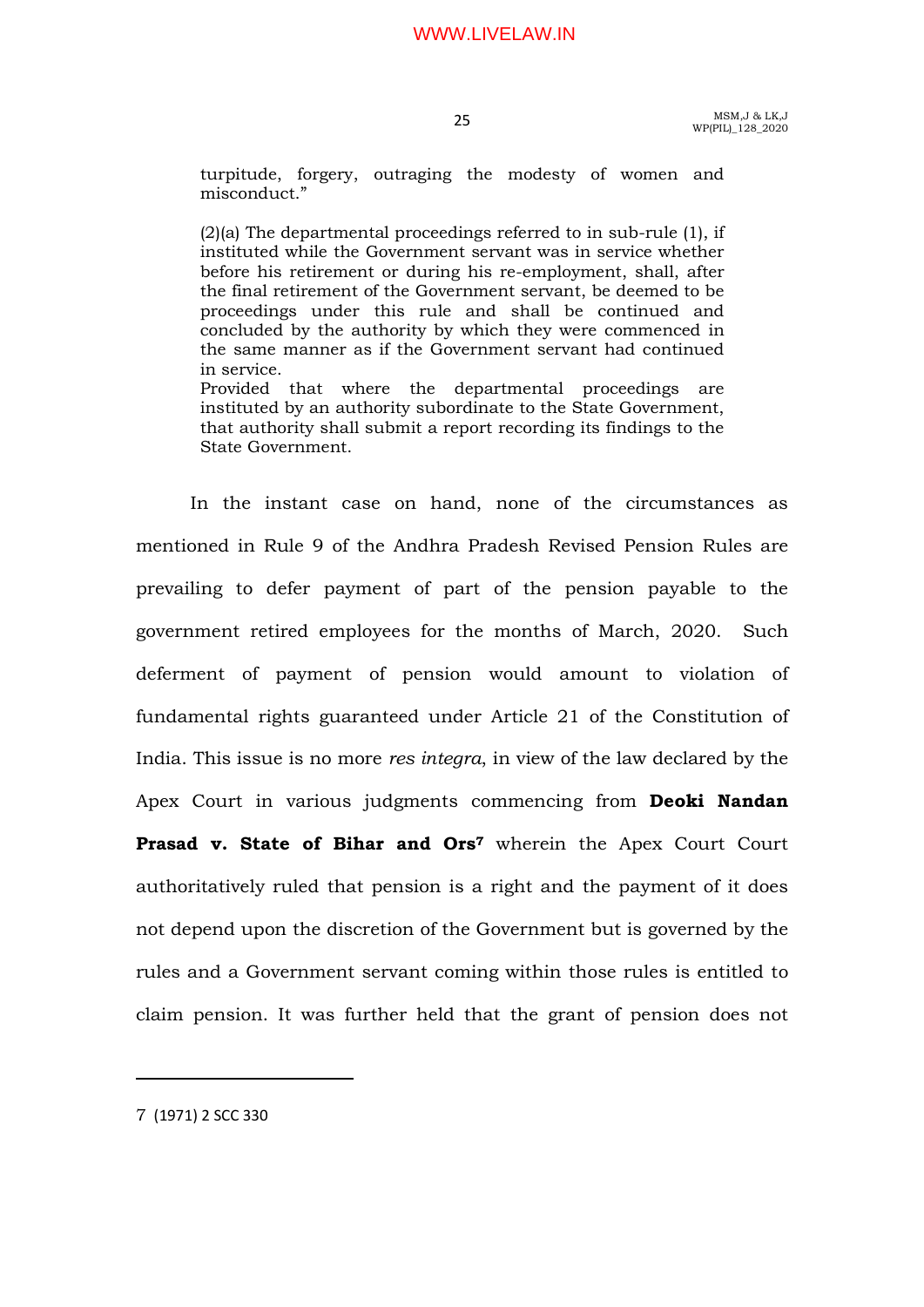depend upon any one's discretion. It is only for the purpose of quantifying the amount having regard to service and other allied maters that it may be necessary for the authority to pass an order to that effect but the right to receive pension flows to the officer not because of any such order but by virtue of the rules. This view was reaffirmed in **State** 

## of Punjab and Anr. V. Iqbal Singh8.

A Full Bench of the Punjab and Haryana High Court in **K.R. Erry v. State of Punjab**<sup>9</sup> considered the nature of the right of an officer to get pension. The majority quoted with approval the principles laid down in the two earlier decisions of the same High Court, referred to above, and held that the pension is not to be treated as a bounty payable on the sweet will and pleasure of the Government and that the right to superannuation pension including its amount is a valuable right vesting in a government servant. It was further held by the majority that even though an opportunity had already been afforded to the officer on an earlier occasion for showing cause against the imposition of penalty for lapse or misconduct on his part and he has been found guilty, nevertheless, when a cut is sought to be imposed in the quantum of pension payable to an officer on the basis of misconduct already proved against him, a further opportunity to show-cause in that regard must be given to the officer. This view regarding the giving of further opportunity

<sup>8</sup> (1976) IILLJ 377 SC

<sup>9</sup> [ILR 1967 Punj & Har 278]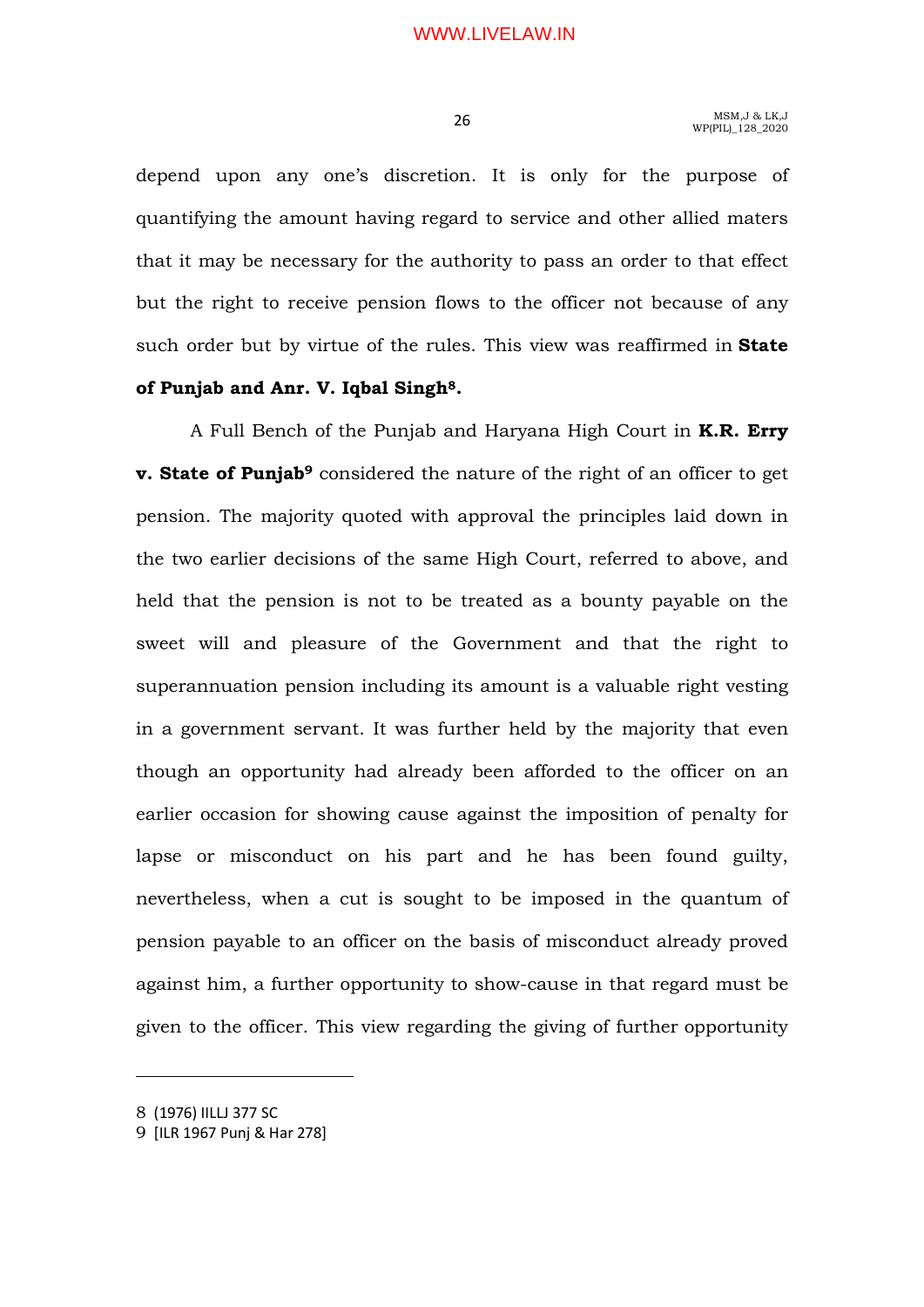was expressed by the learned Judges on the basis of the relevant Punjab Civil Service Rules. But the learned Chief Justice in his dissenting judgment was not prepared to agree with the majority that under such circumstances a further opportunity should be given to an officer when a reduction in the amount of pension payable is made by the State. It is not necessary for us in the case on hand to consider the question whether before taking action by way of reducing or denying the pension on the basis of disciplinary action already taken, a further notice to show-cause should be given to an officer. That question does not arise for consideration before us. Nor are we concerned with the further question regarding the procedure, if any, to be adopted by the authorities before reducing or withholding the pension for the first time after the retirement of an officer. Hence no opinion is expressed regarding the views expressed by the majority and the minority Judges in the above Punjab High Court decision on this aspect. The Apex Court did not agree with the view of the majority when it has approved its earlier decision that pension is not a bounty payable on the sweet will and pleasure of the Government and that, on the other hand, the right to pension is a valuable right vesting in a government servant.

 Having due regard to the above decisions, Apex Court was of the opinion that the right of the petitioner to receive pension is property under Article 31(1) and by a mere executive order, the State had no power to withhold the same. Similarly, the said claim is also property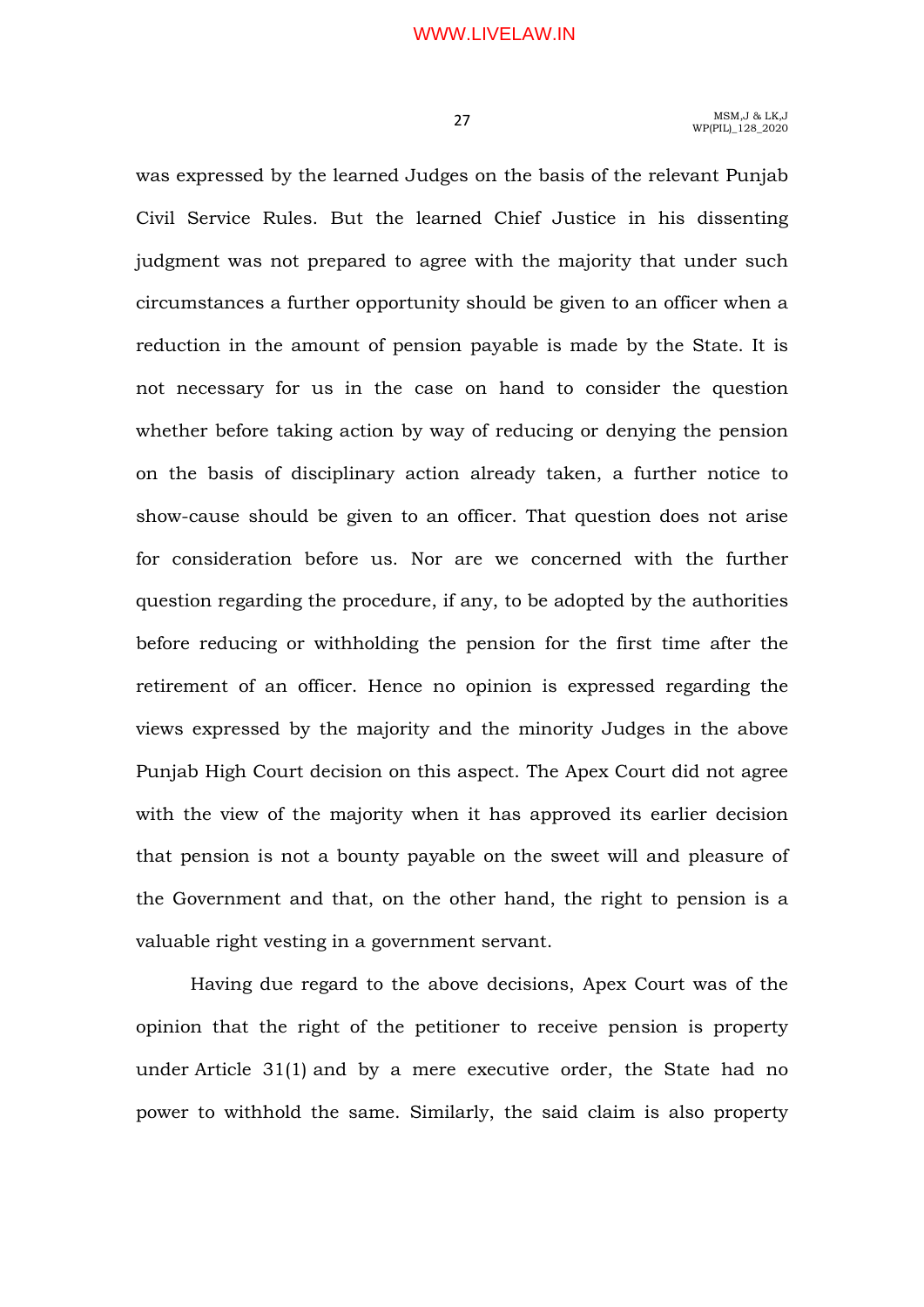under Article 19(1)(f) and it is not saved by sub-article (5) of Article 19. Therefore, it follows that the order, dated June 12, 1968, denying the petitioner right to receive pension affects the fundamental right of the petitioner under Articles 19(1)(f) and 31(1) of the Constitution, and as such the writ petition under Article 32 is maintainable..."

In **D.S Nakara and others v. Union of India<sup>10</sup>, Justice D.A. Desai,** who spoke for the Constitutional Bench, in his inimitable style, considered the right of pension framing various issues, particularly defining pension and whether it is a property or not etc, concluded that pension cannot be withheld except by authority under law. The same principle is reiterated in Dr. Hira Lal v. State of Bihar and others<sup>11</sup>.

In State of Jharkhand v. Jitendra Kumar Srivastava<sup>12</sup>, while dealing with Rule 43(b) of Bihar Pension Rules with regard to claim of the petitioner for payment of provisional pension, gratuity etc. in terms of Resolution No. 3014 dated 31.7.1980, the Division Bench of the Apex Court held that the State had no authority or power to withhold pension or gratuity of a government servant during pendency of the departmental proceedings.

In State of West Bengal v. Haresh C. Banerjee and Ors<sup>13</sup>, the Apex Court recognized that even when, after the repeal of Article 19(1)(f)

<sup>10</sup> 1983 AIR 130

<sup>11</sup> Civil Appeal No.1677-1678 of 2020 dated 18.02.2020

<sup>12</sup> (2013) 12 SCC 210

<sup>13</sup> (2006) 7 SCC 651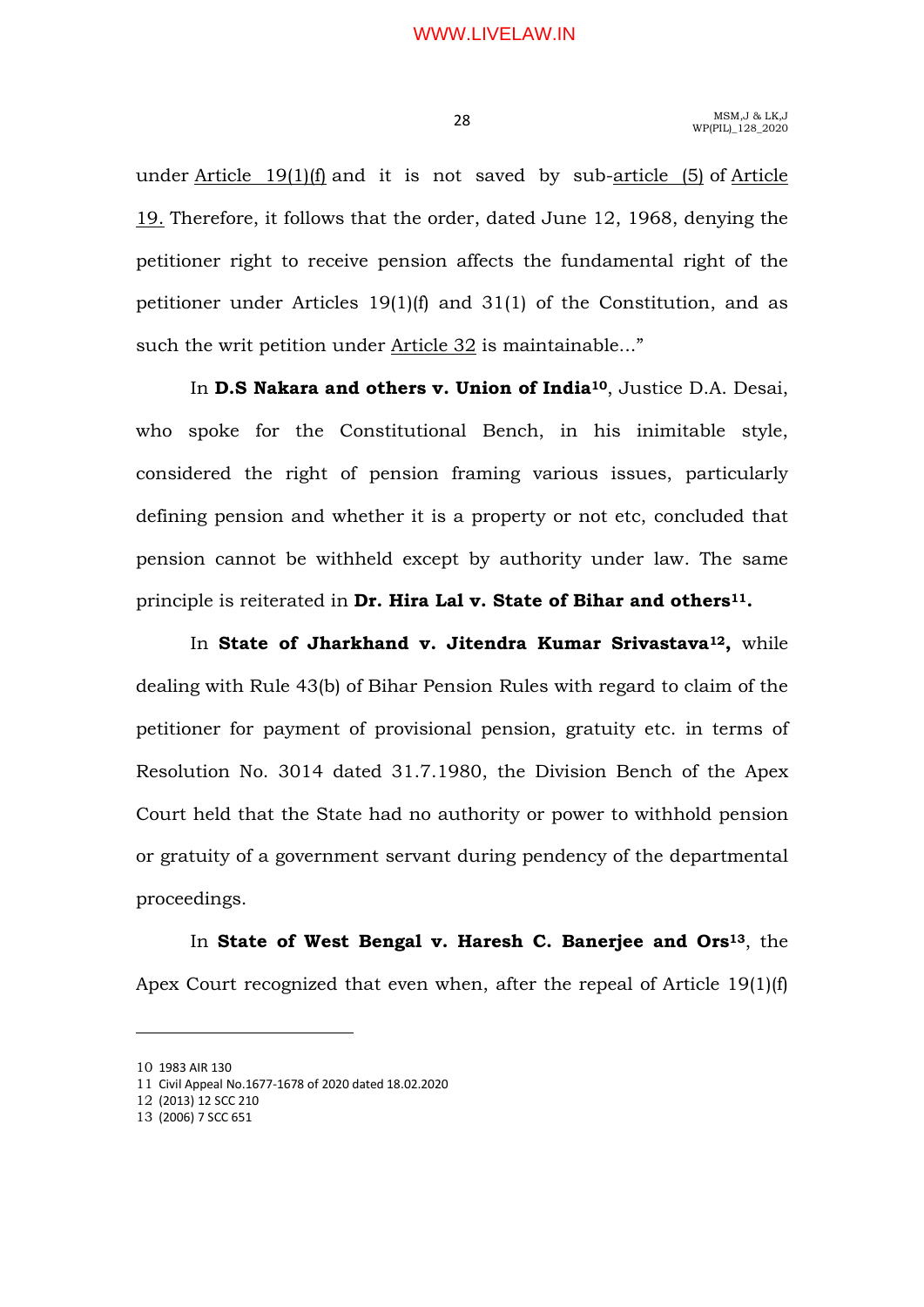and Article 31 (1) of the Constitution vide Constitution (Forty-Fourth Amendment) Act, 1978 w.e.f. 20<sup>th</sup> June, 1979, the right to property was no longer remained a fundamental right, it was still a Constitutional right, as provided in Article 300A of the Constitution, the same is reiterated by Division Bench of Apex Court in Hari Krishna Mandir Trust v. State of Maharashtra<sup>14</sup>. Right to receive pension was treated as right to property. The High Court of Judicature of Bombay in Purushottam Kashinath Kulkarni and others v. The State of Maharashtra and others<sup>15</sup> and The High court of Chattisgarh in Ramlal Sharma v. State of Chattisgarh<sup>16</sup> relying on D.S Nakara and others v. Union of India (referred supra), concluded that payment of pension cannot be deferred. It is thus a hard earned benefit of an employee in the nature of property.

 Coming to deferment of salary, the contention of the petitioner is that a salary payable to an employee cannot be deferred to any extent, except authorized by law.

 The word 'salary' is not defined in any enactment, but salary is a fixed regular payment, typically paid on a monthly basis but often expressed as an annual sum, made by an employer to an employee. Thus, salary is a form of payment from an employer to an employee,

 $14$  Civil Appeal No.6156 of 2013 dated 07.08.2020

<sup>15</sup> W.P.No.2630 of 2014 dated 16.02.2016

<sup>16</sup> W.P.No.352 of 2014 dated 27.11.2015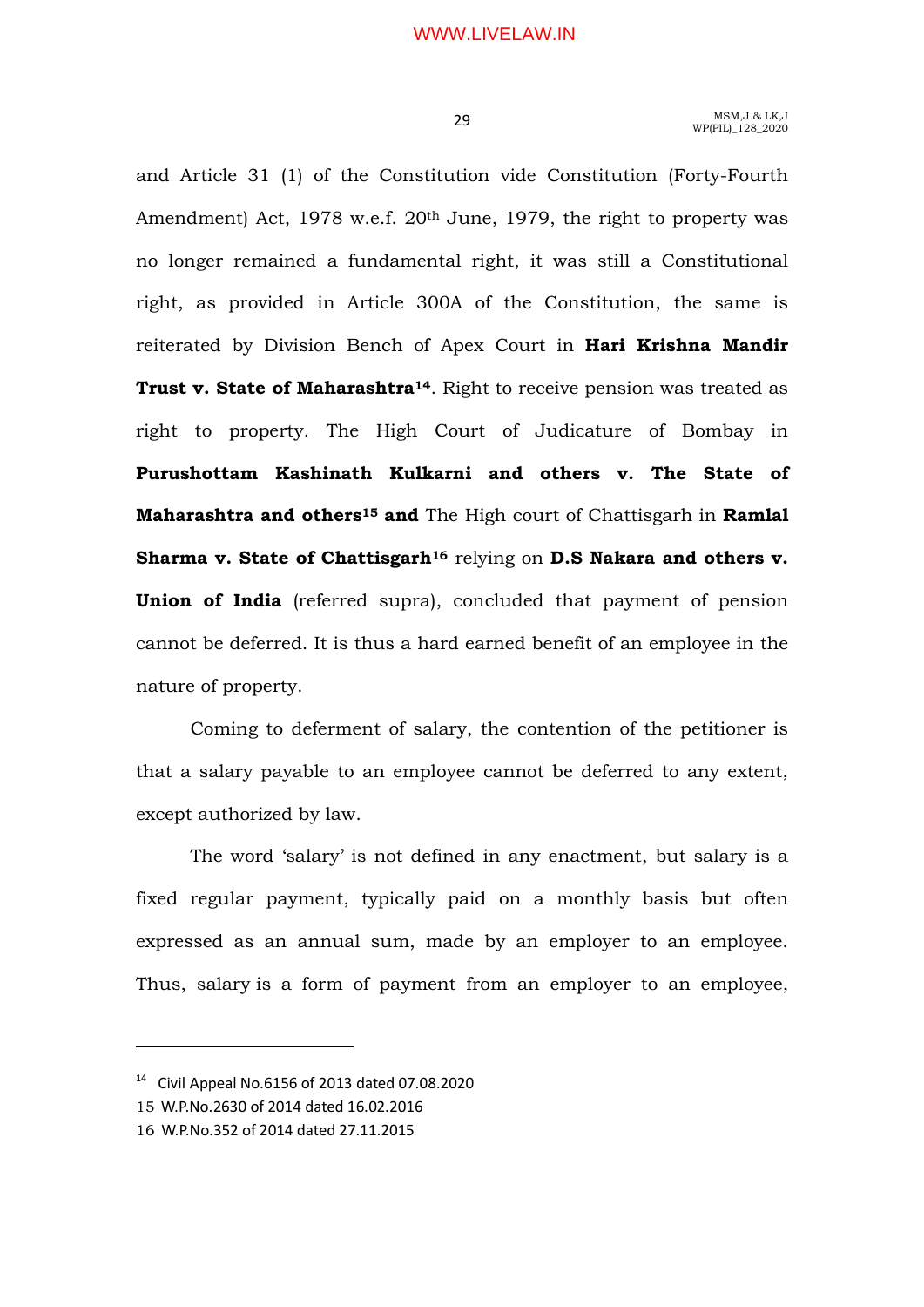which may be specified in an employment contract. It is contrasted with piece wages, where each job, hour, or other unit is paid separately, rather than on a periodic basis. In accounting, salaries are recorded on payroll accounts. Though the word 'salary' was not specifically defined under any statute, the Court may fall back on the law laid down by the Apex Court in various judgments and dictionary meaning of salary.

According to Cambridge dictionary, "salary" is defined as the total amount of money that an employee is paid every year to do their job, or one of the payments they receive each month as part of the job.

In Collins dictionary, "salary" is the money that someone is paid each month by their employer.

The word 'property' is inclusive of both movable and immovable property, both pension and salary payable to an employee can be said to be part of the property, as held by the Apex Court in **Madhav Rao** Scindia v. Union of India<sup>17</sup>, where the Apex Court opined that that Prievy Purse payable to ex-rulers is property. In **K. Nagraj v. State of** A.P18, Apex Court opined that right of person to his livelihood is property which is subject to rules of retirement. In State of Kerala v. Padmanabhan<sup>19</sup> the Apex Court opined that right of pension is property under the Government service Rules, In Madhav Rao Scindia Vs. State

<sup>17</sup> AIR 1971 SC 530

<sup>18</sup> AIR 1985 SC 553

<sup>19</sup> AIR 1985 SC 356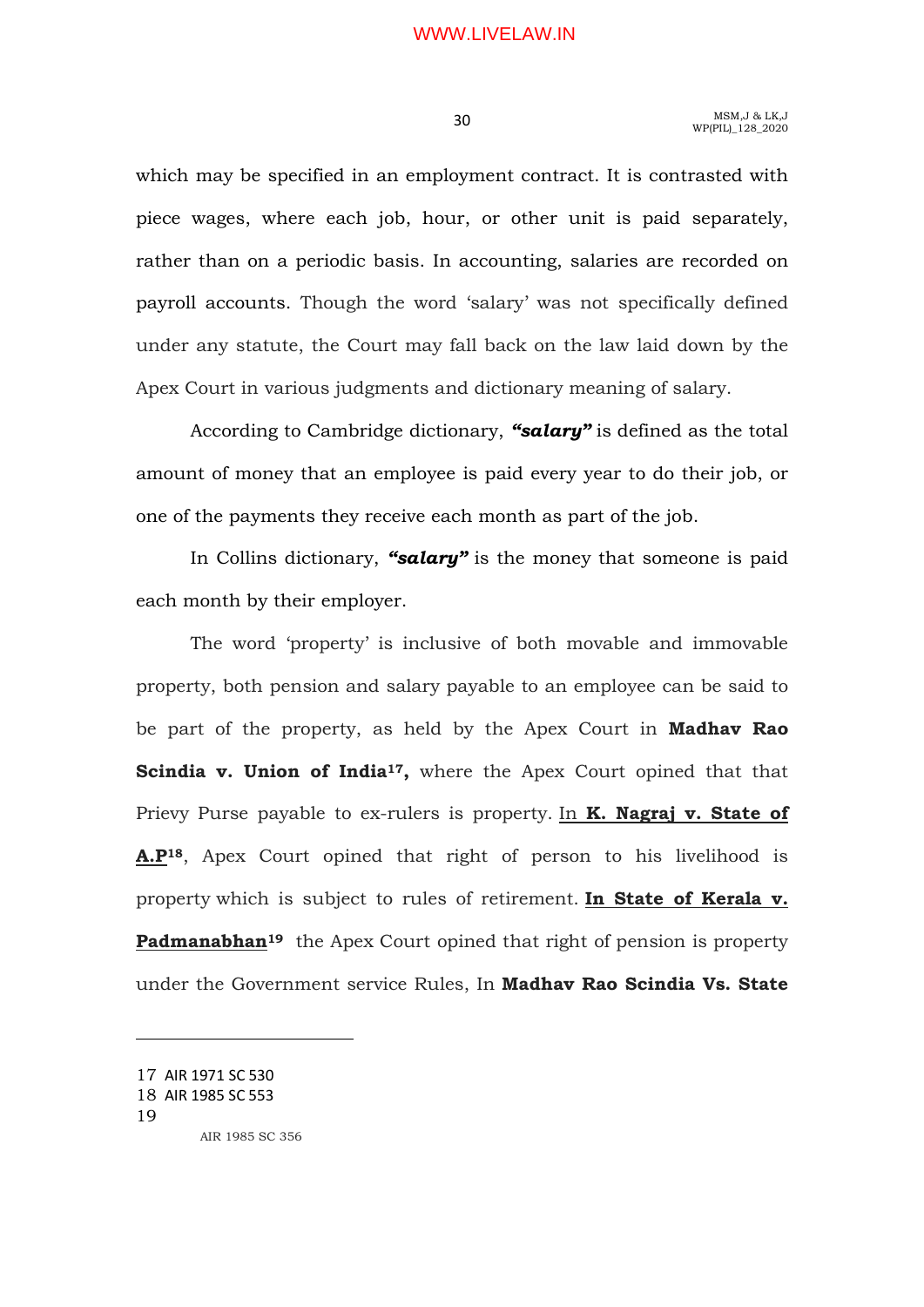of M.P<sup>20</sup>, and State of M.P. Vs. Ranojirao<sup>21</sup>, the Apex Court opined that property in the context of Article 300-A includes 'money', salary accrued pension, and cash grants annually payable by the Government ; pension due under Government Service Rules; a right to bonus and other sums due to employees under statute.

 Thus, in view of the definitions referred above, salary is an amount payable by an employer to an employee for the service rendered by him under a tacit contract of employment. In the present case, there is a contract for payment of salary between the State and its employees on their reporting to duty consequent upon their appointment to service. When, there is a contact between the employee and employer for payment of salary either monthly or annually, duty of the State is to pay salary as agreed. Article 72 of the Andhra Pradesh Financial Code deals with claims of government servants, due date for payment of pay, allowance etc and it reads as follows:

(a) Except as provided in clauses (b) and (c) the pay and allowances, leave salary and other monthly recurring payments of all the State Government employees and also the salaries/wages to workcharged establishments and menials paid from contingencies become payable on the last working day of the month to which they relate except for the month of March which shall be paid on the first working day of April. In case the last working day of the

20

21

-

AIR 1968 SC 1053

AIR 1961 SC 298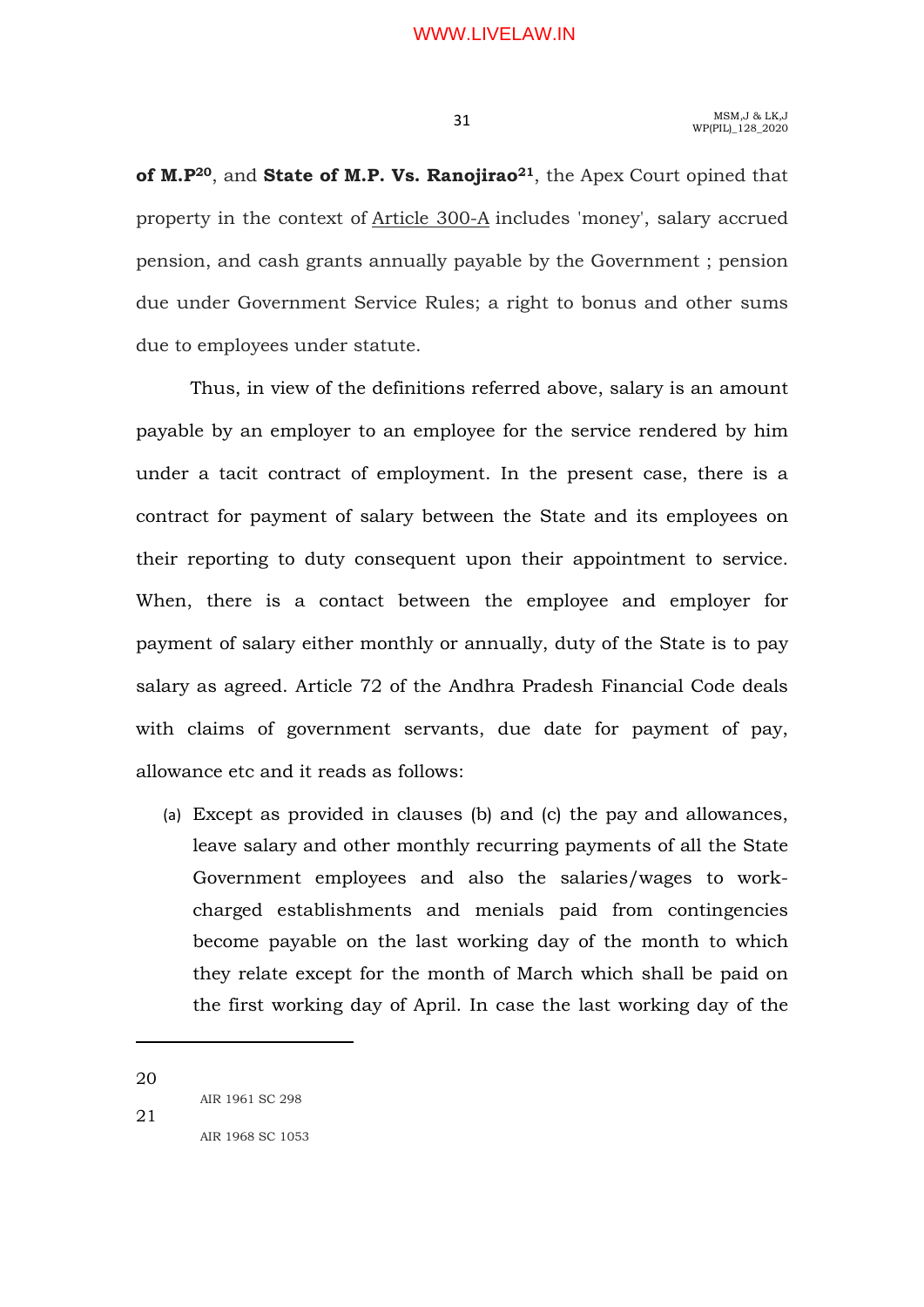month happens to be a bank holiday, the disbursement shall be made on the previous working day.

- (b) (i)(a) The persons become due for payment only on the expiry of the month to which they relate. However, when the first day (including Sunday) of the following month is a public holiday, on which funds for disbursement of pensions cannot be drawn from the Treasury or the Bank, as the case may be, the pensions shall be paid on the last working day of month to which they relate except for the month of March which shall be paid on the first working day of April. However, in such cases other than March if the last working day of the month also happens to be a Government holiday or Bank holiday, disbursement shall be made on the previous working day.
- (b)(i)(b) Pensions which are paid through Banks and Post Offices are to be paid on the last working day of each month except for the month of March which shall be paid on the first working day of April. However, in such cases other than March if the last working day of the month also happens to be a Bank or Postal holiday disbursement shall be made on the previous working day.
- (c) The payment due for a part of a month should ordinarily be made at once without waiting till the end of the month in the following circumstances:-

 (1) When a Government servant proceeds out of India on deputation, leave or vacation, and does not elect to draw leave salary in India under the provisions of Fundamental Rule 91.

 (2) When a Government servant is transferred to another Audit Circle, or within the same Audit Circle and –

- (i) to or from the Public Works Department or the Forest Department,
- (ii) from one Public Works Division to another, or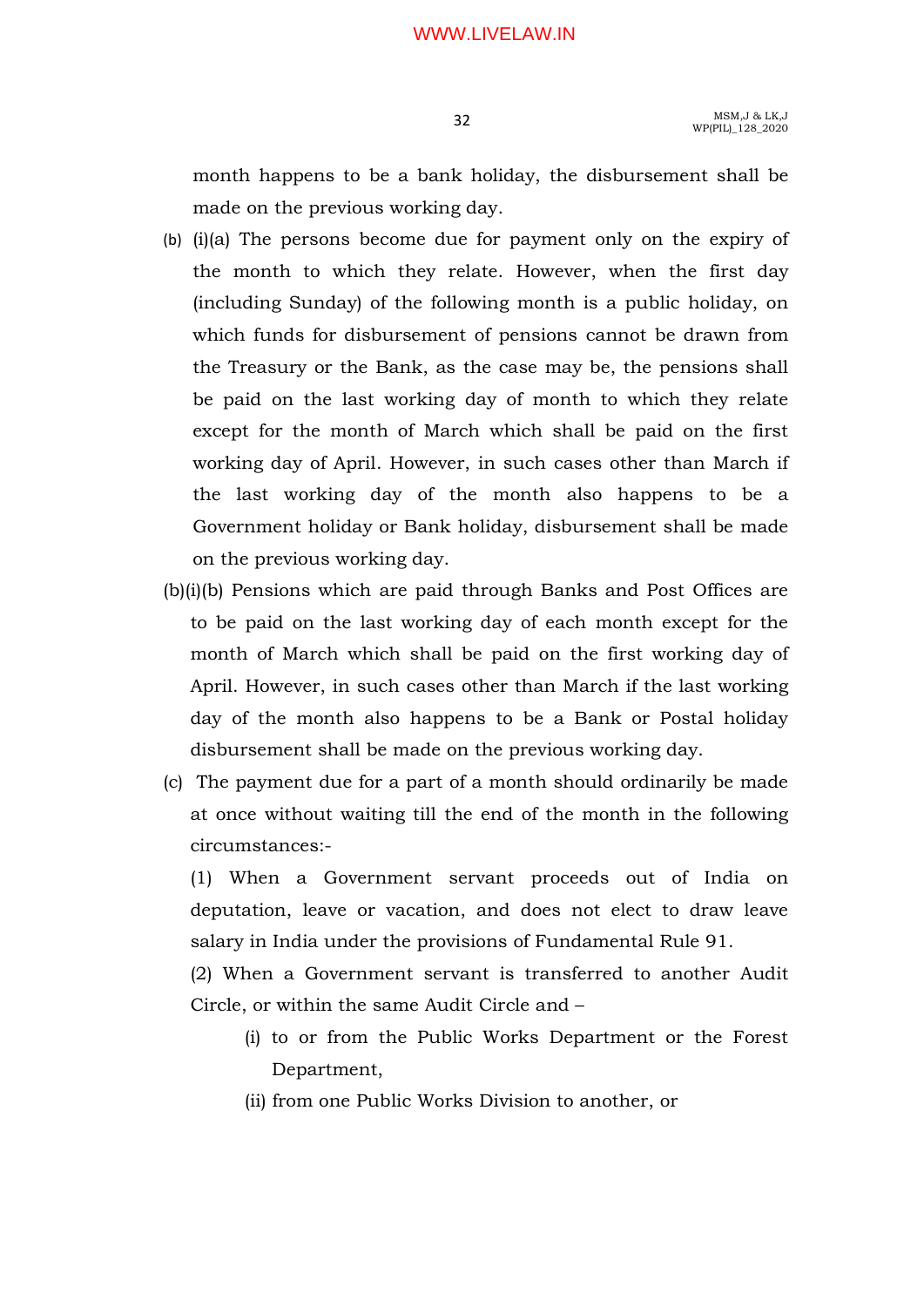- (iii) from one department to another so that there is a change in the controlling authority, or
- (iv) to or from famine duty.

(3) When a Government servant is promoted from a non-gazetted to a gazetted post or reverted from a gazetted to a non-gazetted post in circumstances involving a transfer from one office to another.

(4) When a Government servant finally quits the service of the Government or transferred to foreign service.

(5) When a portion of a civil pension is commuted, in which case the amount of the unreduced pension due up to the day preceding that on which the commutation takes effect should be paid along with the commuted value of the portion commuted.

 In view of Article 72 of the Andhra Pradesh Financial Code, it is the duty of the State to pay salary on the last working day of the month of a government servant on presentation of bills. Non-payment of salary would amount to denial of livelihood.

 Payment of salary or pension to the employees is only to eke out their livelihood during their service by way of salary and after retirement by way of pension. If, whole or part of the salary or pension is deferred, it amounts to denial of right to life guaranteed under Article 21 of the Constitution of India. Initially, right to livelihood was not recognized as fundamental right under Article 21 of the Constitution of India. But, later it was recognized as Fundamental Right by judicial interpretation to Article 21 of the Constitution of India.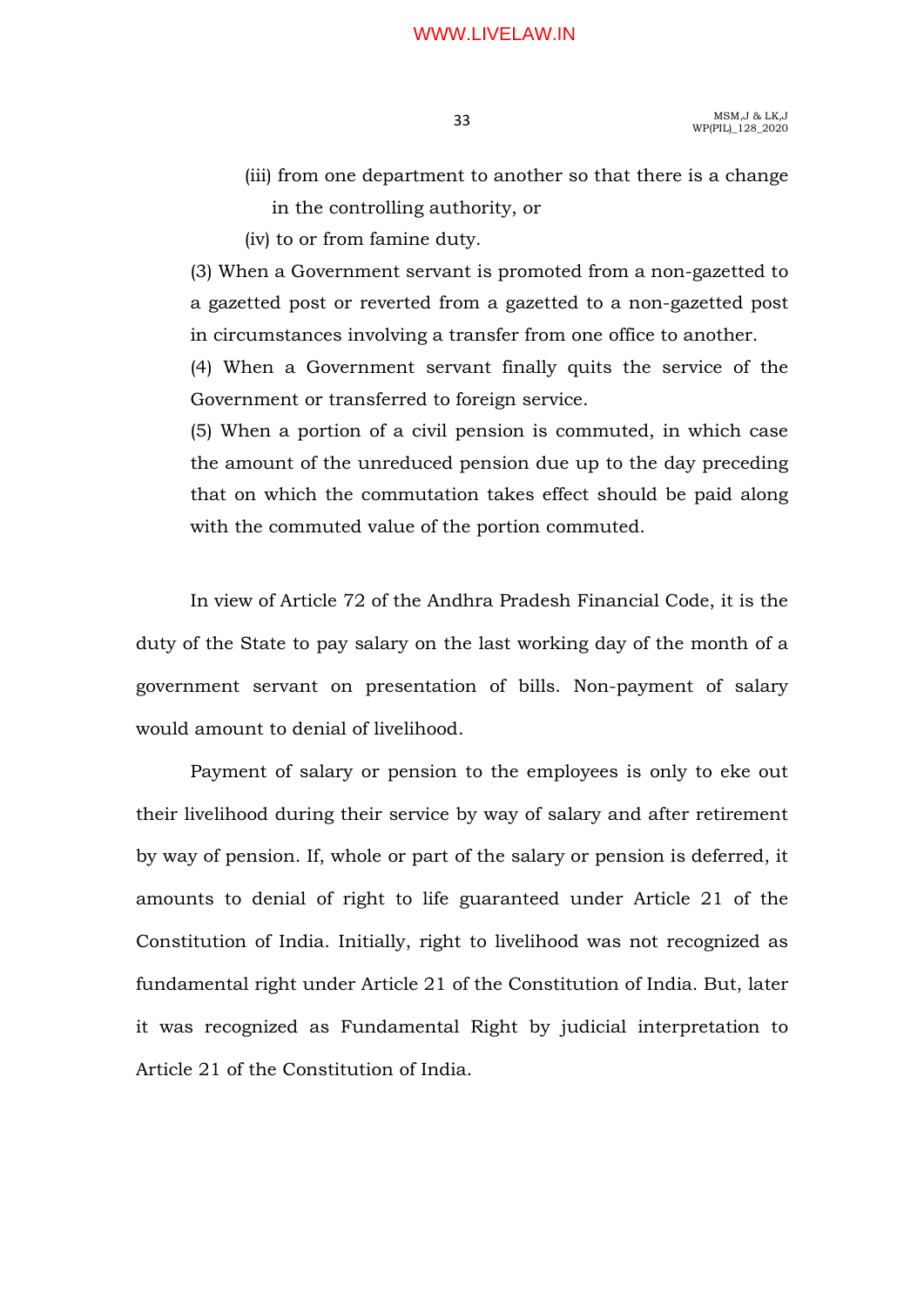Article 21 of the Constitution of India guarantees right to life. The right to life includes the right to livelihood. Time and again the Courts in India held that Article 21 is one of the great silences of the Constitution. The right to livelihood cannot be subjected to individual fancies of the persons in authority. The sweep of the right to life conferred by Article 21 is wide and far reaching. An important facet of that right is the right to livelihood because, no person can live without the means of living, that is, the means of livelihood. If the right to livelihood is not treated as a part of the constitutional right to life, the easiest way of depriving a person of his right to life would be to deprive him of his means of livelihood to the point of abrogation.

In Re: Sant Ram<sup>22</sup> a case which arose before "Maneka Gandhi Vs. Union of India<sup>23"</sup>, the Supreme Court ruled that the right to livelihood would not fall within the expression "life" in Article 21. The Court observed:

"The argument that the word "life" in Article 21 of the Constitution includes "livelihood" has only to be rejected. The question of livelihood has not in terms been dealt with by Article 21."

22 AIR 1960 SC 932

-

23 AIR 1978 SC 597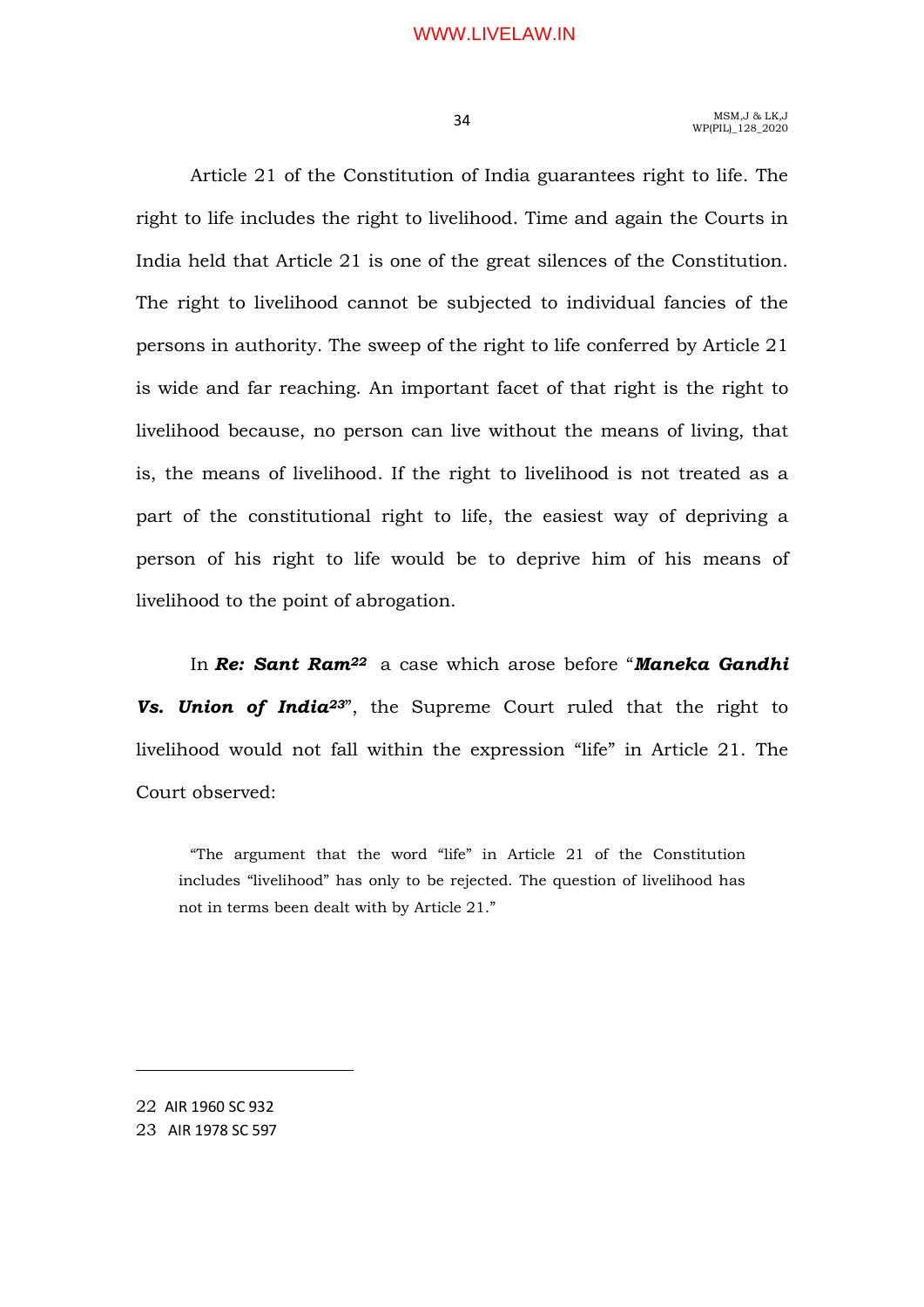## In "Olga Tellis Vs. Bombay Municipal Corporation<sup>24"</sup> the Apex

Court held as follows:

"If there is an obligation upon the State to secure to the citizens an adequate means of livelihood and the right to work, it would be sheer pedantry to exclude the right to livelihood from the content of the right to life. The State may not, by affirmative action, be compellable to provide adequate means of livelihood or work to the citizens. But, any person, who is deprived of his right to livelihood except according to just and fair procedure established by law, can challenge the deprivation as offending the right to life conferred by Article 21."

(Emphasis is supplied).

 The right to live with human dignity, free from exploitation is enshrined in Article 21 and derives its life breadth from the Directive Principles of State Policy and particularly Clauses (e) and (f) of Article 39 and Articles 41 and 42 and at least, therefore, it must include the right to live with human dignity, the right to take any action which will deprive a person of enjoyment of basic right to live with dignity as an integral part of the constitutional right guaranteed under Article 21 of the Constitution of India.

 In "Delhi Transport Corporation v. D.T.C. Mazdoor **Congress**<sup>25"</sup>, the Supreme Court while reiterating the principle observed that the right to life includes right to livelihood. The right to livelihood therefore cannot hang on to the fancies of individuals in authority. Income is the foundation of many fundamental rights. Fundamental

<sup>24</sup> AIR1986SC180

<sup>25</sup> (1991)ILLJ395SC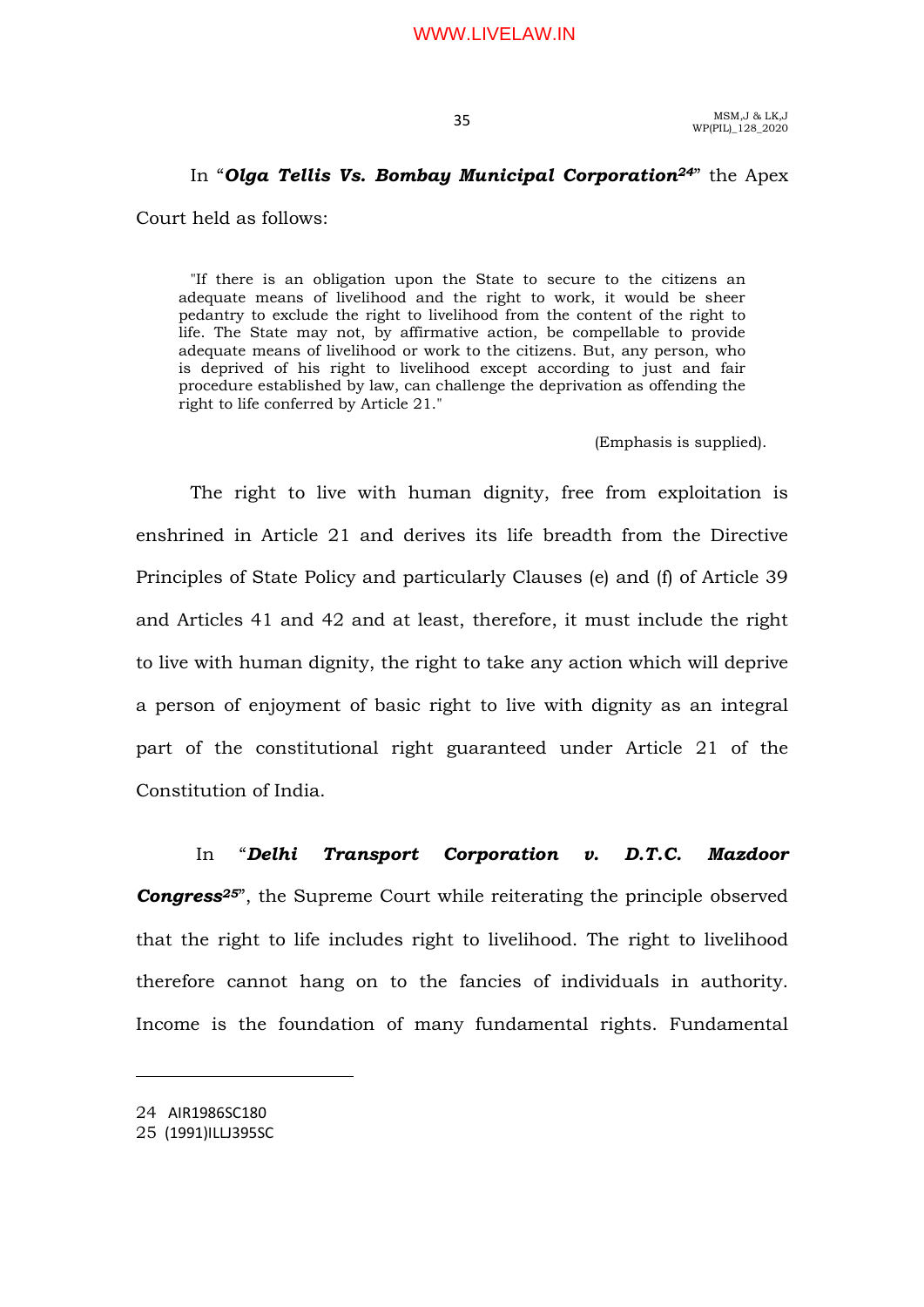rights can ill-afford to be consigned to the limbo of undefined premises and uncertain applications. That will be a mockery of them.

 The Apex Court in various judgments interpreted the right to livelihood is a part of right to life under Article 21 of the Constitution of India and it is relevant to refer the principle in "M. Paul Anthony Vs. Bharat Gold Mines Limited<sup>26</sup>, the Apex Court held that when a government servant or one in a public undertaking is suspended pending a departmental disciplinary inquiry against him, subsistence allowance must be paid to him. The Court has emphasized that a government servant does not loose his right to life. However, if a person is deprived of such a right according to the procedure established by law which must be fair, just and reasonable and which is in the larger interest of people, the plea of deprivation of the right to livelihood under Article 21 is unsustainable.

 Thus, in view of the law laid down by the Apex Court in various judgments (referred supra), widening the meaning of word 'right to life' includes 'right to livelihood', right to livelihood is a fundamental right, and it is an integral part of right to life guaranteed under Article 21 of the Constitution of India. Therefore, non-payment of part of eligible salary and pension to the employees in service and to the employees retired

26 AIR 1999 SC 1416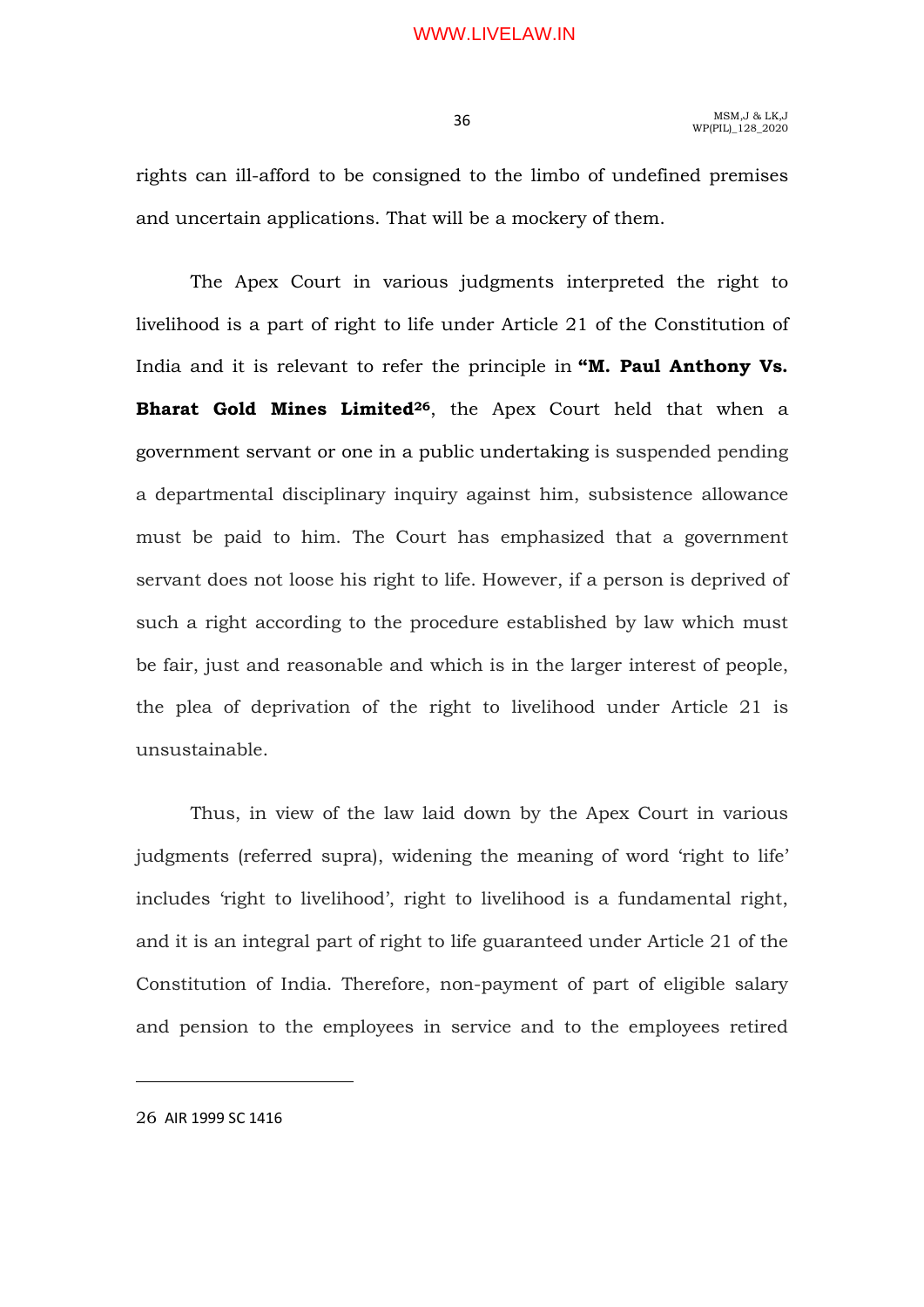from service by issuing G.O.Ms.No.26 dated 31.03.2020 and G.O.Ms.No.37 dated 26.04.2020 is violative of Article 21 of the Constitution of India.

 The major contention of the petitioner from the beginning is that, deferment of part of salary and non-payment of pension as stated above, is contravention of Article 300 of the Constitution of India. No doubt, as per Article 300-A of the Constitution of India, no citizen of India be deprived of his/her right to property, except by authority of law. As salary and pension form part of property of an individual to attract Article 300-A of the Constitution of India, such right cannot be taken away except by authority of law.

 On a bare look at Article 300-A of the Constitution of India, any citizen of India cannot be deprived of their right to property, except by authority under law. That means a property of any citizen of India cannot be taken unless the State is authorized to do so. In **Shapoor M. Mehra v** Allahabad Bank<sup>27</sup>, wherein Bombay High Court opined that retiral benefits including pension and gratuity constitute a valuable right in property.

In Deoki Nandan Prasad v. State of Bihar (referred supra), the Apex Court held as follows:

"(i) The right of the petitioner to receive pension is property under Article 31(1) and by a mere executive order the State had no powers to withhold the same. Similarly, the said claim is also property

<sup>27 (2012) 3</sup> Mah.L.J 126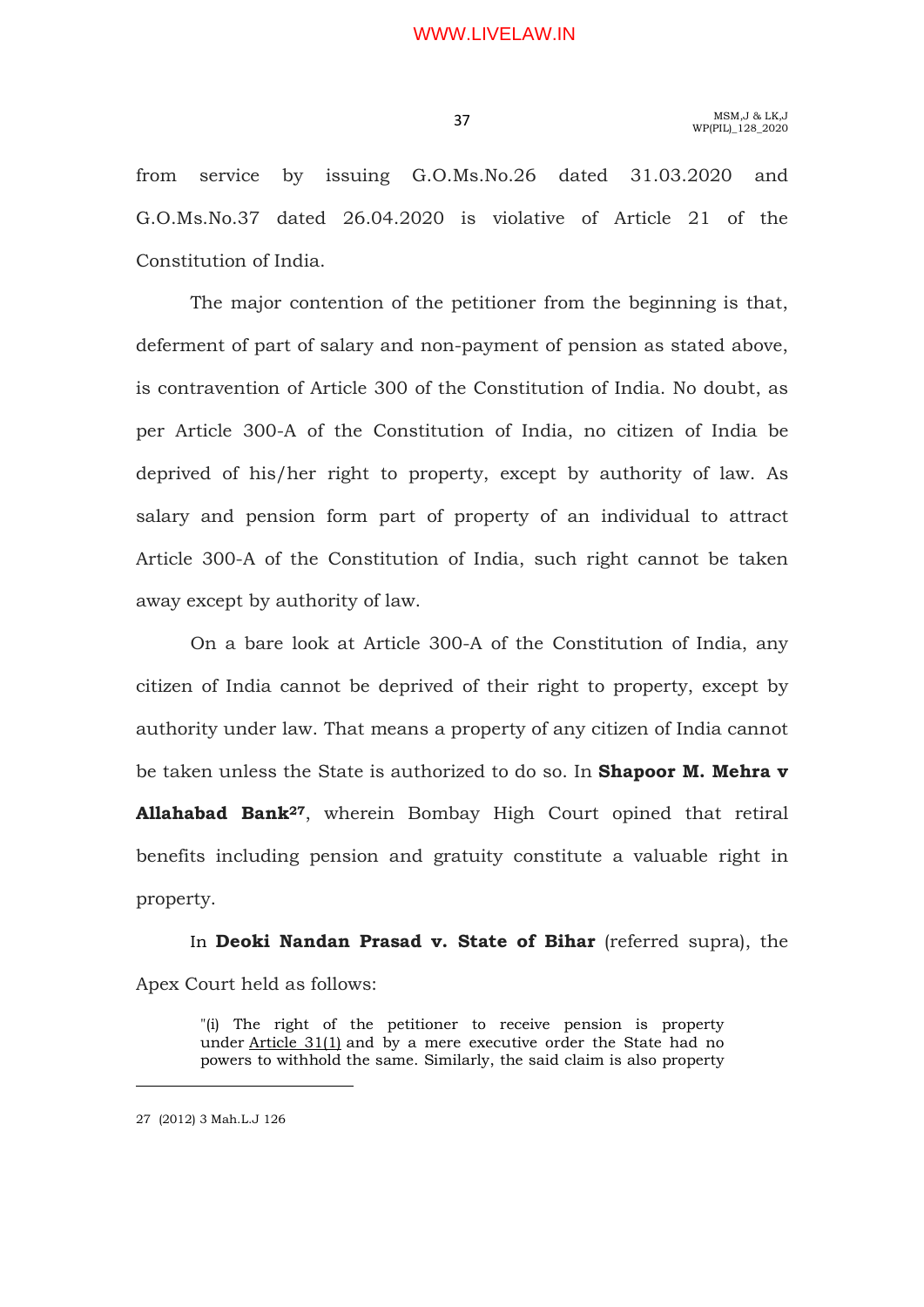MSM,J & LK,J 38 MSM,J & LK,J<br>WP(PIL) 128 2020

under Article 19(1)(f) and it is not saved by sub-article (5) of Article 19. Therefore, it follows that the order denying the petitioner right to receive pension affects the fundamental right of the petitioner under  $Article$  19(1)(f) and  $31(1)$  of the Constitution and as such the writ petition under Article 32 is maintainable."

11. In the light of aforesaid legal position, it is crystal clear that right to get the aforesaid benefits is constitutional right. Gratuity or retiral dues can be withheld or reduced only as per provision made under M.P. Civil Services (Pension) Rules, 1976. In the present case, there is no material on record to show that respondents have taken any action in invoking the said rules to stop or withhold gratuity or other dues..."

 Thus, both salary and pension payable to the employees in service or retired from service falls within the definition of property under in Article 300-A of the Constitution of India.

 Though the Constitution of India permits the State to deprive any person's right in property by authority of law, the respondents were unable to show any provision which authorized the State to defer payment of part of salary/pension to the employees in service or retired from service. In the absence of any statute governing deferment of salary or pension, deprivation of right to property by employees in service or retired employees would amount to violation of constitutional right guaranteed under Article 300-A of the Constitution of India. In this regard, it is profitable to mention few judgments of the Apex Court and other Courts with regard to right of the state to defer payment of salary, pension etc.

In Dr.Smt. Manmohan Kaur v. The State of M.P<sup>28</sup> the Gwalior Bench of Madhya Pradesh High Court had an occasion to deal with non-

<sup>28</sup> W.P.No.3208 of 2011 dated 08.12.2014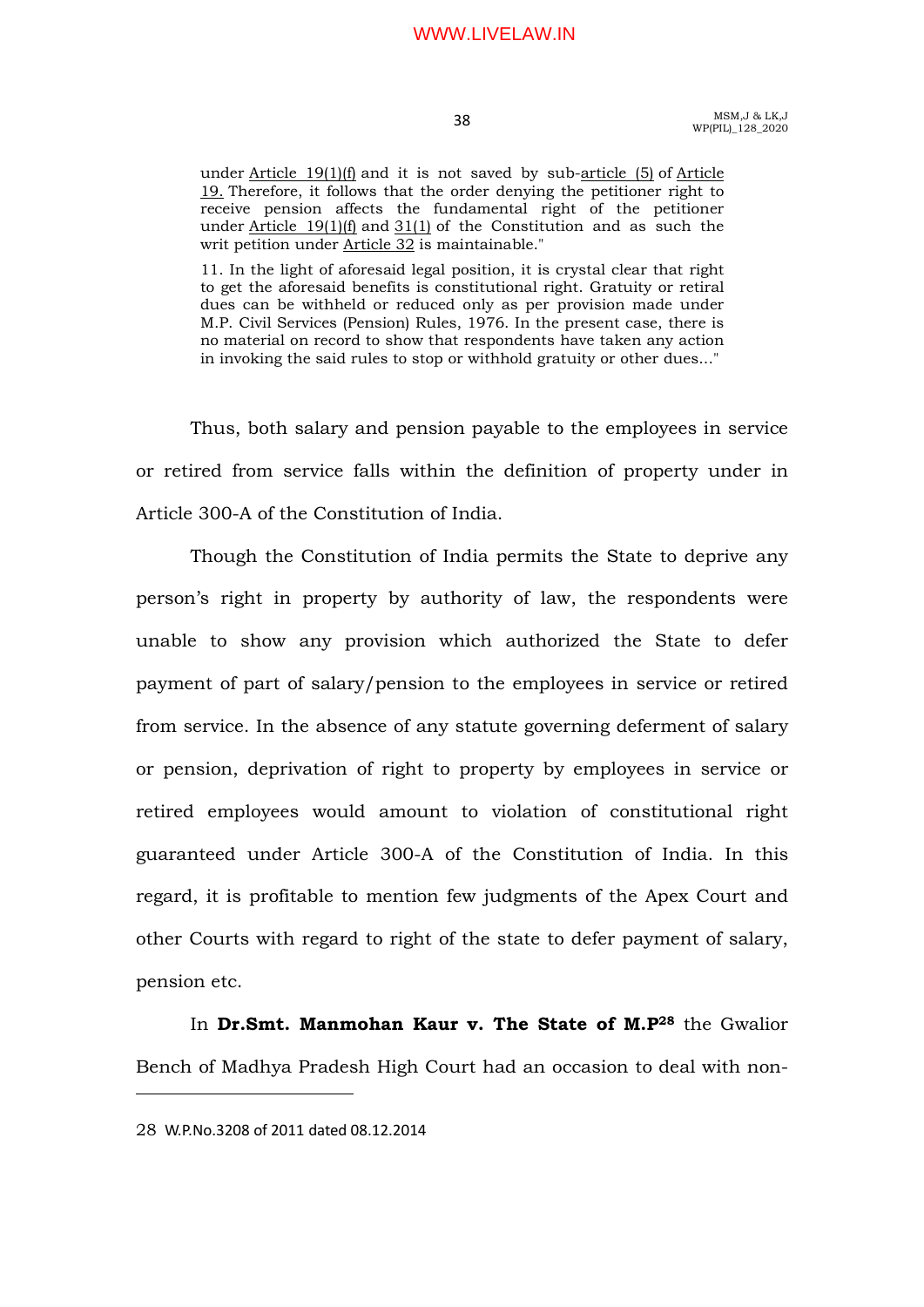payment of salary and pensionary benefits, held that deferment or nonpayment of salary or part of it is illegal. In another judgment of High Court of Madhya Pradesh in Suresh Kumar Dwivedi and others v. State of Madhya Pradesh<sup>29</sup> held that the dignity of a man is inviolable, as enshrined in Article 21, which cannot assured unless his personality is developed, and the only way to do that is to educate him. Thus, the Directive Principles which are fundamental in the governance of the country, cannot be isolated from the fundamental rights guaranteed under Part III of the Constitution. These principles have to be read into the fundamental rights. Both are supplementary to each other. The Court referred the earlier case of a Division Bench in Siddhi Bala Bose Library Association v. State of Mahdya Pradesh<sup>30</sup> while considering the validity of Section 5 of the Act, after referring to various provisions of the Act in some detail, in paragraph 4 has observed that the provisions of the Act mainly provide for a machinery to ensure payment of full salary in time without any unlawful deduction to recognized teachers and other employees every month through the treasury, availability of enough funds for this purpose and utilization of the amount of grant and most of the fees received from the students to make this payment. The Act has also made provisions to secure the tenure of service of teachers, etc. and provide for recruitment of suitable staff. Suitable provision has also been

<sup>29</sup> 1993 (0) MPLJ 663

<sup>30</sup> 1979 MPLJ 379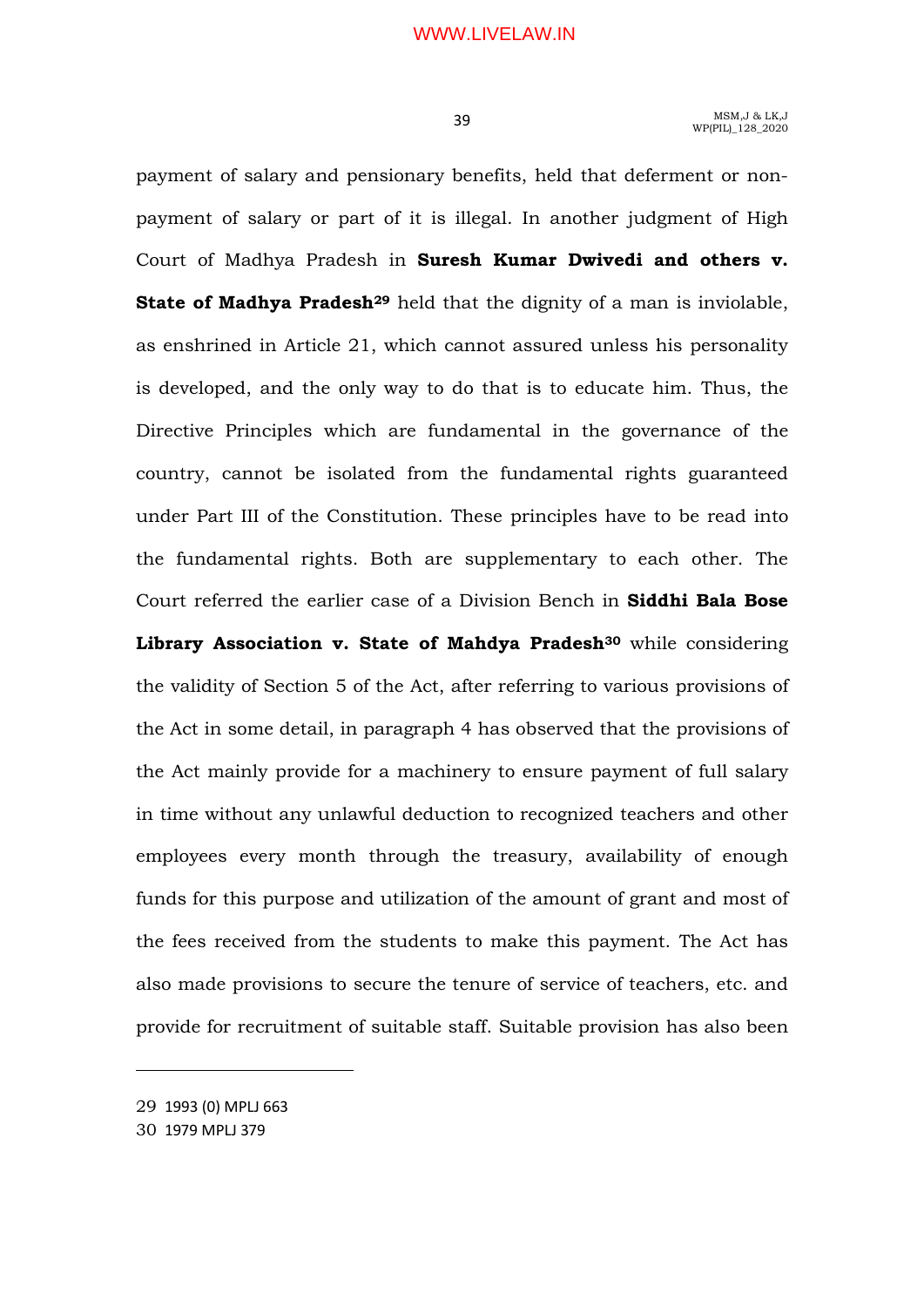made to ensure compliance of the provisions by the management of the private educational institutions. To secure payment of salary within time before the expiry of 20th of each month without any unauthorised deduction, as required by Section 3, Section 5 provides for constitution of 'Institutional Fund.' Various sub-clauses of this section show that the Institutional Fund is constituted mainly for the purpose of disbursement of salary of teachers and employees of that institution in the manner specified in Section 5 itself. The Education Officer or his nominee under Sub-section (7) is not empowered to act otherwise, his function is only to ensure that the money available in the Institutional Fund is utilized for the purposes specified and that it is done efficiently.

In North Malaysia Distributors Sdn Bhd v. Ang Cheng Poh<sup>31</sup>, the Malaysian Court held that the employer's unilateral reduction of an employee's salary constituted a significant breach of going to the root of the contract of employment. Such breach shows that the employer is no longer wants to be bound by one of the essential terms of the contract. That being said, there are certain situations in which a unilateral salary reduction may be permissible where an employee is legitimately demoted, the demotion will usually come with a salary reduction to reflect the employee's lower job ranking. Some companies may also choose to impose salary cuts as an alternative to retrenchment. In such situations,

31 (2001) 3 ILR 387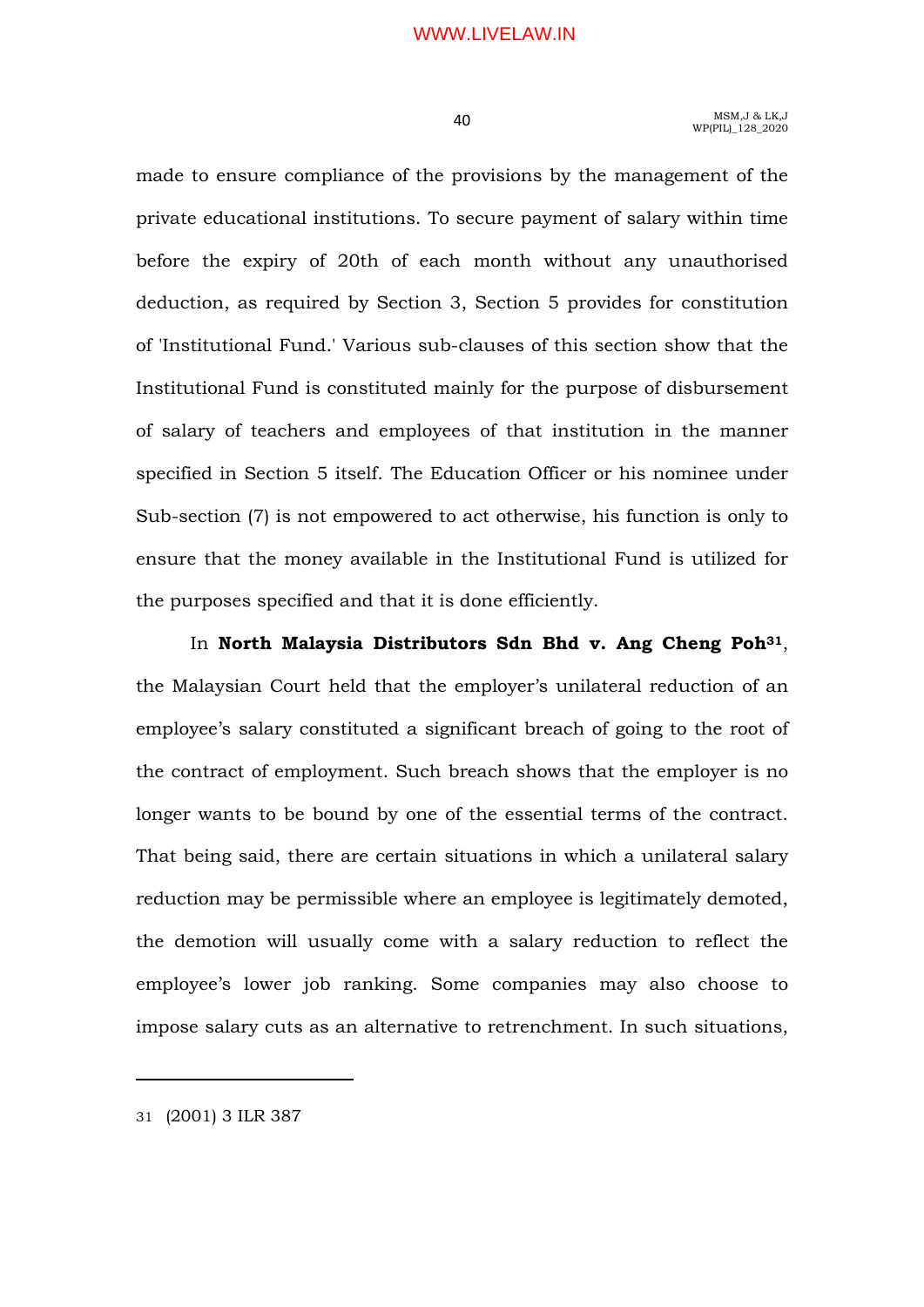in the event of a dispute, the Industrial Court will examine all circumstances as a whole to determine whether the salary cut was an unfair labour practice. In the event the employee feels that the salary cut is not made in good faith, she/he can consider filing a claim of constructive dismissal on the basis that the salary reduction is a fundamental breach of contract.

 There is a distinction between pay docking of employees and deferment of salary. Pay docking is nothing but reduction of employee's salary. Docking the pay of exempt employees is permissible in certain circumstances. In the instant case, complaint of the petitioner is not pay docking, but it is only a deferment of part of the salary or pension. However, such deferment is contrary to law laid down by various courts, as referred in the earlier paragraphs, since no law authorizes the government to permit the employer to defer payment of salaries or pension which is payable on the last working day of the same month, as per Article 72 of Andhra Pradesh Financial Code. Therefore, in the absence of any authority of law, deferment of part of salary or pension amount to violation of constitutional right guaranteed under Article 300-A of the Constitution of India, since such deferment is witout any authority of law.

 At this stage, it is relevant to refer the meaning of 'authority of law'. The Apex Court while considering the word used 'law' under Article 13 and 300-A of the Constitution of India, construed the meaning of word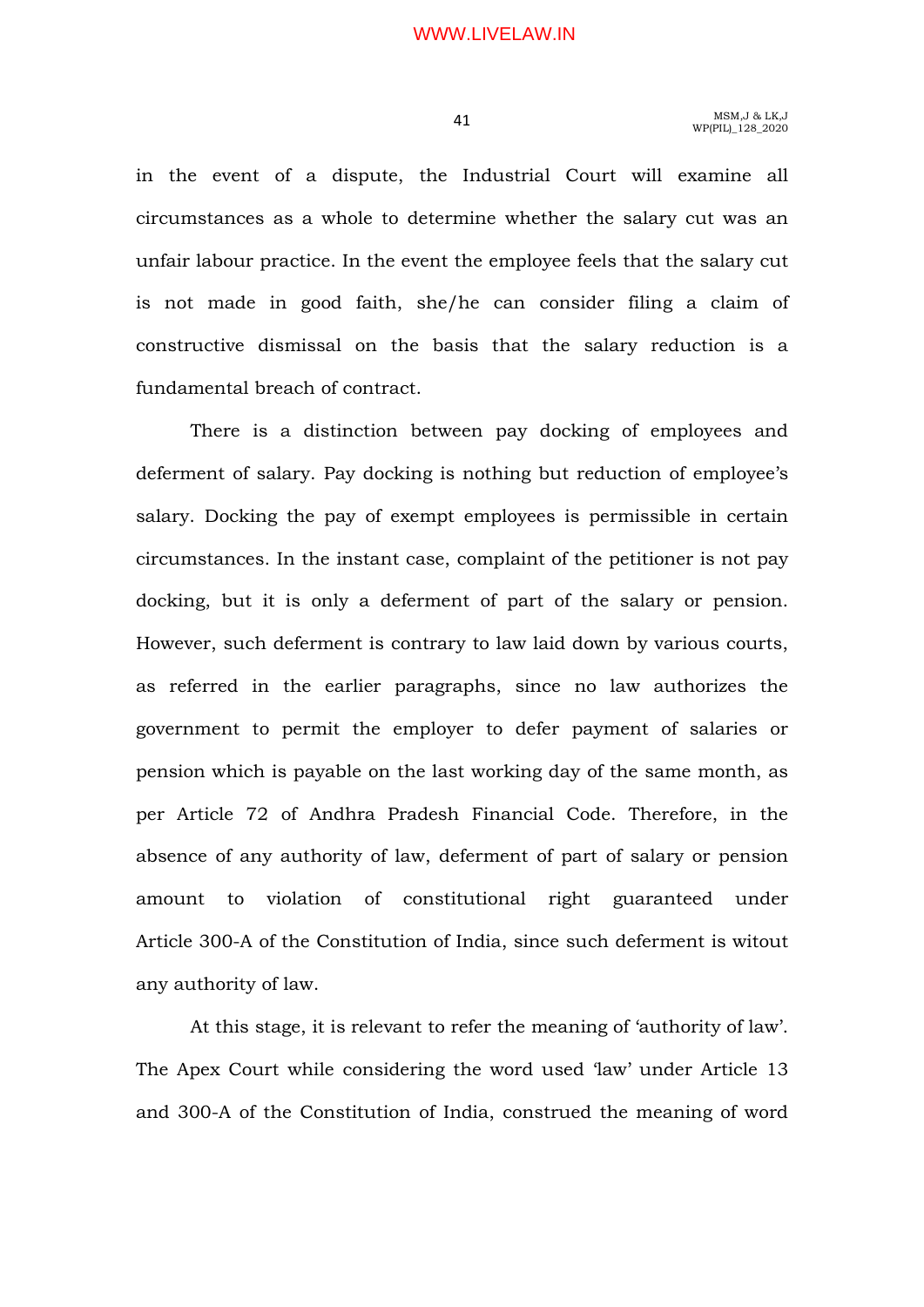"Law" not only with reference to Article 13 of the Constitution of India, but also with reference to Article 300-A and 31C of the Constitution of India. The Apex Court in "**Bidi Supply Co. Vs. Union of India**<sup>32"</sup> and "Edward Mills Co.Ltd. Vs. State of Ajmer<sup>33"</sup> held that the law, in this Article, means the law made by the legislature and includes intra vires statutory orders. The orders made in exercise of power conferred by statutory rules also deemed to be law. (Vide: State of M.P. Vs. Madawar G.C.<sup>34"</sup>) The Law does not, however, mean that an administrative order which offends against a fundamental right will, nevertheless, be valid because it is not a "law" within the meaning of Article 13 (3) of the Constitution of India (Vide: Basheshar Nath Vs. C.I.T.<sup>35</sup> and "Mervyn

## Coutindo Vs. Collector, Customs Bombay36")

 Therefore, whatever legislation made by the Legislature or Parliament alone can be said to be law within the meaning Article 13 (3) of the Constitution of India. At the same time, the Apex Court in "Bishambhar Dayal Chandra Mohan Vs. State of Uttar Pradesh<sup>37"</sup> while deciding the issue with reference to Article 300-A of the Constitution of India defined the word "authority of law", held that Article 300-A provides that no person shall be deprived of his property save by

- 34 1955 (1) SCR 599
- 35 AIR 1959 SC 149
- 36 AIR 1967 SC 52 37 AIR 1982 SC 33

<sup>32</sup> AIR 1956 SC 479

<sup>33</sup> AIR 1955 SC 25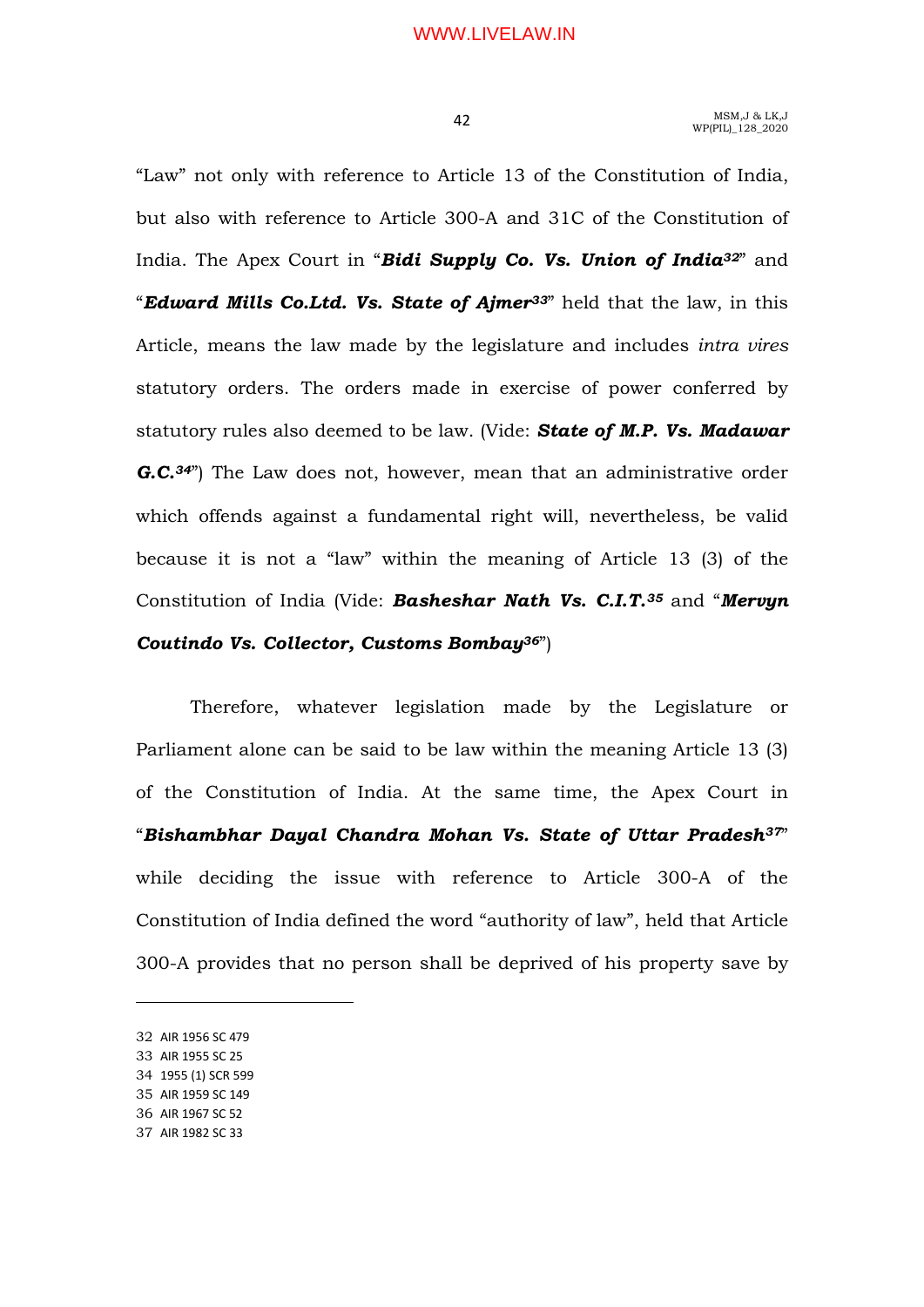authority of law. The State Government cannot while taking recourse to the executive power of the State under Article 162, deprive a person of his property. Such power can be exercised only by authority of law and not by a mere executive fiat or order. Article 162, as is clear from the opening words, is subject to other provisions of the Constitution. It is, therefore, necessarily subject to Article 300A. The word 'law' in the context of Article 300A must mean an Act of Parliament or of a State Legislature, a rule, or a statutory order; having the force of law, that is positive or State made law.

In "Hindustan Times Vs. State of U.P.<sup>38"</sup> the Apex Court while referring to "Bishambhar Dayal Chandra Mohan Vs. State of Uttar **Pradesh**" (referred supra) held as follows:

"By reason of the impugned directives of the State the petitioners have been deprived of their right to property. The expression 'law', within the meaning Article 300A, would mean a Parliamentary Act or an Act of the State Legislature or a statutory order having the force of law."

 Thus, in view of the law laid down by the Apex Court in the judgments (referred supra), law means the legislation passed by the parliament or State Legislation or Statutory rules or orders.

 No doubt, as discussed above, right to livelihood of a person can be deprived by authority of law. Article 300-A of the Constitution of India,

38 AIR 2003 SC 250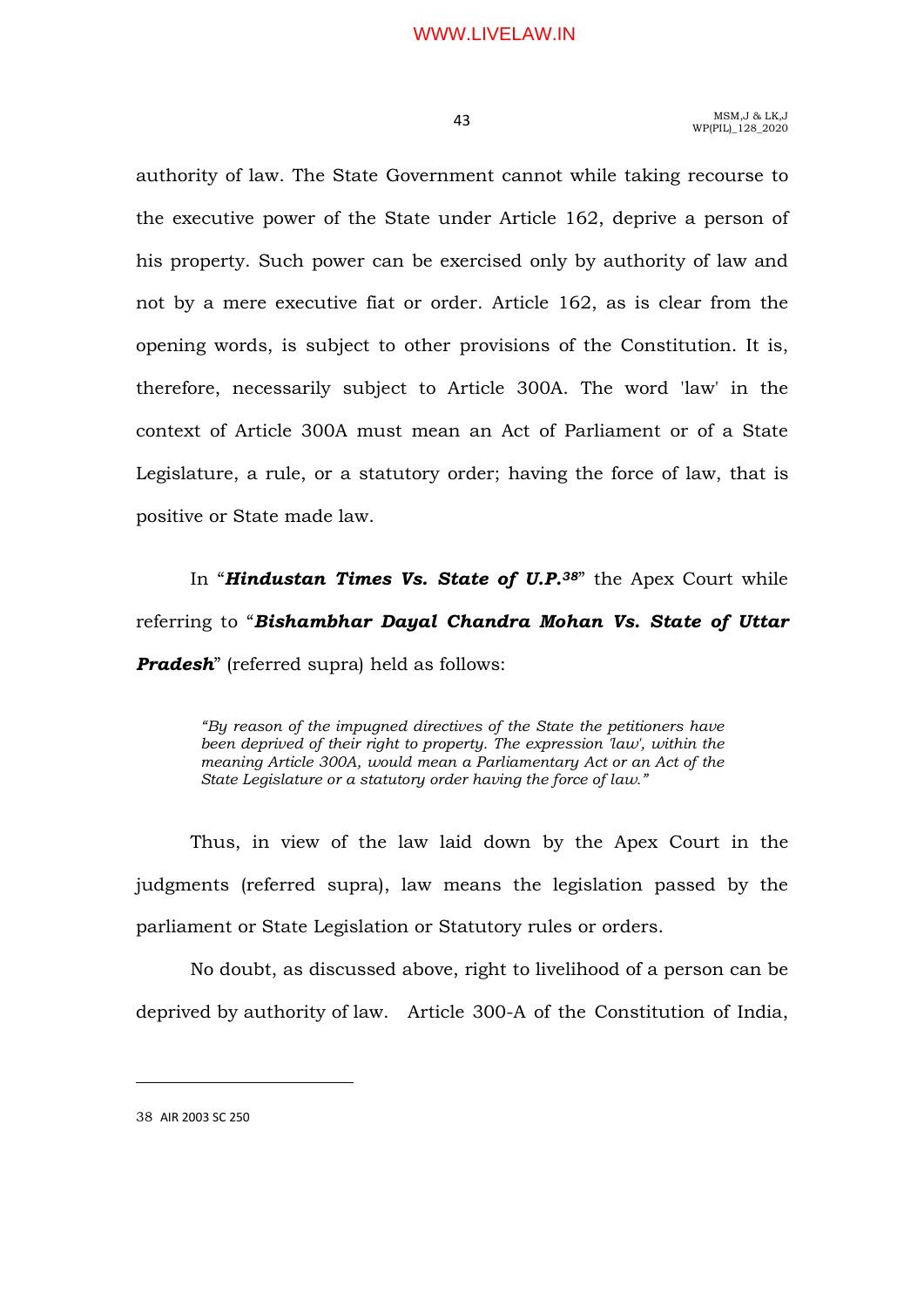MSM,J & LK,J  $MSM,J \& LK,J$ <br> $WP(PLL)_{128\_2020}$ 

protects right of an individual, but such right in the property can be deprived of save by authority of law.

 The right to property is now considered to be not only a constitutional or a statutory right, but also a human right. Though, it is not a basic feature of the constitution or a fundamental right, human rights are considered to be in realm of individual rights, such as the right to health, the right to livelihood, the right to shelter and employment etc. Now, human rights are gaining an even greater multi faceted dimension. The right to property is considered, very much to be a part of such new dimension (Vide: Tukaram Kanna Joshi Vs. M.I.D.C.<sup>39</sup>)

 Right to property of a private individual, though, permitted to be deprived of, it must be by authority of law. Still, Article 25 (1) of the Universal Declaration of Human Rights recognized such right in property as human right, which reads as follows:

"Everyone has the right to a standard of living adequate for the health and wellbeing of himself and of his family, including food, clothing, housing and medical care and necessary social services, and the right to security in the event of unemployment, sickness, disability, widowhood, old age or other lack of livelihood in circumstances beyond his control."

 India is a State Party to the declaration, but the right to property is not being considered as human right till date by many Courts. Right to

39 AIR 2013 SC 565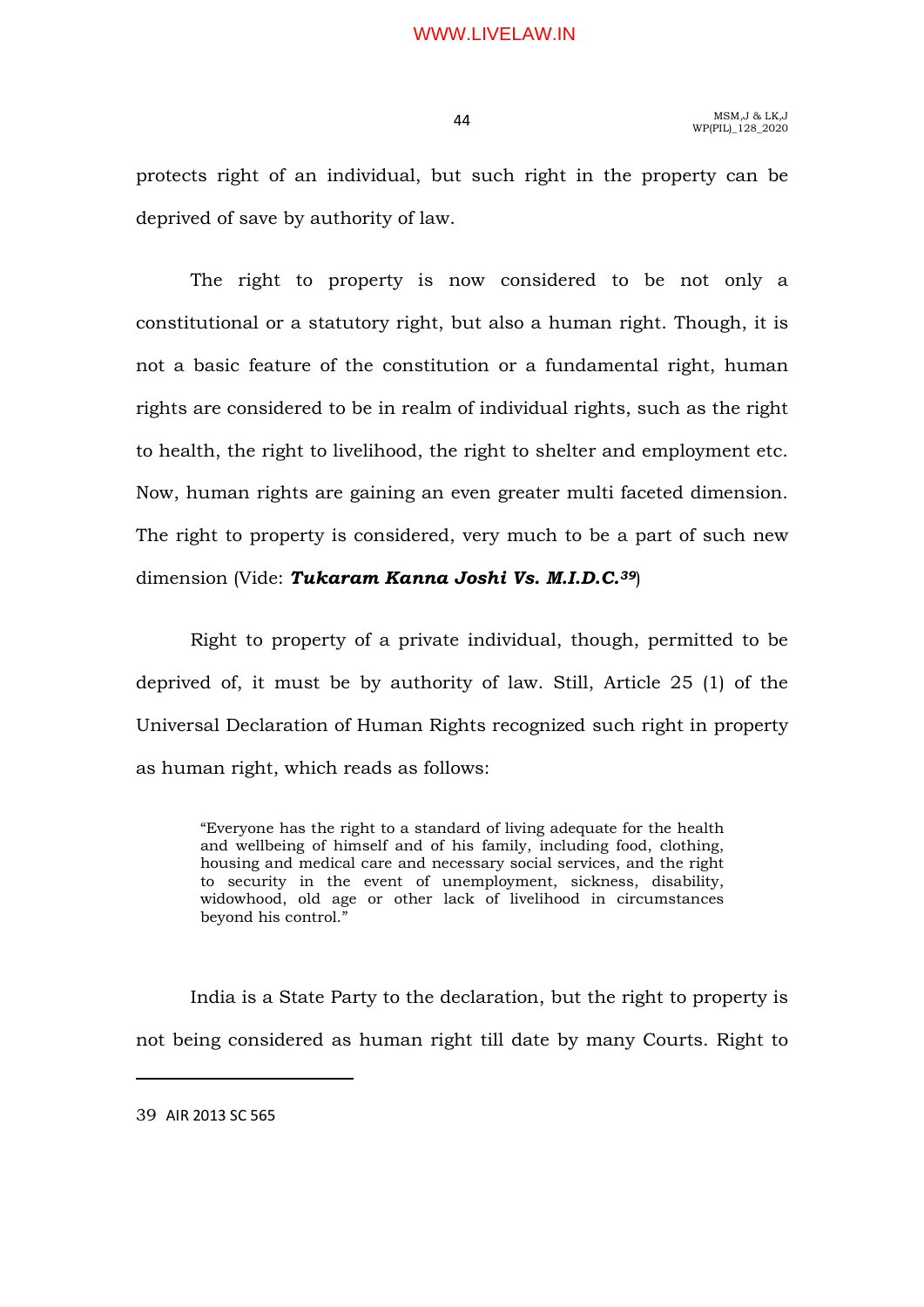property in India at present protected not only under Article 300-A of the Constitution of India, but also recognized as human right under Article 25 (1) of the Universal Declaration of Human Rights. A liberal reading of these two provisions, the intention to protect the owners of either movable or immovable only from Executive fiat, imposing minimal restrictions on the power of the State. This is in sharp contrast to the language adopted in the Indian Constitution.

In the instant case on hand, except reduction of pensionary benefits under Rule 9 of the Andhra Pradesh Revised Pension Rules and reduction of salary in terms of C.C.A Rules, if the government servant is found guilty of misconduct after conducting necessary enquiry, no other procedure is available in any statute to defer payment of salary, pension or defect of salary or pension in part or in full. But the question of all the employees in the state guilty of any misconduct to defer payment of salary or pension in the present case does not arise. Therefore, deferring payment of part of salary to employees in service and pension to retired employees is deprivation of a citizen in right to property. Such deprivation is violative of fundamental rights guaranteed under Article 21 and Constitutional Right to property under Article 300-A of the Constitution of India and Human Rights of livelihood as per Article 25(1) of Universal Declaration of Human Rights, since the government servants after retirement being pensioners would be deprived of their livelihood, though they are under obligation to meet different expenses, including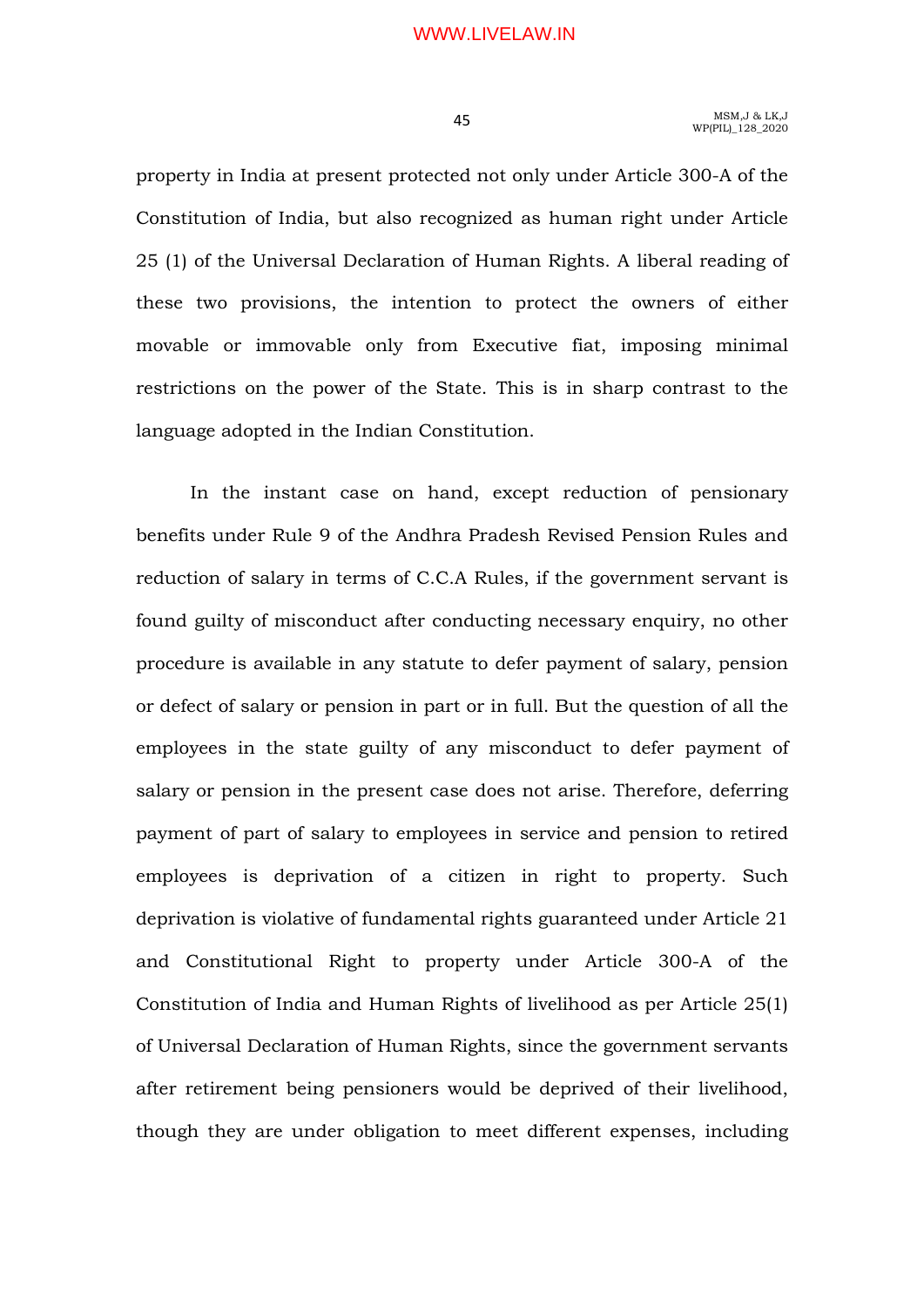maintaining their health condition for the rest of their life. Similarly, the employees in service are bound to face certain difficulties, if salary payment is deferred either in full or part for the reason that sometimes most of the employees would be under obligation to repay housing loans and would be having other financial commitments, their regular maintenance, besides deduction of income tax and other tax liabilities. If, part of the amount is appropriated toward those liabilities, hardly the balance amount which the employees would be receiving would not be sufficient for their livelihood. While deciding such an issue, the Court has to take into consideration the common man's and middle class employee's lifestyle and decide the case in a proper perspective. If, an ordinary employee is maintaining minimum standard of life, he is bound to incur different expenses towards education of his/her children, discharging different liabilities etc. In those circumstances, it is difficult for any ordinary employee to maintain himself/herself. Therefore, such deferment of part of salary or pension creates dent on the financial condition of an ordinary employee or a pensioner who is getting meager income as a salary or pension. That would temporarily deprive right to property, though not authorized by law, certainly violates the fundamental rights guaranteed under Article 21 and Constitutional Right to property under Article 300-A of the Constitution of India and Human Rights of livelihood as per Article 25(1) of Universal Declaration of Human Rights and such deprivation is illegal and impermissible.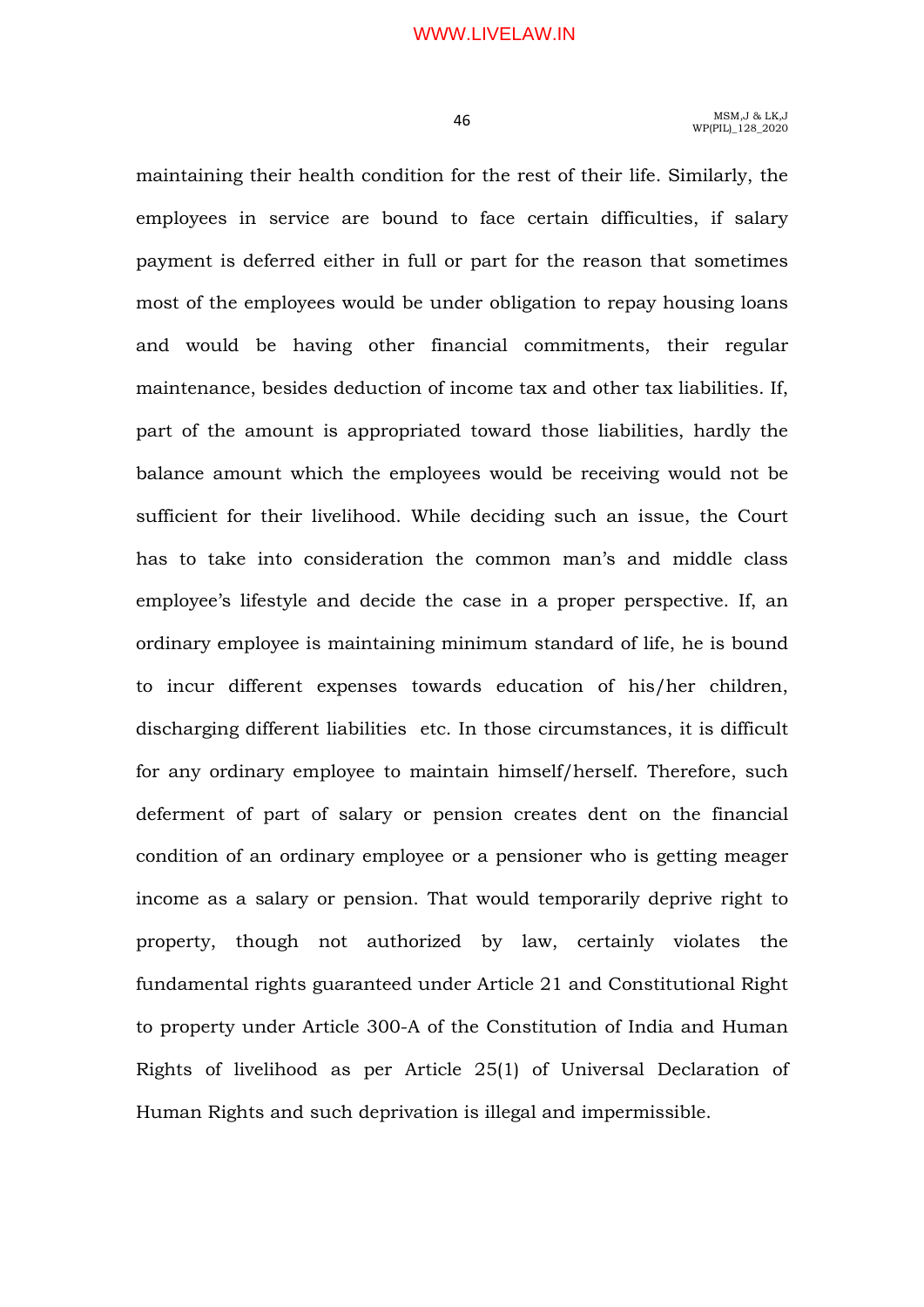## A T MSM, J & LK, J WP(PIL) 128 2020

 One of the contentions raised by this petitioner is that, when the other departments like Medical & Health Department, Police Department, Sanitation workers working in Rural Local Bodies/Urban Local Bodies i.e Nagar Panchayats/Municipalities/Municipal Corporations are being paid their full salary without deferment, the other employees shall also be paid full amount of salary and pension, since they are entitled to receive equal pay for equal work. In the instant case, undisputedly, G.O.No.27 dated 04.04.2020 has limited payment of salaries to Medical & Health Department, Police Department, Sanitation workers working in Rural Local Bodies/Urban Local Bodies i.e Nagar Panchayats/Municipalities/ Municipal Corporations employees who are frontline warriors to prevent spreading of Covid-19 and the other employees were not given the benefits to claim full salary, thereby such deferment of salary to employees of other departments is contrary to the concept of equal pay for equal work, as enshrined under Articles 14, 15 & 16 of the Constitution of India. At this stage, it is profitable to the law laid down by the Apex Court in State of Punjab and Ors. v. Jagjit Singh and ors40 the Supreme Court held that an employee engaged for the same work cannot be paid less than another who performs the same duties and responsibilities and certainly not in a welfare state. Such an action besides being demeaning, strikes at the very foundation of human

40 (2017) 1 SCC 148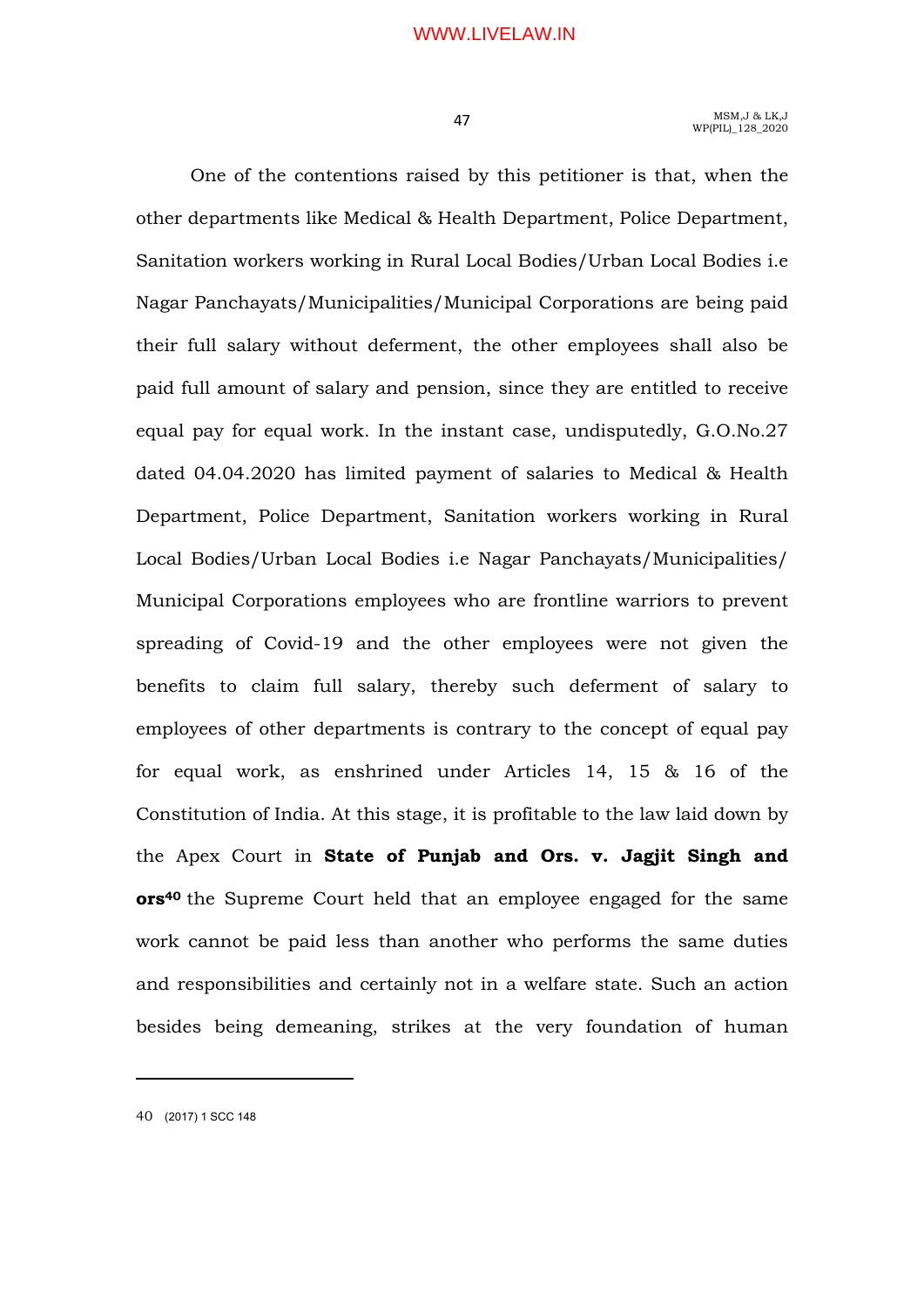dignity. Anyone who is compelled to work at a lesser wage does not do so voluntarily he or she does so to provide food and shelter to his or her family, at the cost of his or her self-respect and dignity, at the cost of his or her self-worth, and at the cost of his or her integrity. Any act of paying less wages as compared to others similarly situated, constitutes an act of exploitative enslavement, emerging out of a domineering position. Undoubtedly, the action is oppressive, suppressive and coercive, as it compels involuntary subjugation. The Apex Court further observed that India being a signatory to the International Covenant on Economic, Social and Cultural Rights, 1966, there is no escape from the obligations thereunder in view of the different provisions of the Constitution. Thus, the principle of "equal pay for equal work" constitutes a clear and unambiguous right and is vested in every employee, whether engaged on a permanent or temporary basis. Equal pay for equal work is not a constitutional right or a fundamental right. It can be described through the interpretations of Articles 14,15 ad 16 which guarantees fundamental rights of equality before law, protection against any kind of discrimination and equal opportunities in the matters of public employment. The UDHR (Universal Declaration of Human Rights) states that without any discrimination employee has the right to pay for equal work. The preamble of the Constitution of International Labor Organization proclaims the principle of equal remuneration for equal work. Article 4(3) of the European Social Charter which provides the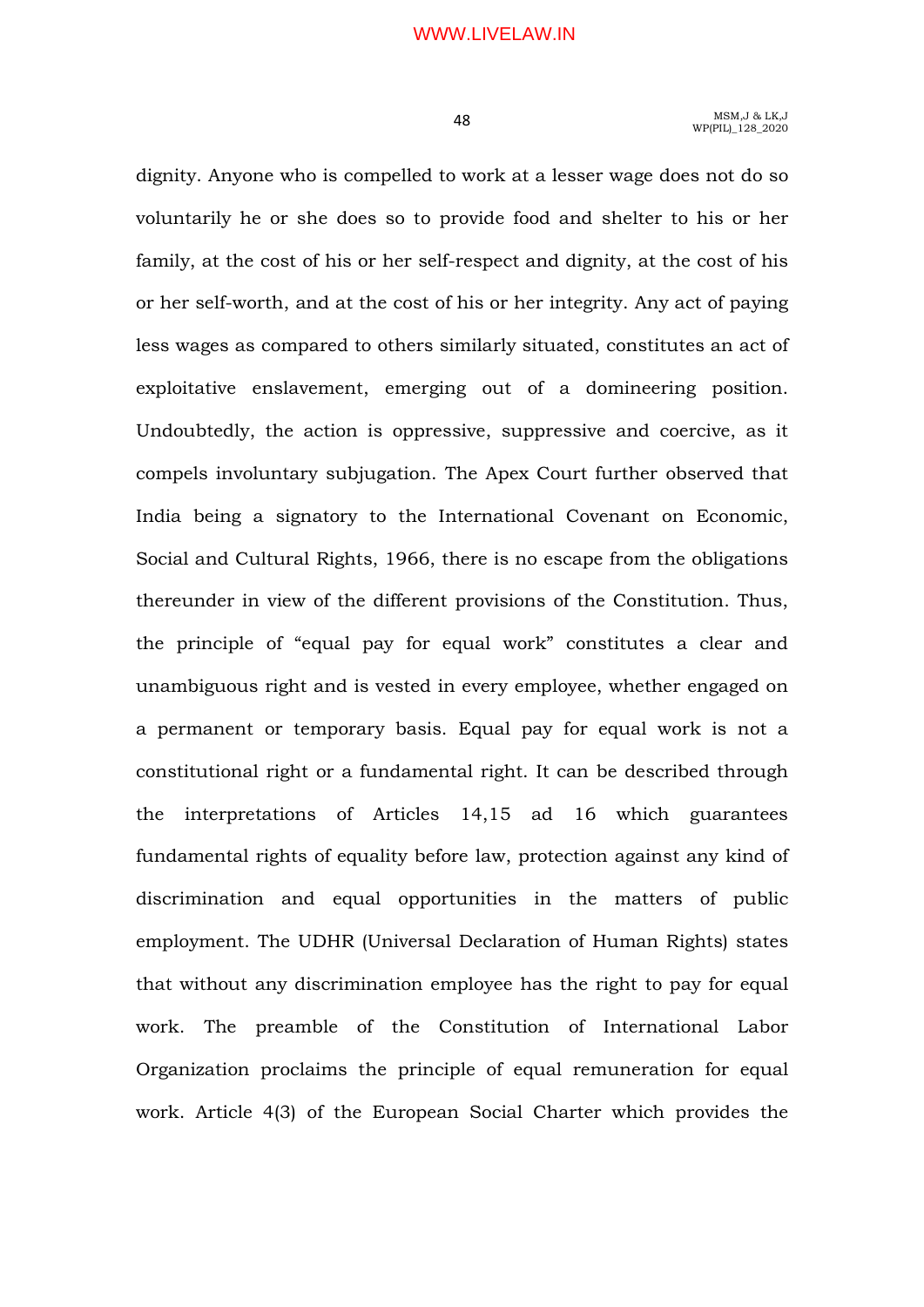right to fair remuneration and includes the recognition of right to men and women workers to equal pay. This has been considered as a good practice by various organizations including the United Nations. The Indian Constitutions has also made several other Acts for protecting the individuals from irrational way of payment for the work that they have done.

In Kishori Mohanlal Bakshi v. Union of India<sup>41</sup> the Apex Court dealt with reference to Articles 39(d) and 41 of the Constitution of India, and held that such discrimination is impermissible. In Mackinnon Mackenzie and Co. Ltd. vs. Audrey D'Costa and Others<sup>42</sup> the issue of concern was a claim for equal remuneration for Lady Stenographers and Male Stenographers. This was ruled in favour of lady stenographers as the Court was in favour of equal pay. But, here discrimination is not between male and female employees, but between employees of one department and the other department. Such discrimination is impermissible in view of law declared by the Supreme Court in Mackinnon Mackenzie and Co. Ltd. vs. Audrey D'Costa and Others (referred supra) and Kishori Mohanlal Bakshi v. Union of India (referred supra).

<sup>41</sup> AIR 1962 SC 1139

<sup>42</sup> (1987) 2 SCC 469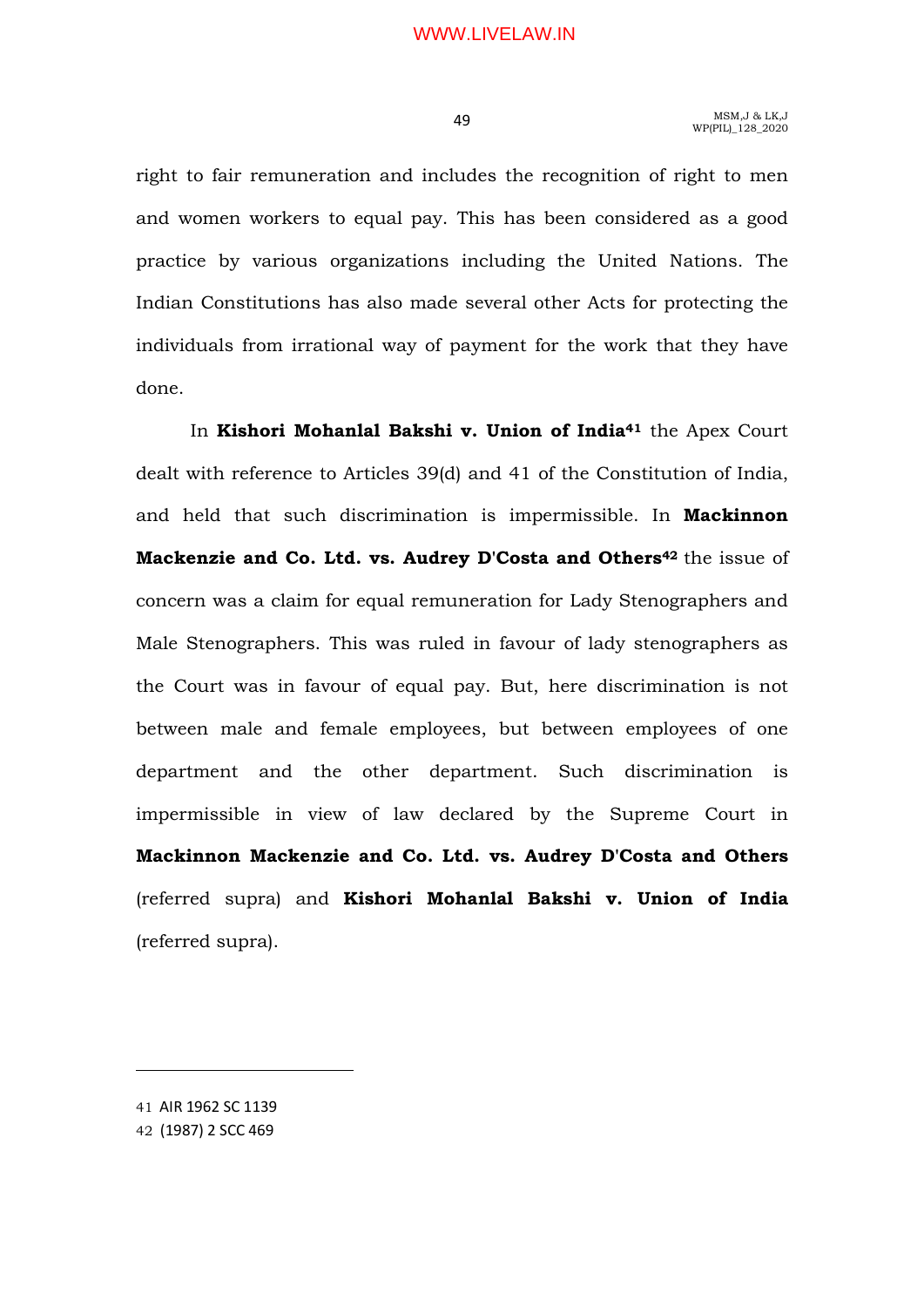In any view of the matter, the employees of two departments who are rendering equal service, cannot be discriminated, as it is violative of Articles 14, 15 & 16 of the Constitution of India.

 One of the contention raised by the petitioner is that, in the absence of imposition of any financial emergency under Article 360 of the Constitution of India, salary cannot be deferred or reduction of salaries and allowances of all or any class of persons serving in connection with the affairs of a State.

 No doubt, when financial emergency is declared in the State, Article 360(4)(a)(i) of the Constitution of India permits reduction of salaries and allowances of all or any class of persons serving in connection with the affairs of a State. But, in the State of Andhra Pradesh, no such financial emergency was in force during the months of March and April, 2020 and no other law permits such deferment of salary or pension etc., payable to the employees of the State or State Corporations, etc.

 One of the contention of the respondent/State Government is that, the State Government in consultation with certain association employees took such decision for deferment of salary.

 As seen from the material produced along with the counter or additional material, there is nothing to show any consultation with the association employees or agreement between the associations and the State. Except making a bald allegation in the counter affidavit, no details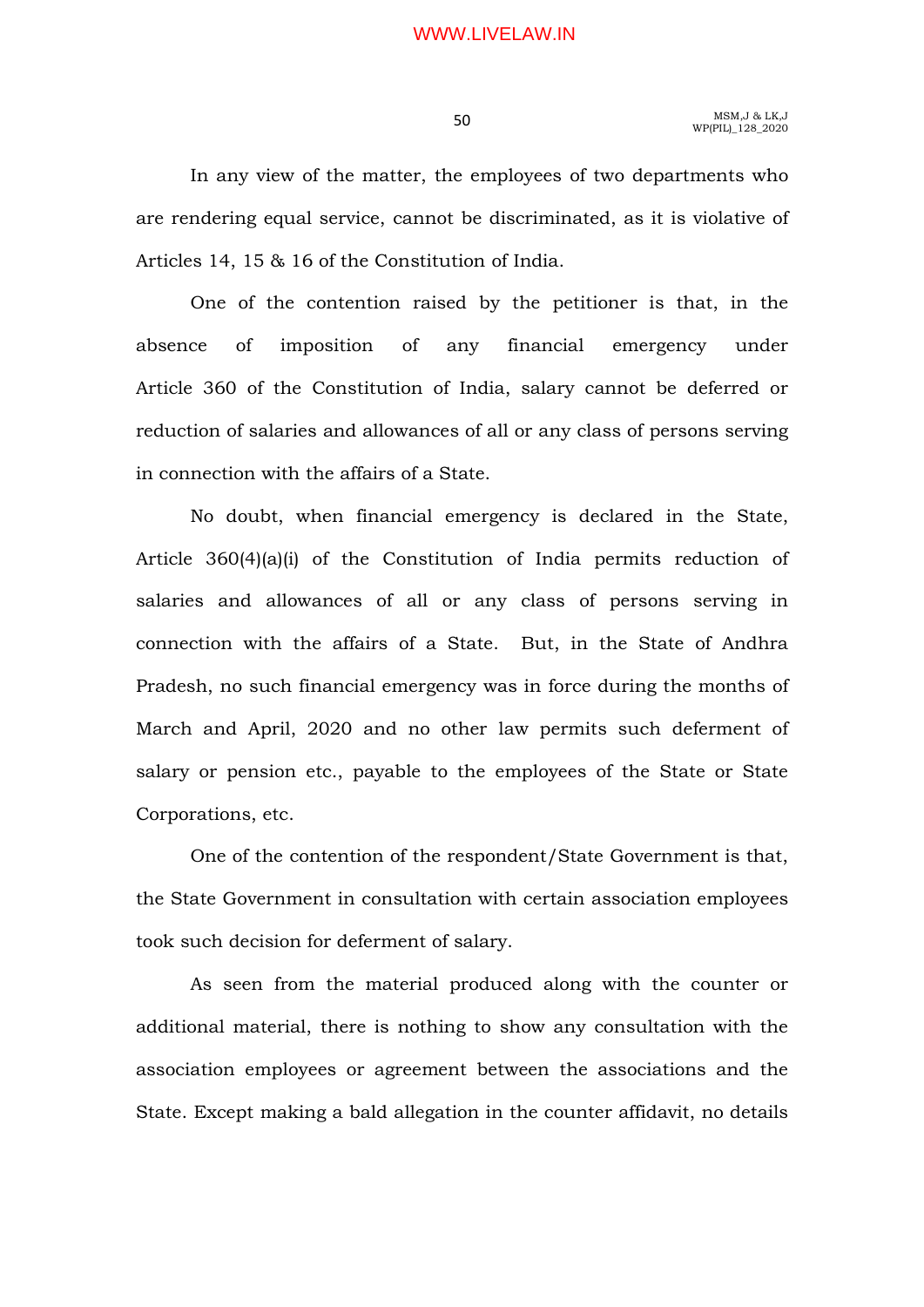as to the consultation and agreement for deferment of part of the salary for March and April, 2020 and pension for the month of March, 2020 were produced before this Court. Even otherwise, salary payable to an individual employee whose services are engaged by the State Government throughout the month and if, for any reason, the salary is not paid at the end of the month, the employees have to starve for the next month besides facing financial problems and cannot work with empty stomach for the next month. Such starvation may lead to different complications like loss of immunity which is the main cause for infecting Covid-19.

 As discussed above, in the absence of any financial emergency, by exercising power under Article 360 of the Constitution of India or any other law permitting the State Government to defer payment of part of salary of the employees or pension of retired employees, such deferment is illegal.

 Learned Special Government Pleader for State explained the State's economic crunch, lack of resources to meet the liability to pay full salaries to the employees during the months of March and April 2020 and as to how the resources are dried up in the State Government are extracted while narrating the facts in the counter filed by the State.

 No doubt, on account of lockdown, there was no business activity in the State, as a matter of fact, in the Country as well as State's generation of income or taxes by the Government is reduced to minimum extent. Merely because the Government is without any resources to meet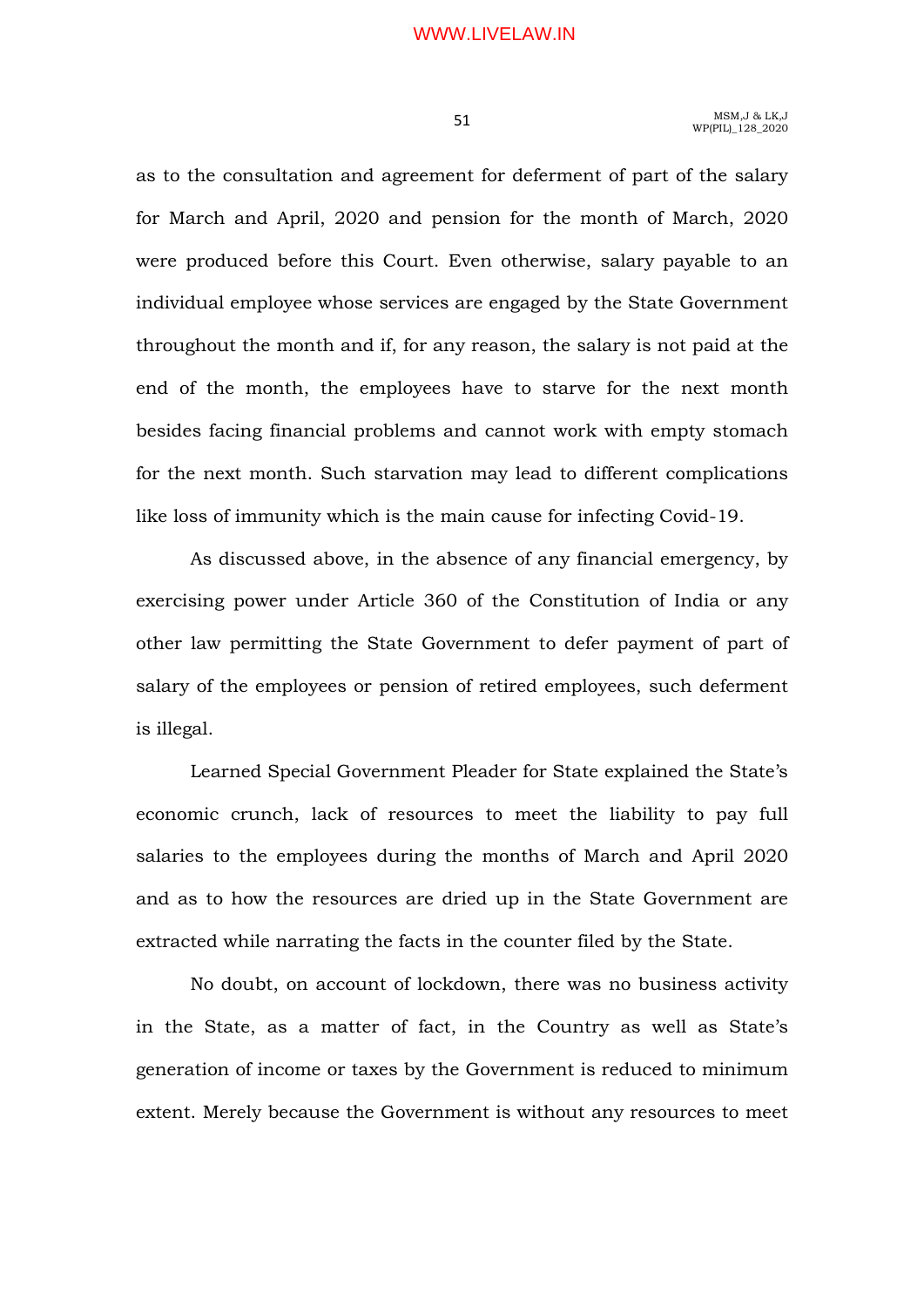the liability to pay full salary or pension to the employees, the State employees cannot be deprived of their right to property in the absence of any authority of law. But, when the State is under any obligation to pay the salary to employees and pension to retired employees, the financial constraints is not relevant for disowning the liability to pay the full salary and pensions to the employees of the State and retired employees.

Justice Krishna Iyer in Municipal Council Ratlam v. Shri Vardichand43, while rejecting the plea of financial difficulty of the Municipal Council in effectively protecting the Right to Health of the citizens, had observed as follows:

"Affirmative action to make the remedy effective is of the essence of the right which otherwise becomes sterile. A responsible municipal council constituted for the precise purpose of preserving public health and providing better finances cannot run away from its principal duty by pleading financial inability. Decency and dignity are non-negotiable facets of human rights". Of course, I agree that law is realistic and not idealistic. What cannot be performed under given circumstances cannot be prescribed as a norm to be carried out. From that angle, the progressive taxation system of the country gives enough powers to the government to make its revenue systems workable. However, in a Constitutional Democracy, it cannot be accepted that the financial difficulties of the government can override the rights of the citizens.

 Applying the principle laid down in the above judgment to the present facts of the case, the State's dried up financial resources to meet the liability to pay salaries and pensions is not a ground and the State cannot run away from discharging its duty to pay salaries having extracted work from the employees and such act is violative of the

43 AIR 1980 SC 1622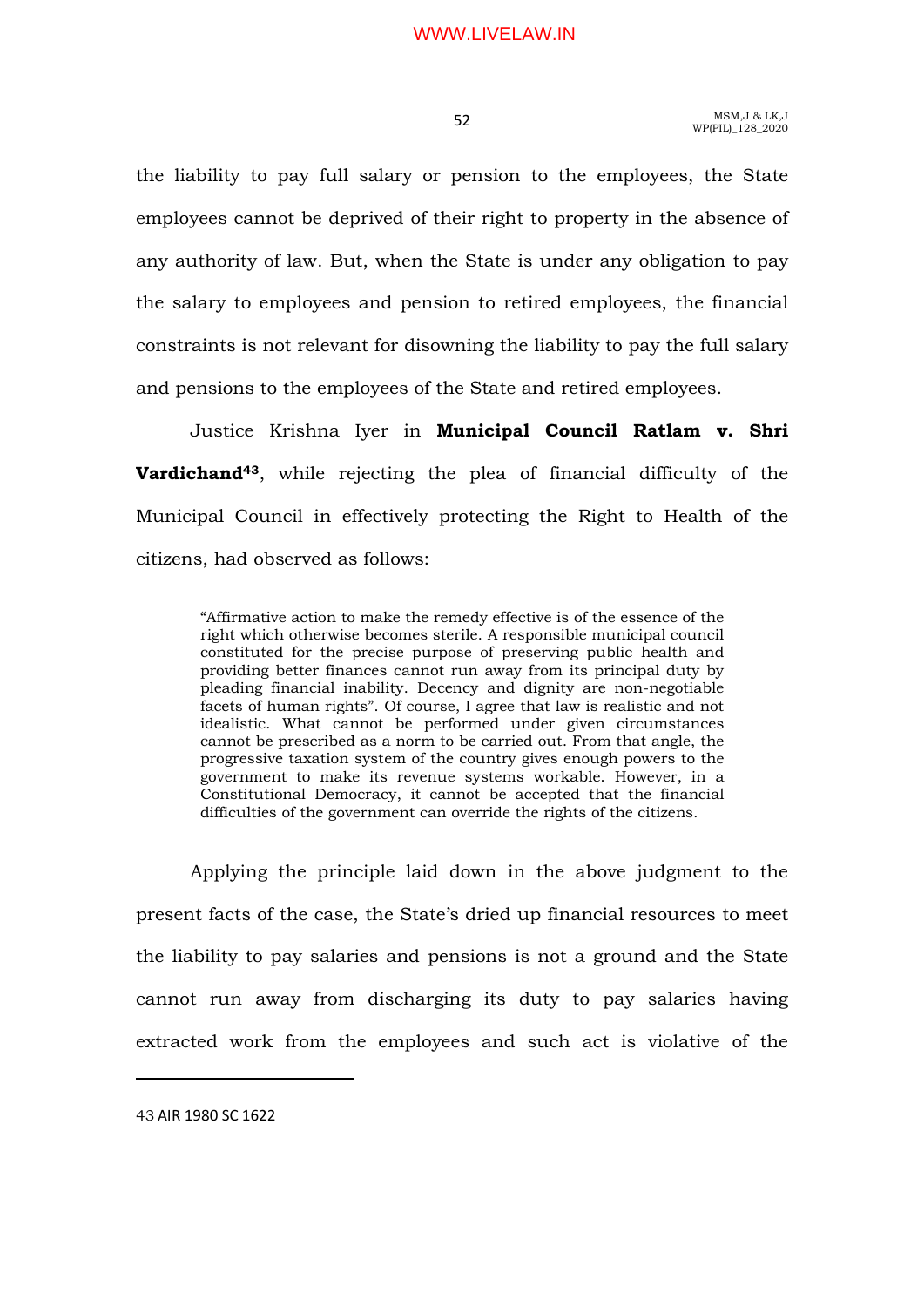fundamental right guaranteed under Articles 21 and 300-A of the Constitution of India and Human Right under Article 25(1) of Universal Declaration of Human Rights. Hence, the plea of lack of financial resources to meet the liability is not a ground to defer payment of salary or pension.

 The deferred salaries for the month of March and April, 2020 are not yet paid to the State Government employees on the ground of lack of financial resources. As discussed above, it is not a ground to defer the salaries, pensions and for the delay in payment of salary or pension, the respondent-State Government is liable to pay interest on deferred part of salary and pension, as held by the Apex Court in **Union of India v.** Justice S.S. Sandhawalia (Retd.) and others<sup>44</sup>, D.D. Tewari (dead) through LRs v. Uttar Haryana Bijli Vitran Nigam Limited and others<sup>45</sup>. In view of the law declared by the Apex Court in the judgments referred supra, the State employees are entitled to claim interest on the deferred part of salary and pension  $\omega$  12%. Though no interest is claimed, since the jurisdiction in public interest litigation is equitable and the Court has to render justice to the public at large. Hence, by examining equity jurisdiction interest @ 12% on the deferred salary or pension is awarded.

44 (1994) 2 SCC 240

45 2014 (8) SCC 894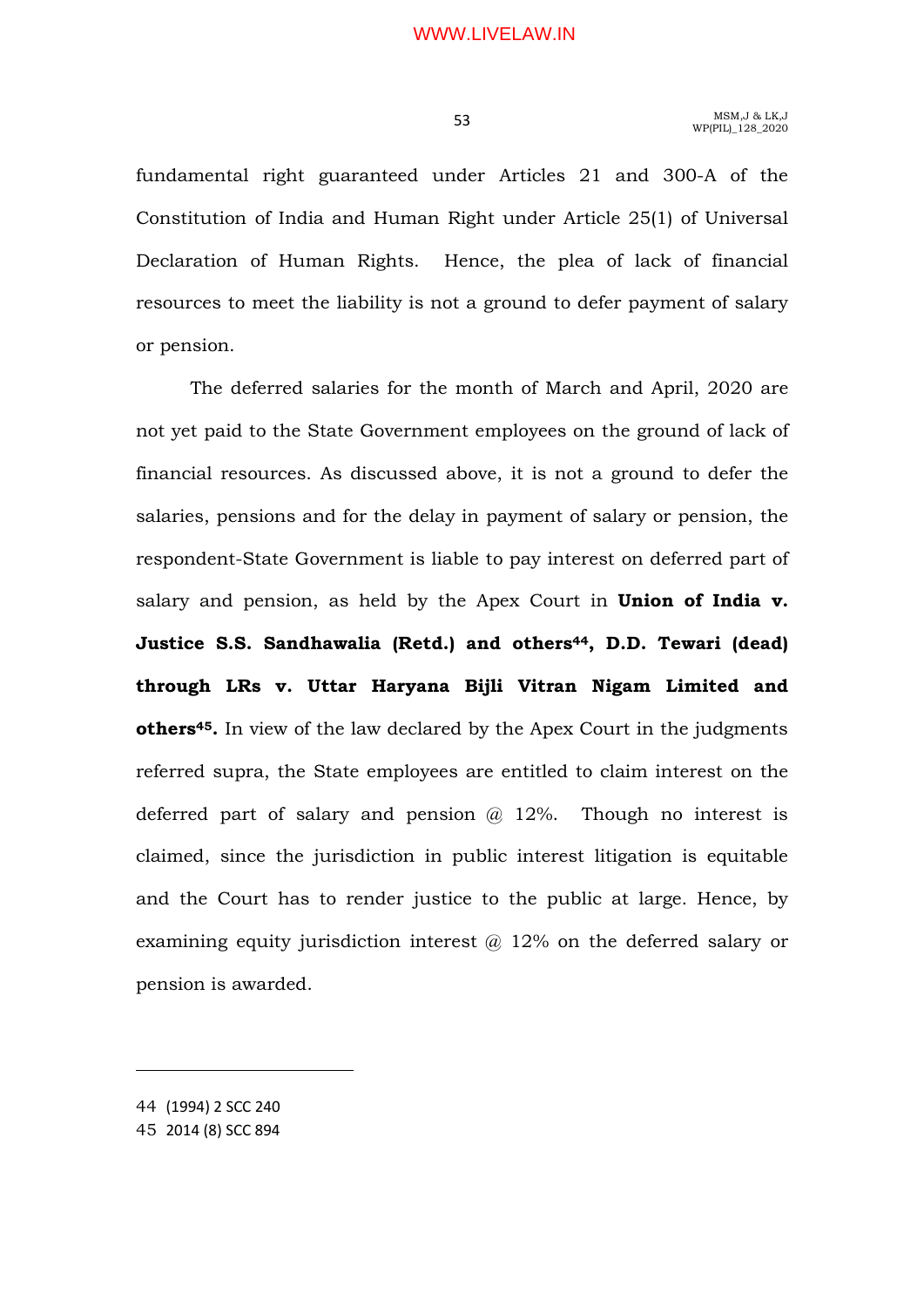One of the references made in the G.Os deals with regard to State

Plan prescribed under Section 23 of the Disaster Management Act and it

reads as follows:

### State Plan.—

(1) There shall be a plan for disaster management for every State to be called the State Disaster Management Plan.

(2) The State Plan shall be prepared by the State Executive Committee having regard to the guidelines laid down by the National Authority and after such consultation with local authorities, district authorities and the people's representatives as the State Executive Committee may deem fit.

(3) The State Plan prepared by the State Executive Committee under sub-section (2) shall be approved by the State Authority.

(4) The State Plan shall include,—

(a) the vulnerability of different parts of the State to different forms of disasters;

(b) the measures to be adopted for prevention and mitigation of disasters;

(c) the manner in which the mitigation measures shall be integrated with the development plans and projects;

(d) the capacity-building and preparedness measures to be taken;

(e) the roles and responsibilities of each Department of the Government of the State in relation to the measures specified in clauses (b), (c) and (d) above;

(f) the roles and responsibilities of different Departments of the Government of the State in responding to any threatening disaster situation or disaster.

(5) The State Plan shall be reviewed and updated annually. (6) Appropriate provisions shall be made by the State Government for financing for the measures to be carried out under the State Plan.

(7) Copies of the State Plan referred to in sub-sections (2) and (5) shall be made available to the Departments of the Government of the State and such Departments shall draw up their own plans in accordance with the State Plan

 None of the provisions of the Disaster Management Act, more particularly, Chapter III which deals with State Disaster management Authorities consisting of Sections 14 to 24. In the absence of any provision in the Disaster Management Act, to defer payment of salary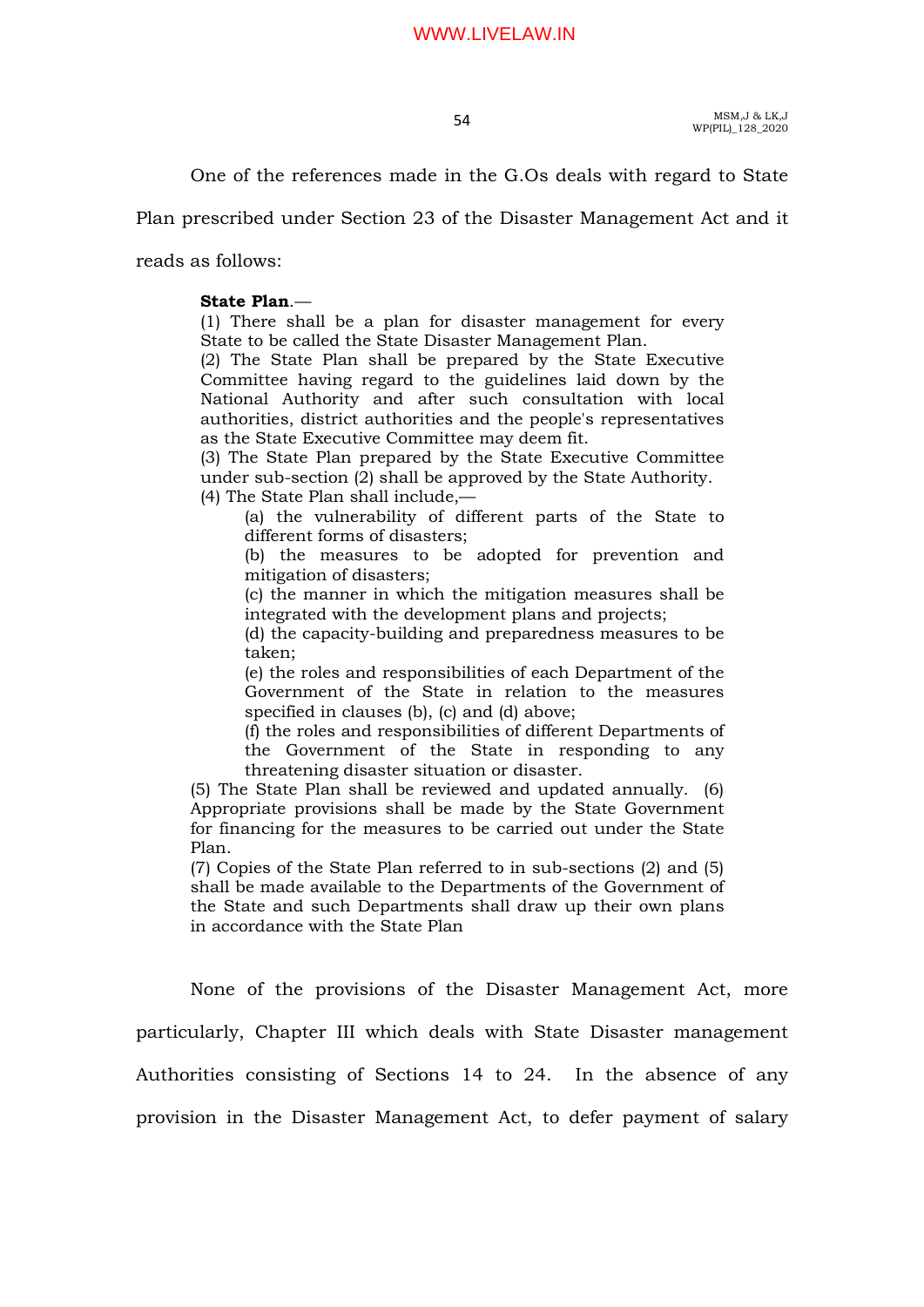either in part or in full and pension, we can safely hold that G.O.Ms.No.26 dated 31.03.2020 and G.O.Ms.No.37 dated 26.04.2020 are not based on any authority of law, except executive fiat, thereby G.O.Ms.No.26 dated 31.03.2020 and G.O.Ms.No.37 dated 26.04.2020 shall be declared as arbitrary and illegal and violative of fundamental rights.

 In view of our foregoing discussion, we have no hesitation to hold that G.O.Ms.No.26 dated 31.03.2020 and G.O.Ms.No.37 dated 26.04.2020 are violative of Articles 14, 15, 16, 21 and 300-A of the Constitution of India, Human Right to Livelihood guaranteed under Article 25(1) of Universal Declaration of Human Rights and consequently declared as illegal and arbitrary, while quashing G.O.Ms.No.26 dated 31.03.2020 and G.O.Ms.No.37 dated 26.04.2020

 In the result, writ petition is allowed declaring G.O.Ms.No.26 dated 31.03.2020 and G.O.Ms.No.37 dated 26.04.2020 as illegal and arbitrary and consequently set-aside. The State Government/Respondent Nos. 1 & 2 are directed-

i) To pay deferred salary/wage/remuneration /Honoraria on gross basis to all cadres of State Government employees, including all PSUs/Government aided Institutions /Organizations/ Universities/ Societies/ Autonomous bodies, semi-autonomous bodies for the months of March and April, 2020, payable in the months of April and May, 2020 respectively, within two months from today, together with interest  $@$  12% per annum on the deferred salary.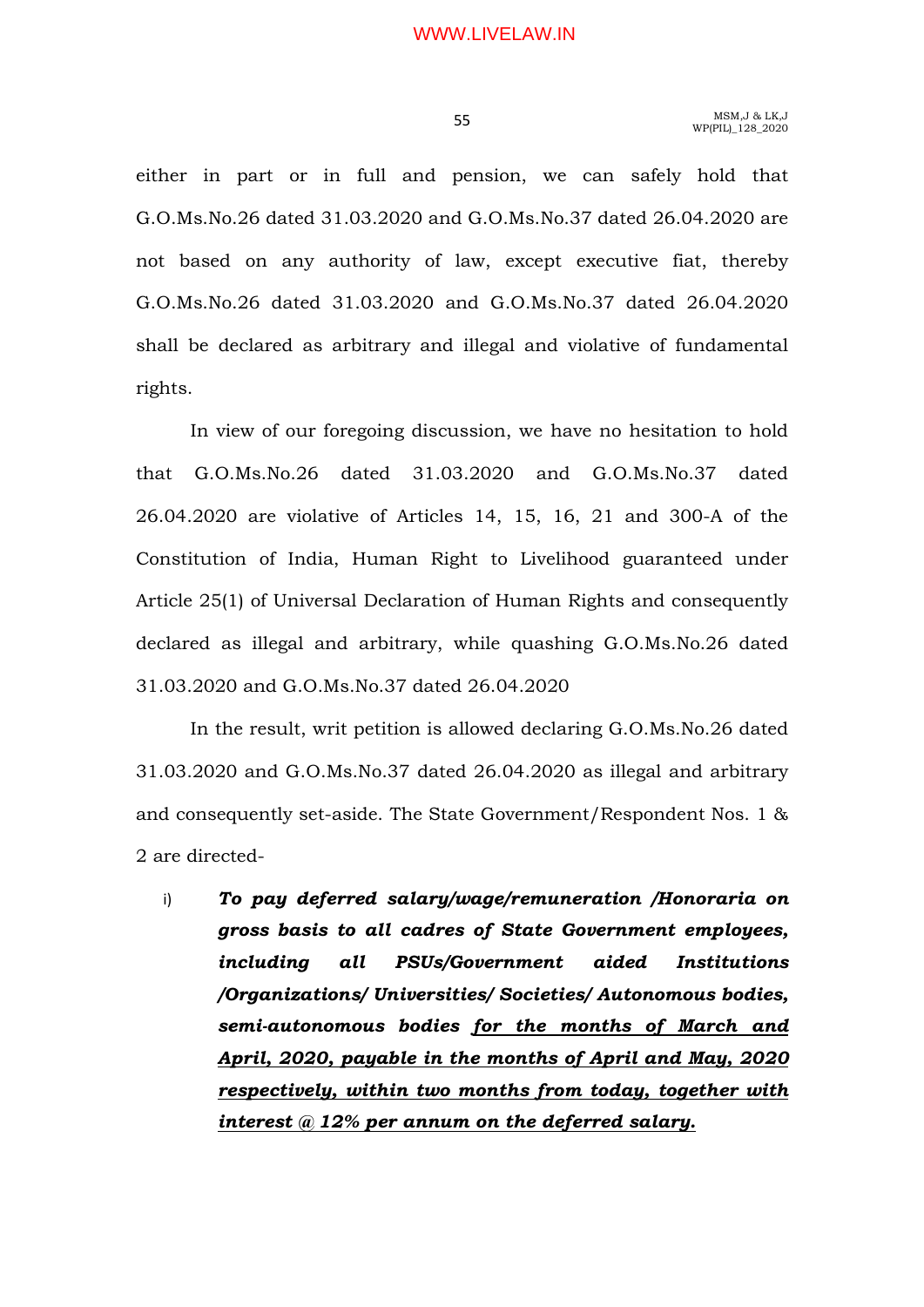ii) To pay deferred pension to the pensioners retired from State Government service for the month of March, 2020 payable in the month of April, 2020, within two months from today, together with interest @ 12% per annum on the deferred pension.

 Consequently, miscellaneous petitions pending if any shall stand closed. No costs.

#### \_\_\_\_\_\_\_\_\_\_\_\_\_\_\_\_\_\_\_\_\_\_\_\_\_\_\_\_\_\_\_\_\_\_\_\_\_\_\_\_\_ JUSTICE M. SATYANARAYANA MURTHY

#### \_\_\_\_\_\_\_\_\_\_\_\_\_\_\_\_\_\_\_\_\_\_\_\_\_\_\_\_\_\_\_\_\_\_ JUSTICE LALITHA KANNEGANTI

Date:11.08.2020

SP